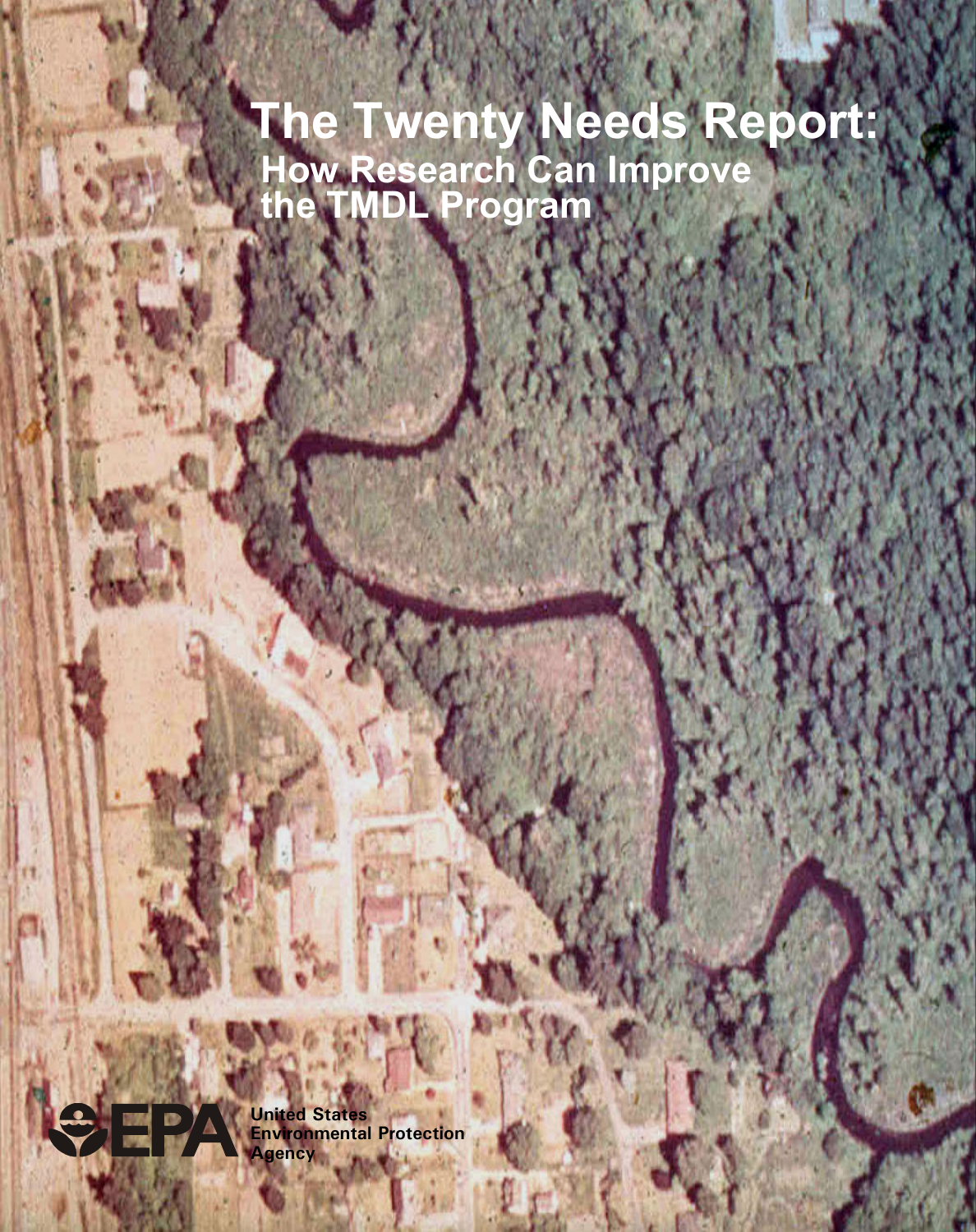# **The Twenty Needs Report: How Research Can Improve the TMDL Program**



EPA841-B-02-002 July 2002

Assessment and Watershed Protection Division (4503T) Office of Wetlands, Oceans and Watersheds Office of Water, US Environmental Protection Agency 1200 Pennsylvania Ave NW Washington, DC 20460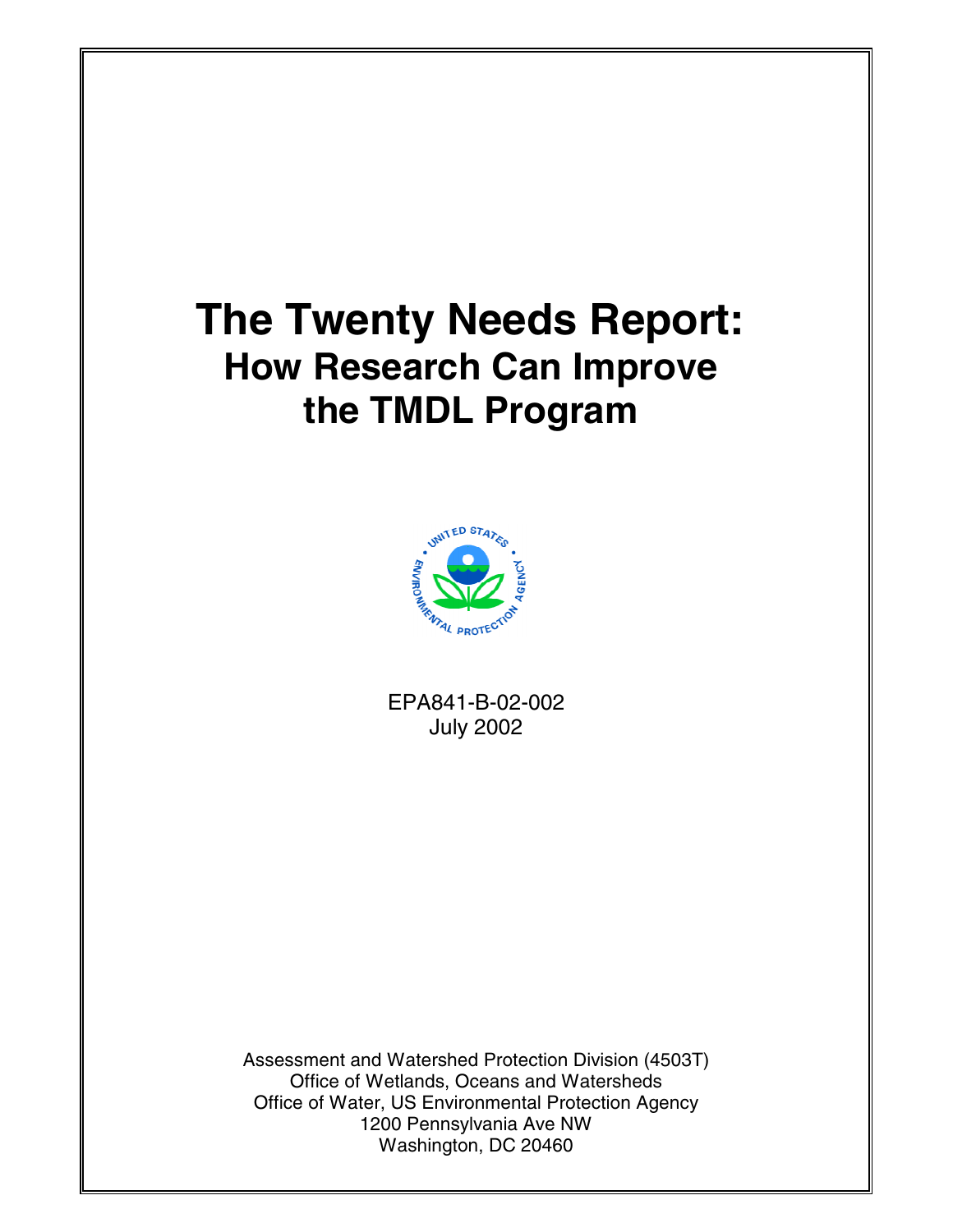#### **NOTICE**

This document is a technical study that was prepared to aid research planning. It has not been administratively reviewed and its contents do not necessarily reflect the views and policies of the Environmental Protection Agency or of any other organization mentioned in this document. Mention of trade names or commercial products does not constitute endorsement or recommendation for use.

*For additional information on this report please contact [norton.douglas@epa.gov](mailto:norton.douglas@epa.gov)*

*This document should be cited as*

USEPA. 2002. *The Twenty Needs Report: How Research Can Improve the TMDL Program*. EPA841-B-02-002, US Environmental Protection Agency Office of Water, Washington DC (43 pp).

*Order a free copy by sending a request with title and publication number to:*

USEPA/NSCEP P.O.Box 42419 Cincinnati,Ohio 45242-0419

*or call* 1-800-490-9198. *Remember to provide your name and address and indicate that you are ordering publication number* EPA841-B-02-002.

*This publication appears on the USEPA website at* <http://www.epa.gov/owow/tmdl/techsupp.html>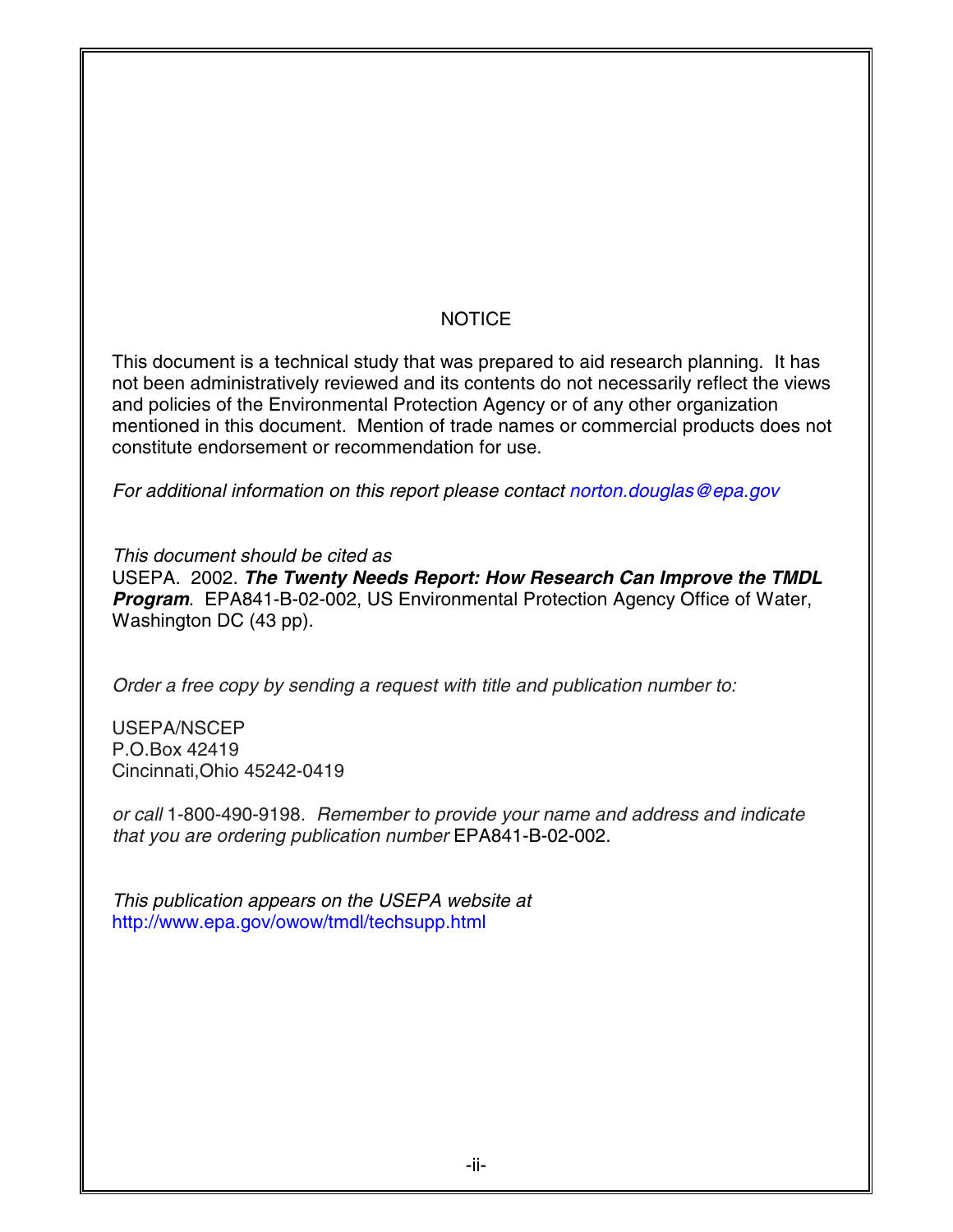## **Contents**

|                                                                                                    | The Twenty Needs Report enterprise in the contract of the transfer theory is a set of the Twenty Needs Report<br>Part I: Needs concerning interactions among OW, ORD, and Regions 3 |  |  |  |  |  |
|----------------------------------------------------------------------------------------------------|-------------------------------------------------------------------------------------------------------------------------------------------------------------------------------------|--|--|--|--|--|
| 1.                                                                                                 | Develop 'state of the science' syntheses in several high priority subject areas,<br>to aid busy TMDL practitioners and decision-makers entertainment and such a set of 3            |  |  |  |  |  |
| 2.                                                                                                 | Mutually improve networking and access to expertise                                                                                                                                 |  |  |  |  |  |
| 3.                                                                                                 | Revitalize ORD technical support and technical information transfer 5                                                                                                               |  |  |  |  |  |
|                                                                                                    | Part II: Immediate TMDL development and implementation science needs 7                                                                                                              |  |  |  |  |  |
| 4.                                                                                                 |                                                                                                                                                                                     |  |  |  |  |  |
| 5.                                                                                                 | Improve watershed and water quality modeling responses and contained vertical and $8$                                                                                               |  |  |  |  |  |
| 6.                                                                                                 | Improve uncertainty analysis and statistical techniques for TMDLs<br>12                                                                                                             |  |  |  |  |  |
| 7.                                                                                                 | Improve the science base concerning                                                                                                                                                 |  |  |  |  |  |
|                                                                                                    | all stressors (pollutants and pollution) and their impacts resonance and such a set of the stress or<br>13                                                                          |  |  |  |  |  |
| 8.                                                                                                 | Address numerous stressor-specific issues identified through the SPRC<br>14                                                                                                         |  |  |  |  |  |
| 9.                                                                                                 | Improve consideration of atmospheric deposition in TMDLs<br>15                                                                                                                      |  |  |  |  |  |
| 10.                                                                                                | Improve guidance for allocation development and methods                                                                                                                             |  |  |  |  |  |
|                                                                                                    | to translate allocations into implementable control actions<br>a de la caractería<br>16                                                                                             |  |  |  |  |  |
| 11.                                                                                                | Improve information on BMP, restoration or other mgt practice                                                                                                                       |  |  |  |  |  |
|                                                                                                    | effectiveness, and the related processes of system recovery result as a contact of<br>17                                                                                            |  |  |  |  |  |
| 12.                                                                                                | Develop adaptive implementation approaches for doing TMDLs<br>18                                                                                                                    |  |  |  |  |  |
| Part III: Science needed to support impaired waters program improvements with a state of the<br>19 |                                                                                                                                                                                     |  |  |  |  |  |
| 13.                                                                                                | Make monitoring more program-relevant and results-relevant<br>20                                                                                                                    |  |  |  |  |  |
| 14.                                                                                                | Assist states in monitoring design development Alberts Assistance and Assistance in monitoring<br>22                                                                                |  |  |  |  |  |
| 15.                                                                                                | 24                                                                                                                                                                                  |  |  |  |  |  |
| 16.                                                                                                | Assist states in translating narrative standards into numeric criteria Albertana Albertana Albertana Albertana<br>24                                                                |  |  |  |  |  |
| 17.                                                                                                | Clarify and quantify selected parameters used in criteria definitions Almanda and Sulla<br>26                                                                                       |  |  |  |  |  |
| 18.                                                                                                | Develop and improve biocriteria, address other criteria gaps,                                                                                                                       |  |  |  |  |  |
|                                                                                                    | and evaluate the potential for ecological water quality standards<br>26                                                                                                             |  |  |  |  |  |
| 19.                                                                                                | <b>Evaluate defensible scientific standards for listing and delisting entitled and results and results</b><br>30                                                                    |  |  |  |  |  |
| 20.                                                                                                | Improve support for protecting unimpaired waters from degradation<br>31                                                                                                             |  |  |  |  |  |
|                                                                                                    | <b>References Cited</b><br>32                                                                                                                                                       |  |  |  |  |  |
| 35                                                                                                 |                                                                                                                                                                                     |  |  |  |  |  |
| Appendix 2: Overview of the Total Maximum Daily Load (TMDL)                                        |                                                                                                                                                                                     |  |  |  |  |  |
| 36                                                                                                 |                                                                                                                                                                                     |  |  |  |  |  |
| Appendix 3: "Tech Loops," a networking resource                                                    |                                                                                                                                                                                     |  |  |  |  |  |
|                                                                                                    |                                                                                                                                                                                     |  |  |  |  |  |
| Appendix 4: Website information useful in tracking the TMDL program 42                             |                                                                                                                                                                                     |  |  |  |  |  |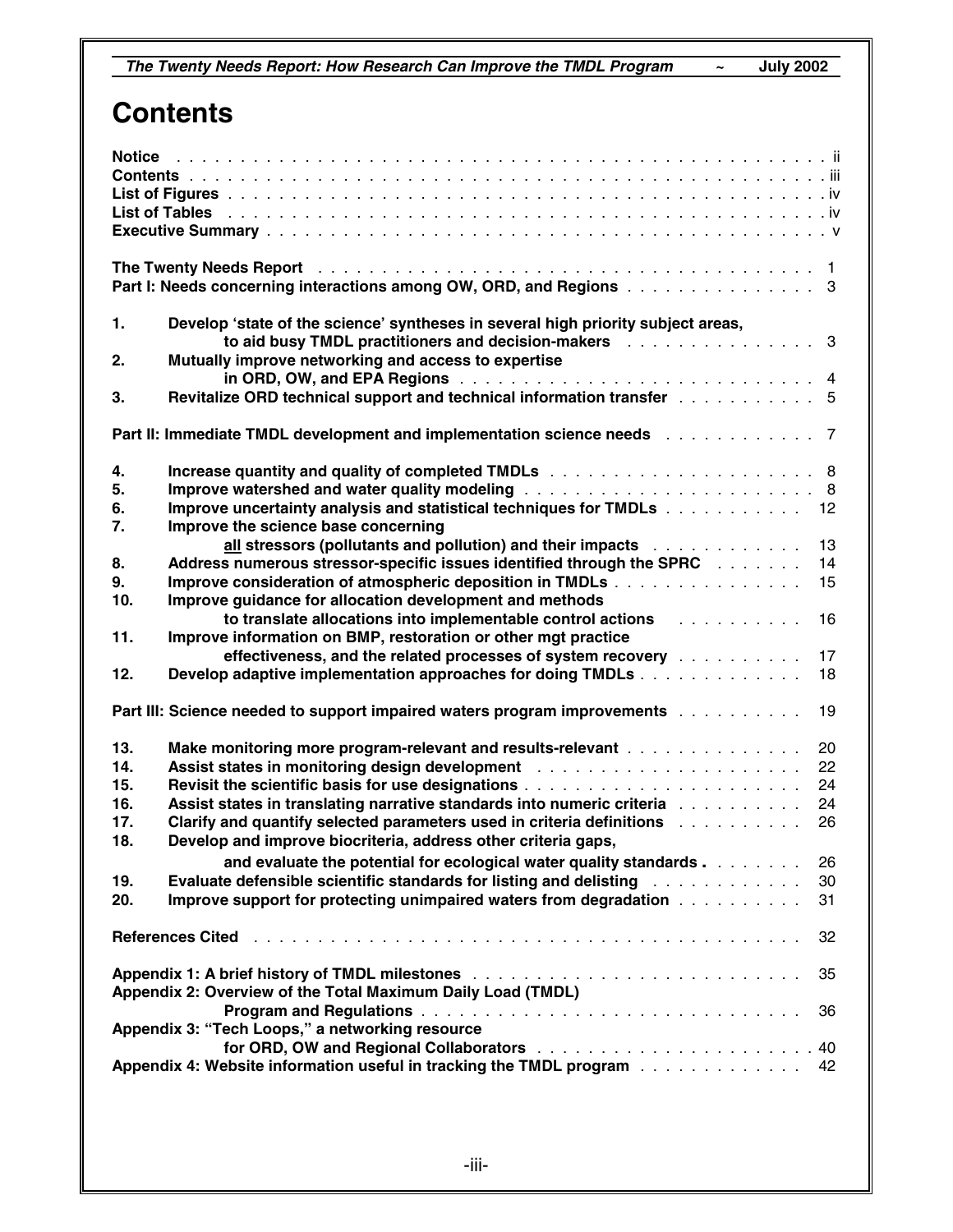*The Twenty Needs Report: How Research Can Improve the TMDL Program* **~ July 2002**

## **List of Figures**

| Figure 2: The Clean Water Act's basic steps for identifying and restoring impaired waters 19   |  |  |     |
|------------------------------------------------------------------------------------------------|--|--|-----|
| Figure 3: A representation of how an integrated monitoring framework                           |  |  |     |
|                                                                                                |  |  | -23 |
| Figure 4: Potential types of water quality criteria relative to sources and designated uses 27 |  |  |     |

## **List of Tables**

| Table 1: Recent sources of TMDL science needs information             |  |
|-----------------------------------------------------------------------|--|
|                                                                       |  |
| Table 2: The 20 primary TMDL science needs covered in this document 2 |  |
| Table 3: Tech Loops that were developed during Fall 2001              |  |
|                                                                       |  |
|                                                                       |  |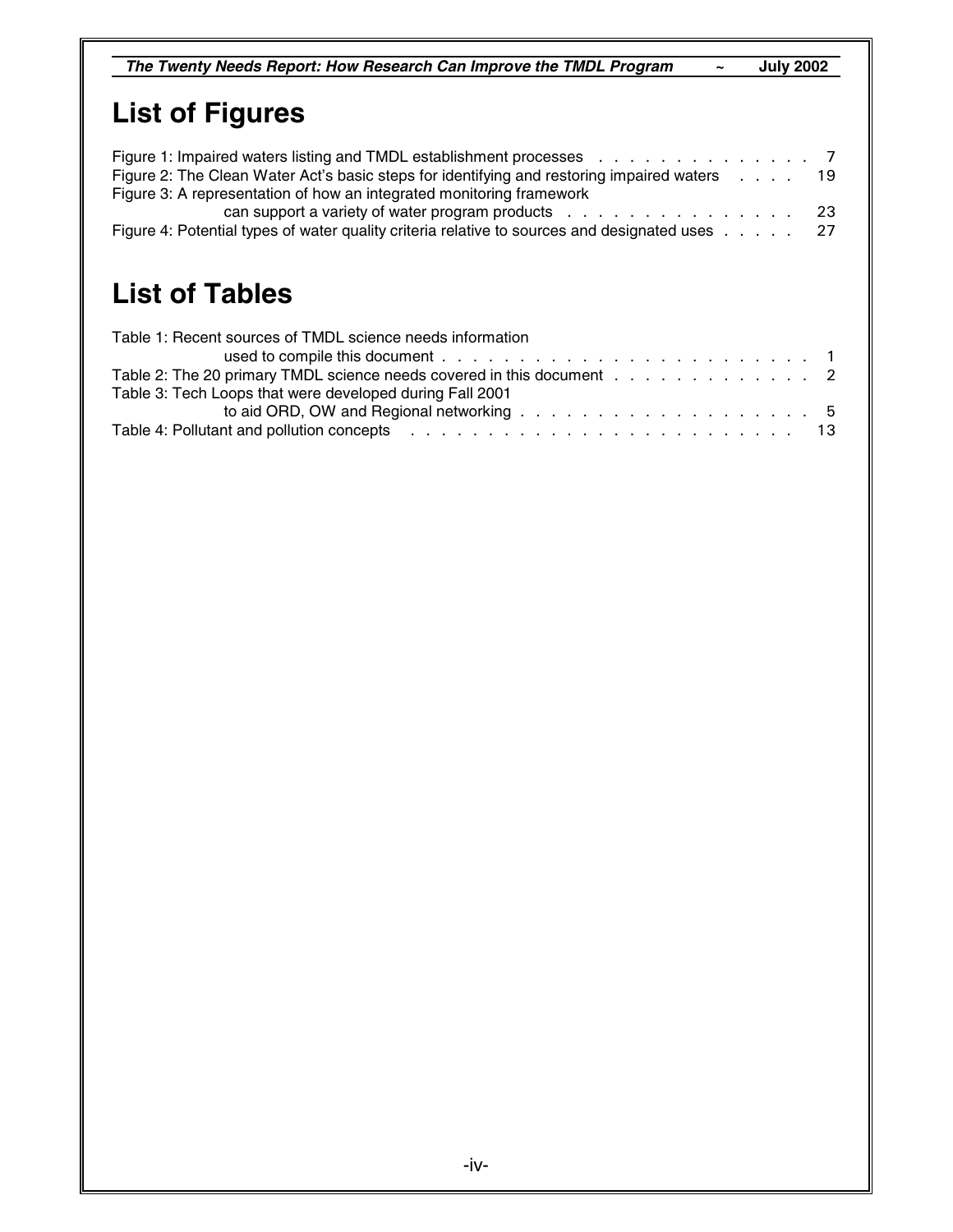## **Executive Summary**

*The Twenty Needs Report* summarizes Total Maximum Daily Load (TMDL) science needs identified by the National Research Council (NRC), States and Tribes, EPA National and Regional TMDL programs, the private sector, and others. The report, written for the Office of Research and Development (ORD) by an Office of Water (OW) TMDL staff scientist on detail during 2001, serves as a guide for EPA researchers who can help improve the scientific basis for restoring and protecting impaired waters. This document does not represent or modify EPA's TMDL program policy or guidance and is limited to analysis and recommendations concerning scientific issues.

The writeup for each need first describes the problem and then offers suggestions on how research might provide solutions. The three main groups of needs compiled in this study relate to 1) interactions about research involving OW, ORD, and EPA Regions (needs 1 - 3, below); 2) the immediate realm of TMDL development and implementation (needs 4 - 12); and 3) the broader Clean Water Act impaired waters program context, within which TMDLs play a central role (needs 13 - 20). Regional TMDL staff indicated that needs 11, 5, 3, 13 and 19 rank among their highest priorities. Below are summaries of the twenty needs and the research opportunities they represent:

**1. Develop 'state of the science' syntheses in several high priority subject areas to aid busy TMDL practitioners and decision-makers.** As TMDL developers have little time to read large numbers of technical papers, 'state of the science' synthesis papers are of premium value. Academia generally considers a synthesis paper a second-rate publication, but agencies badly need these comprehensive summaries. Synthesis should be embraced as an inherently governmental research responsibility. ORD might raise the stature of synthesis products through national expert promotion requirements, synthesis sabbaticals, STAR synthesis grants, and dialogue on the highest priority synthesis topics with states and regions.

**2. Mutually improve networking and access to expertise in ORD, OW, and EPA Regions.** Workload pressures in all three organizational units constrain their networking, research planning and exchange of expertise. As a result, program needs are incompletely grasped by many researchers and research products sometimes go unused by regional clients. OW, ORD and the Regions could painlessly improve networking by regularly using topic-specific email distribution lists called Tech Loops, 20 of which have been compiled in the EPA Lotus Notes Directory for top TMDL issue areas. Cross-office input for research planning could be assisted by a permanent (or floating) ORD TMDL Liaison to the regions, and through formalizing use of the Strategic Planning and Research Coordination (SPRC) document and process. Finally, well focused cross-office details have already been proven to accelerate successful teamwork on high priority issues.

**3. Provide ORD technical support and technical information transfer.** The TMDL program's technical support/technical transfer needs are immense. Over the years, EPA's several ORD technical support centers have effectively provided applied science assistance for Superfund and for some water program support. But, the activity level dropped due to reductions in in-house contracting in the 1990s and the future of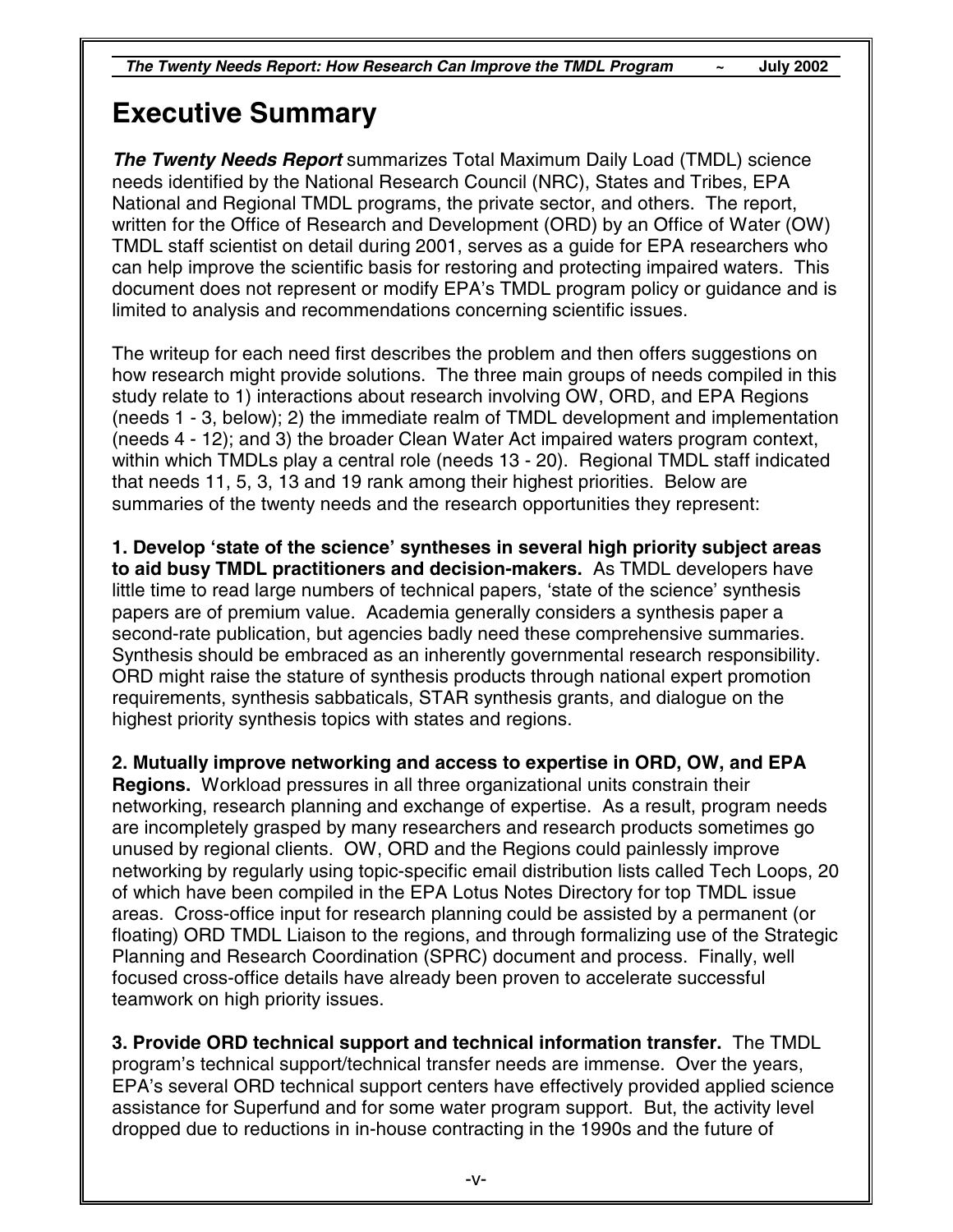technical support centers now seems unclear. Modeling technical support is particularly crucial to TMDLs. A new look at modeling technical support is warranted. More broadly, the transfer of research products to their clients by ORD can be improved by truly understanding the end user's need and using transfer methods familiar to the client. The former calls for site-specific dialogue or involvement with TMDL developers, while the latter often can be aided by using the web to reach clients or, where feasible, offer online product access and support. Further, to publicize its work ORD needs to develop and maintain an office-wide water quality-related research website based on Science Inventory project summaries and ORD project websites.

**4. Increase quantity and quality of completed TMDLs.** Over 41,800 impairments affecting approximately 20,000 water bodies were reported by states in 1998. Most states lack the resources needed to develop and implement so many TMDLs. Although having EPA researchers do large numbers of TMDLs would be an impractical use of research resources, selective ORD involvement makes sense for practical researcher experience, pilot studies transferrable to similar sites, and in difficult or high-profile TMDLs. Indirectly, ORD may also help increase TMDL production by developing highly efficient modeling and monitoring tools.

**5. Improve watershed and water quality modeling.** The core of a TMDL is usually a model, and the quality of modeling is one of the essential factors determining the quality of nearly all TMDLs. Yet, modeling in TMDLs is widely criticized. Areas of weakness include: applied modeling technical support, availability of low- to moderate-complexity products, gaps in model applicability, model maintenance, and training. For better technical support, EPA might revitalize its support centers, increase their availability to states, and produce more modeling technical guidance. Products of appropriate complexity might be aided by ORD/Regional collaboration on a practical "Toolbox" concept. Gaps, on the other hand, also call for further investment in modeling research and development of models that address more stressors, biological responses, and control action effects. Model maintenance critics suggest that thorough updating of not only model architecture but also the underlying science would be of great value. And finally, an ORD/OW training program in modeling would significantly improve the quality of many states' TMDLs.

#### **6. Improve uncertainty analysis and statistical techniques for TMDLs.**

Shortcomings in statistical technique, particularly related to quantifying uncertainty, need to be addressed in TMDL models and especially in listing decisions. The Margin of Safety (MOS) in TMDLs has usually been estimated subjectively rather than calculated. Limited data is often the cause but a lack of statistical tools, guidance and experience contribute to the problem. Detailed guidance on quantifying uncertainty in the form of MOS estimation tools would be valuable, as would broader statistical training on statistically assessing evidence of impairment, addressing data gaps and limitations, credible extrapolation techniques, and QA requirements for found data.

#### **7. Improve the science base concerning all stressors (pollutants and pollution)**

**and their impacts.** The NRC report explicitly stated that "The program should encompass all stressors, both pollutants and pollution, that determine the condition of the water body." This point highlights a significant inconsistency between the Clean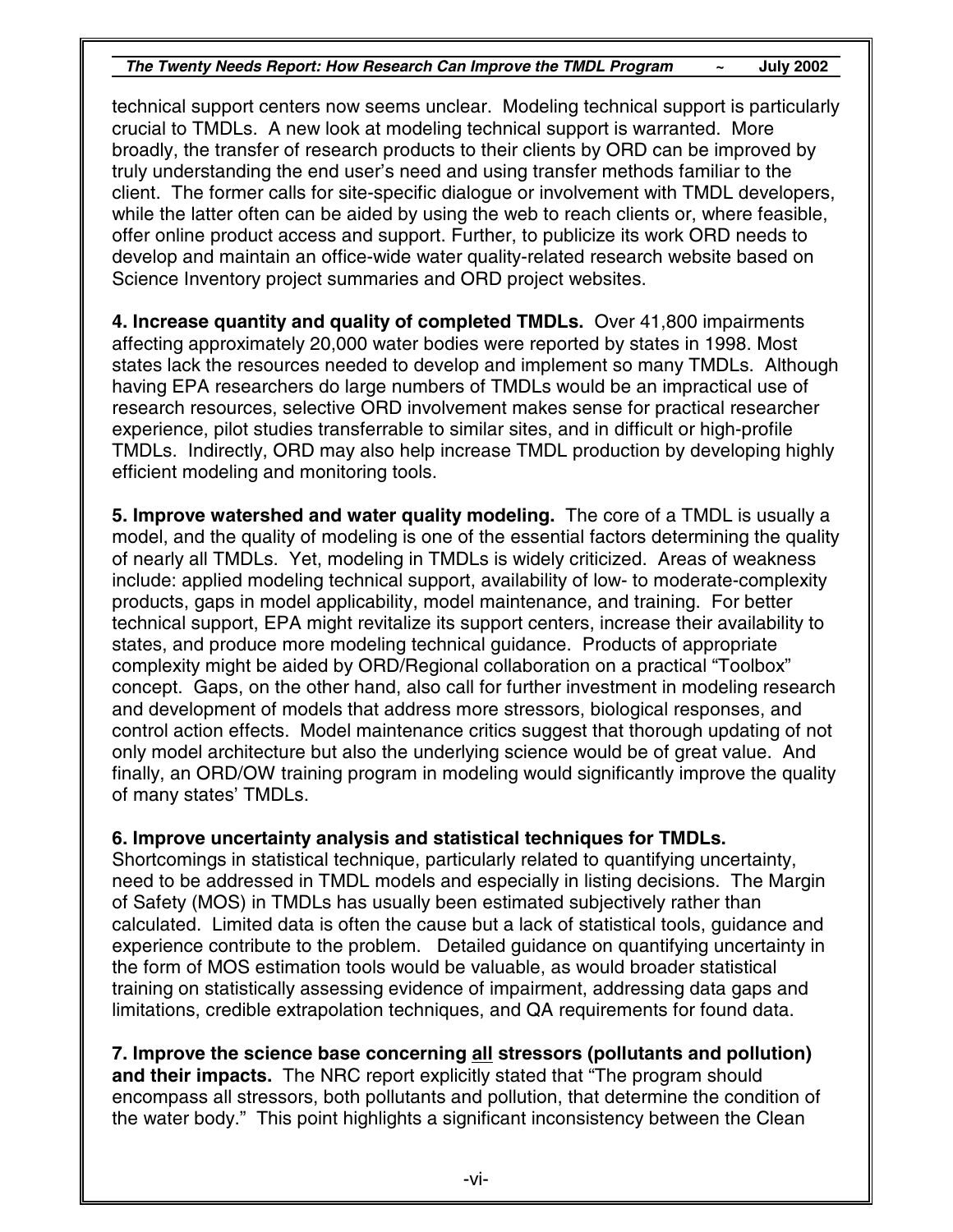Water Act goal of the integrity of the nation's waters and the limited tools provided to bring about that goal. Given the Act's regulatory limits, it is particularly important that EPA research address the full range of stressors and impacts in order to provide an unbiased science base and a comprehensive understanding of impairment. Existing ORD approaches to stressor research are inclusive, and it is crucial that this comprehensive treatment of exposure and effects research be maintained.

**8. Address numerous stressor-specific issues identified through the SPRC.** Well beyond the scope of this summary document are thousands of more narrowly defined research needs connected to TMDLs, and many of these have been addressed in the Strategic Planning and Research Coordination (SPRC) process. The SPRC was convened to identify water quality science needs and jointly plan research for a 10-year time frame. TMDL-related chapters address watershed management tools, restoration and BMPs, modeling, sediments, nutrients, toxics, monitoring and assessment, diagnostics, and landscape ecology.

**9. Improve consideration of atmospheric deposition in TMDLs.** Increasingly, states are finding that atmospheric deposition of mercury, nitrogen and other pollutants can be a significant source of loadings. This requires attention to data and monitoring methods, atmospheric and cross-media modeling, and cross-research-area planning.

**10. Improve guidance for allocation development and methods to translate allocations into implementable control actions.** Once the linkage is made between pollutant sources and instream water quality, the available assimilative capacity is allocated among the watershed's point and nonpoint sources. Allocation is a critical juncture in the steps of TMDL development from modeling through implementation of point and nonpoint control actions. Social and economic considerations also complicate allocation decision-making. ORD activities such as alternative futures assessment, watershed risk assessment, modeling, sustainable ecosystems, socioeconomic and pollutant trading research are all potentially relevant.

**11. Improve information on BMP, restoration or other management practice effectiveness, and the related processes of system recovery.** As management practices are typically implemented under limited budgets, post-evaluation is often dropped despite the fact that this is among the most widely cited needs. Practically every type of Best Management Practice (BMP) or restoration technique needs effectiveness research. Researchers must also consider that recovery of impaired systems is intimately linked to effectiveness, and recovery is not just the inverse of degradation. EPA's investment in effectiveness research is substantial, and ORD should continue to closely track the programs and practitioners who are their clients.

**12. Develop adaptive implementation approaches for doing TMDLs.** The NRC recommended that "TMDL plans should employ adaptive implementation.... foster the use of strategies that combine monitoring and modeling and expedite TMDL development." There is widespread agreement that adaptive management on a watershed basis is a sound and practical approach for TMDLs, but the need for more specific research remains. EPA researchers might develop or evaluate adaptive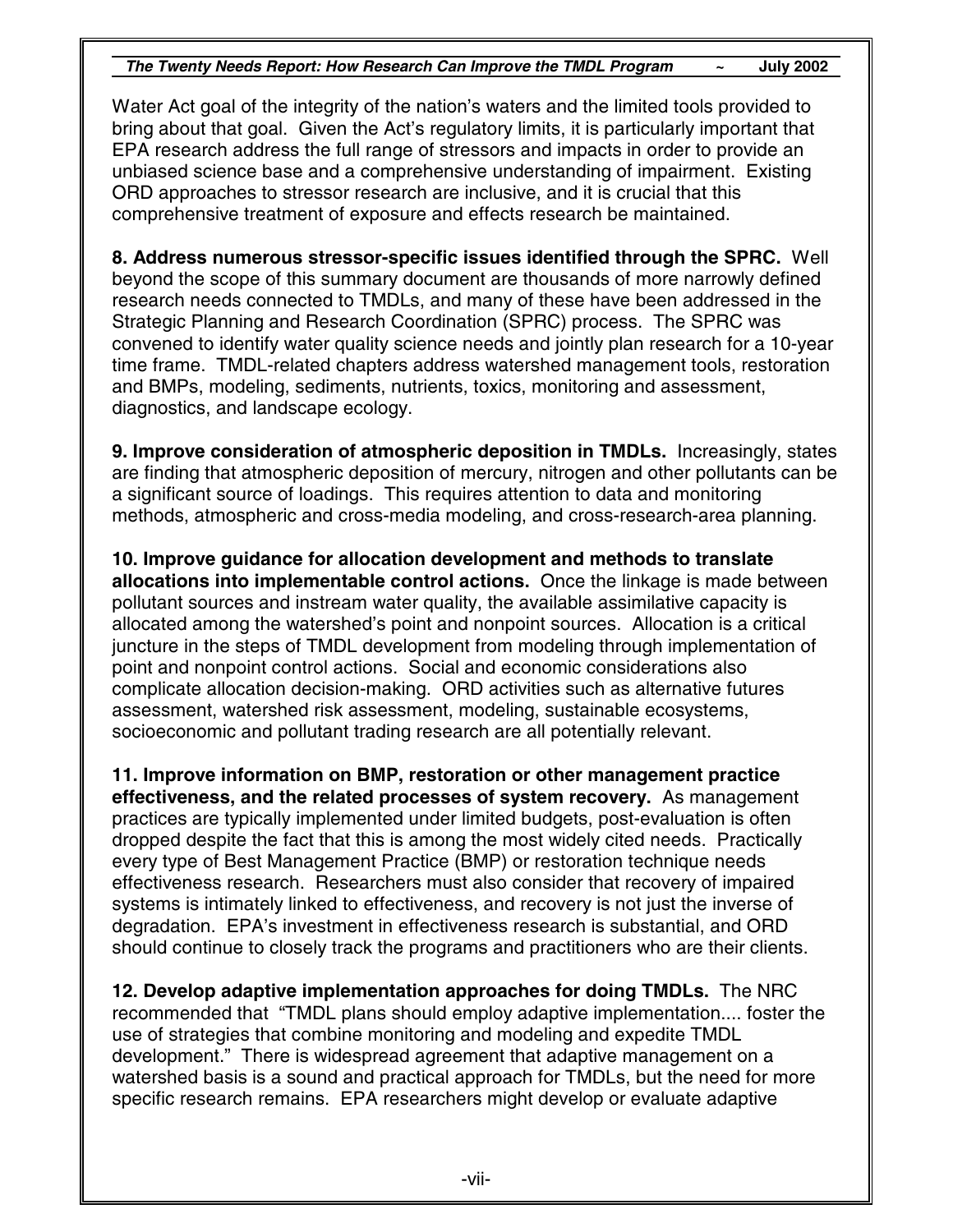management strategies, or focus on related tools such as recovery forecasting models, post-implementation monitoring methods, and alternative futures analysis.

**13. Make monitoring more program-relevant and results-relevant.** State monitoring programs need to detect waters that do not meet standards, provide evidence used for listing impaired waters, provide crucial data for TMDL development, report on the condition of state waters, and evaluate restoration success before de-listing. These multiple roles compete for resources and force tough priority choices. Program goals for monitoring include strong state monitoring programs, sound statewide assessment methodologies, and credible impaired waters lists. ORD could help reach these goals with expanded research on integration of monitoring designs and landscape analysis tools to target and identify impaired waters, better site-specific monitoring requirements for impaired and threatened waters, monitoring methods better linked to water quality standards, monitoring data more useful to common models, more post-implementation monitoring, and addressing monitoring weaknesses such as nonpoint source assessment and ecosystem effects. Landscape analysis methods have begun playing a critical role in extrapolating between broad-scale and site-scale condition.

**14. Assist states in monitoring design development.** Consistent monitoring designs among all states would vastly improve the detection of emerging problems in water resources management statewide and nationwide. Several states have been assisted by EPA in their development of probability-based sampling designs, and more would welcome ORD support. One of OW's most pressing needs at a national level is ORD assistance in how to integrate independent state monitoring reports with a national monitoring framework ideally capable of incorporating state sampling designs, multiple types of monitoring, decision support, landscape model scenario assessment, prediction, and versatile reporting.

**15. Revisit the scientific basis for use designations.** The NRC panel called "tiered designated uses" an essential step, claiming that there should be substantial stratification and refinement of uses with scientific, social and economic input about the desired state for each water body. EPA researchers might study the few states that have begun to use tiered uses; ORD might also use their skills in endpoint development to facilitate states' refinement of designated uses. Research in watershed classification and reference condition of different water body types may prove important.

**16. Assist states in translating narrative standards into numeric criteria.** The uncertainties inherent in evaluating impairment qualitatively rather than quantitatively even affect the top three listed impairments (sediment, nutrients, and pathogens), which in many states have qualitative or weak quantitative criteria. But among TMDL developers, numeric criteria are sometimes but not always preferred. ORD's narrative/numeric translation support could work with states on translators, develop the basis for new numeric criteria (e.g., for effluent dominated streams, odor, aesthetics, fish advisories), further incorporate flow considerations, and support OW in triennial reviews of state water quality standards.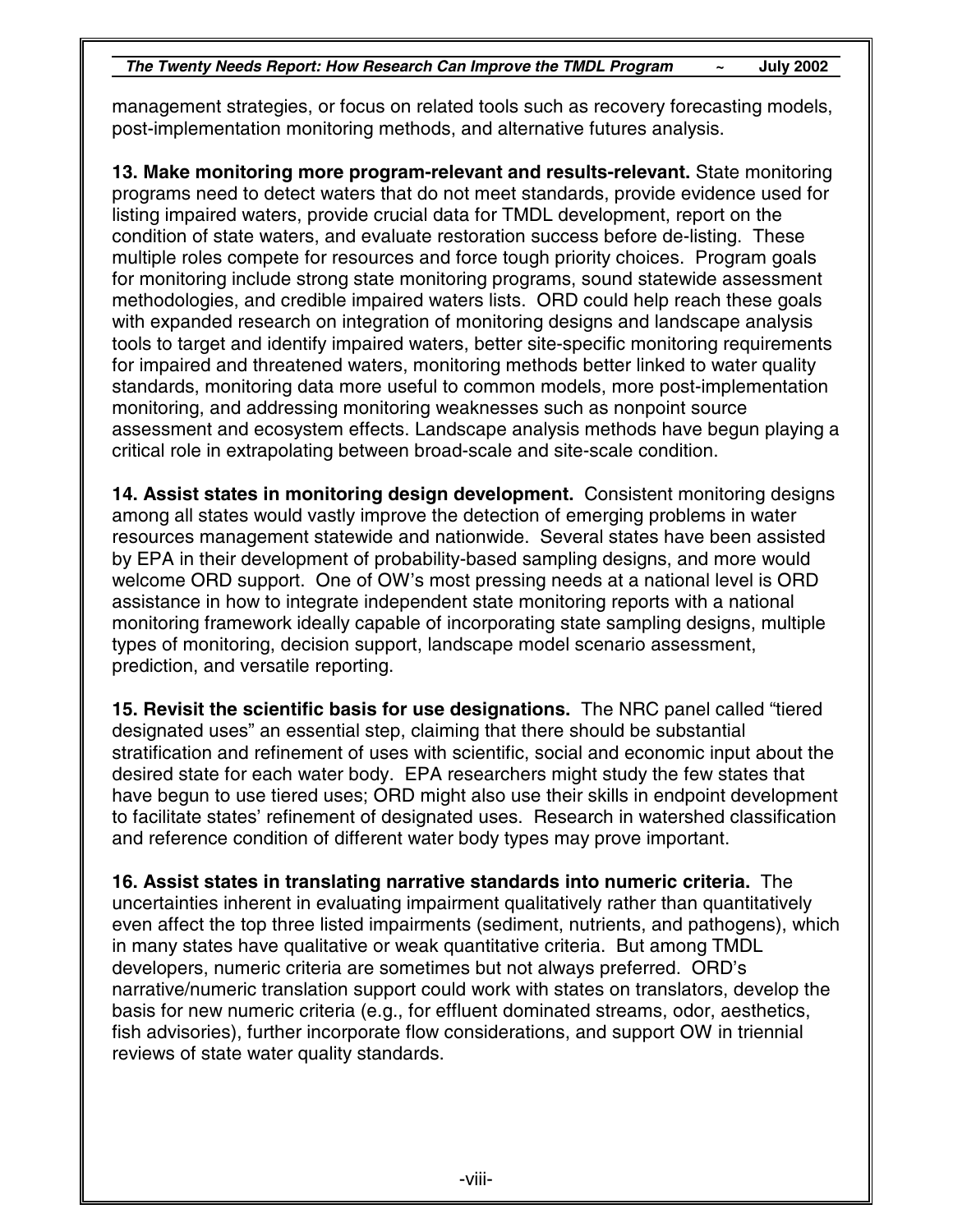**17. Clarify and quantify selected parameters used in criteria definitions.** On this issue the NRC panel stated, "All chemical criteria and some biological criteria should be defined in terms of magnitude, frequency, and duration." Even beyond clarifying these three key parameters, criteria can and should go farther (in definition and in application) when necessary to establish a more reliable relationship between the designated use and the criterion meant to protect it. Temporal considerations are particularly in need of improvement, and regionalized syntheses of episodic stressor behavior would be useful. Researchers might also address flows at which standards must be met, wet weather conditions, and sediment lethality.

**18. Develop and improve biocriteria, address other criteria gaps, and evaluate the potential for ecological water quality standards.** Standards and criteria still fall short of adequately representing, in just a few parameters, complex watershed ecosystems and the multiple uses they sustain. EPA researchers should undertake an exploratory reinvention of ecologically-based standards in the interest of better linkages among watershed management, designated uses, criteria, and measurements of watershed condition. ORD should also continue to assist progress on new types of criteria that are more ecologically relevant including biocriteria, habitat, sediment, and channel/riparian structure. EPA regional feedback has placed biocriteria development among states' greatest needs for new criteria and cited pathogen criteria among the most in need of refinement. EPA researchers should support and participate in the ongoing bioassessment program framework development effort. Other criteria development and refinement needs concern sediment dynamics; stream and riparian habitat; flow; relating fish advisories to numeric criteria; estuarine water quality standards such as marine DO and nutrients, coral reef-related standards; water quality standards for intermittent streams; wildlife and invasive species, wetlands, and new chemicals.

**19. Evaluate defensible scientific standards for listing and de-listing.** Specifically, the NRC panel's recommendation of a two-part impaired waters list (preliminary and final lists) has implications for monitoring research, sampling methods development and statistical analysis, usually occurring in a data-limited environment. Strengthening the scientific basis might include statistical guidance for listing decisions, methods for combining multiple lines of evidence (e.g. biomonitoring and chemical monitoring), improving the analysis of the role of flow as ultimately affecting the designated uses, and methods for uncertainty analysis.

**20. Improve support for protecting unimpaired waters from degradation.** The "other half of the job" along with addressing waters that are impaired is protecting waters that are not impaired. Four challenges that state programs face are integrating protection and restoration, setting and balancing priorities, monitoring threatened waters, and scientifically supporting their protective actions. Although a significant EPA research investment is needed to address impairments, research support for protecting the unimpaired systems may be of greater benefit to sustaining designated uses nationally. ORD research that reveals the critical ecosystem processes that provide watershed goods and services, including many benefits well beyond those found in standards, is crucial. Unimpaired systems research can help EPA consider regionalscale and watershed ecosystem sustainability as a routine part of doing business. Other useful research directions include integrative protection/restoration strategies,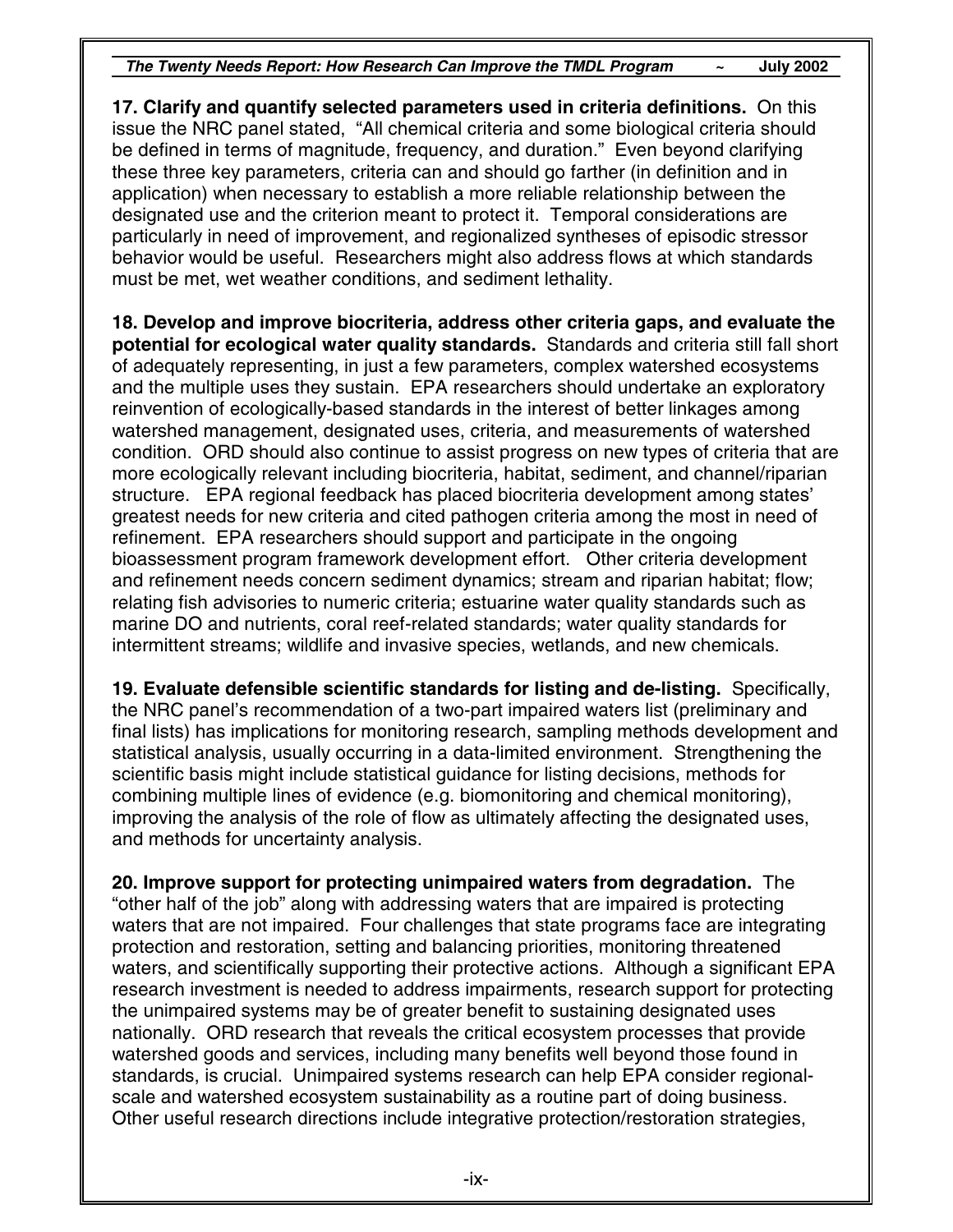*The Twenty Needs Report: How Research Can Improve the TMDL Program* **~ July 2002**

priority-setting tools, monitoring or methods attuned to threatened waters, and greater certainty about thresholds for the onset of common impairments.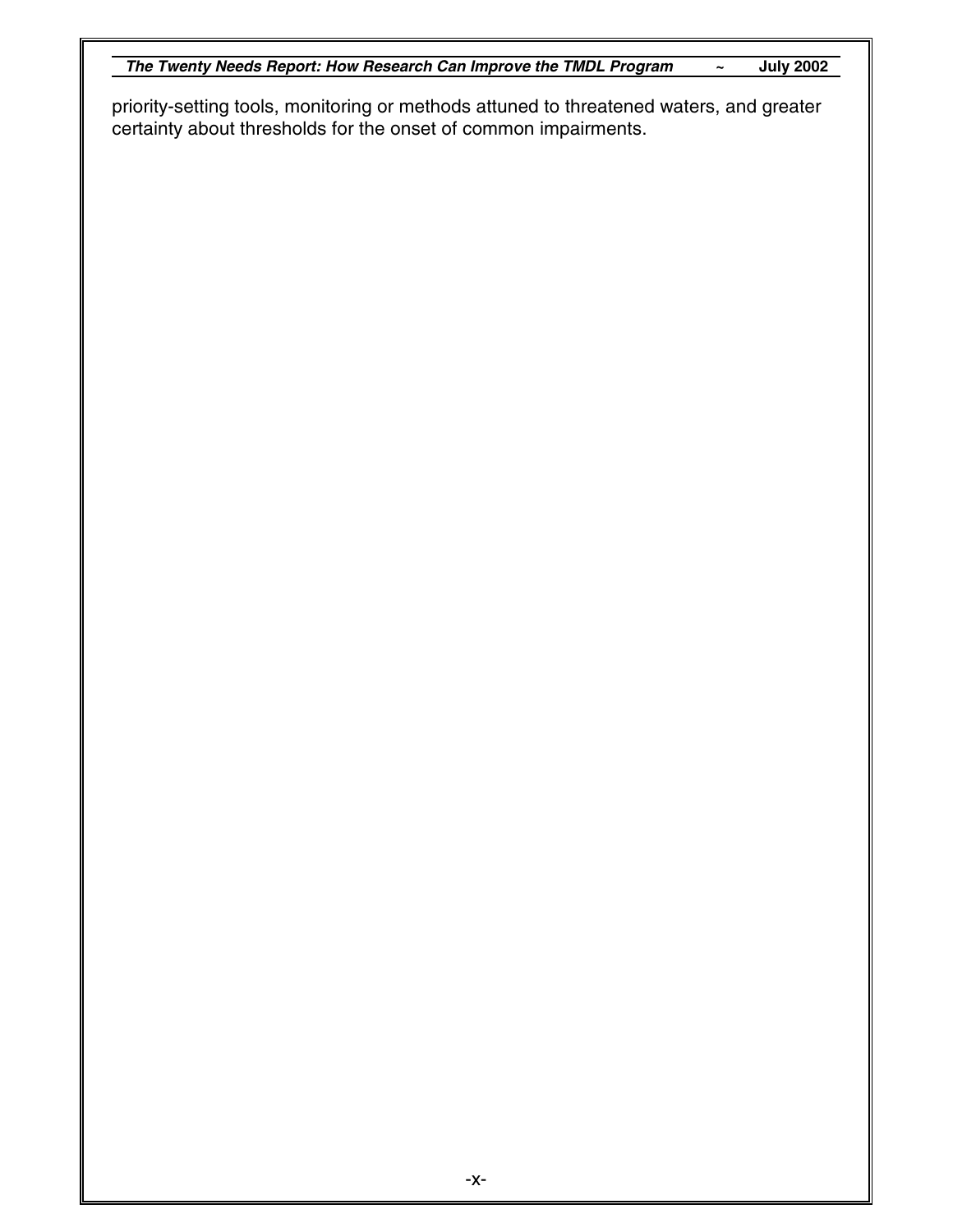## **The Twenty Needs Report: How Research Can Improve the TMDL Program**

The high level of science activity surrounding the TMDL program in recent years (see Appendix A) has prompted many opinions on the program's scientific needs. Sources of these recommendations include the National Research Council (NRC); the EPA regional TMDL coordinators; States and Tribes; professional associations such as the Water Environment Federation (WEF); non-governmental organizations and private industry; the Strategic Planning and Research Coordination (SPRC) research planners from EPA research and water offices; and others. Together these sources (Table 1) reflect many of the most recent and carefully considered insights on TMDLs. Thus it is an opportune time to consolidate these statements on TMDL science needs to help EPA address these needs on many fronts, including EPA research. In order to aid EPA's response to TMDL program needs, this document has considered all of the NRC report's listed recommendations as well as needs mentioned by states, EPA regions and other sources. This document does not represent or modify EPA's TMDL program policy or guidance and is limited to analysis and recommendations concerning scientific issues.

EPA's Office of Research and Development (ORD) supports lines of research that can provide a better science base for the TMDL program and other Office of Water (OW) programs. As recent opinions of TMDL needs have come from many different sources, a summary of the most consistent messages would help set research priorities. The purpose of this document is to analyze TMDL needs and provide a consolidated summary as guidance for research managers and scientists who

**Table 1: Recent Sources of TMDL Science Needs Information Used to Compile this Document.**

- **Nat'l Research Council TMDL Report to Congress 6/01**
- **EPA/HQ TMDL Tech Support Strategy Draft of 12/00**
- **TMDL FACA Committee Report 1998**
- **EPA Regional TMDL Coordinators Nat'l Meeting 6/01**
- **Responses to ORD survey of TMDL needs 6/01**
- **St Louis WEF Conference on TMDL Science 3/01**
- **SPRC OW/ORD Joint Research Planning 1999 2001**
- **EPA Draft water quality standards Strategy 4/02**
- **Additional sources of regional, state, ORD, and OW communications**

can help improve the TMDL program. This analysis revealed that the needs identified by many sources appear to be consistent, with few differences of opinion.

Twenty TMDL science needs identified by the NRC, EPA regions, states and other sources are listed and briefly analyzed in this report, along with suggested ways that research can help meet each need. The list (see Table 2) is organized into three parts, related to 1) interactions about science and research involving OW, ORD, and EPA regions; 2) the immediate realm of TMDL development and implementation; and 3) the broader Clean Water Act impaired waters program context, within which TMDLs play a central role.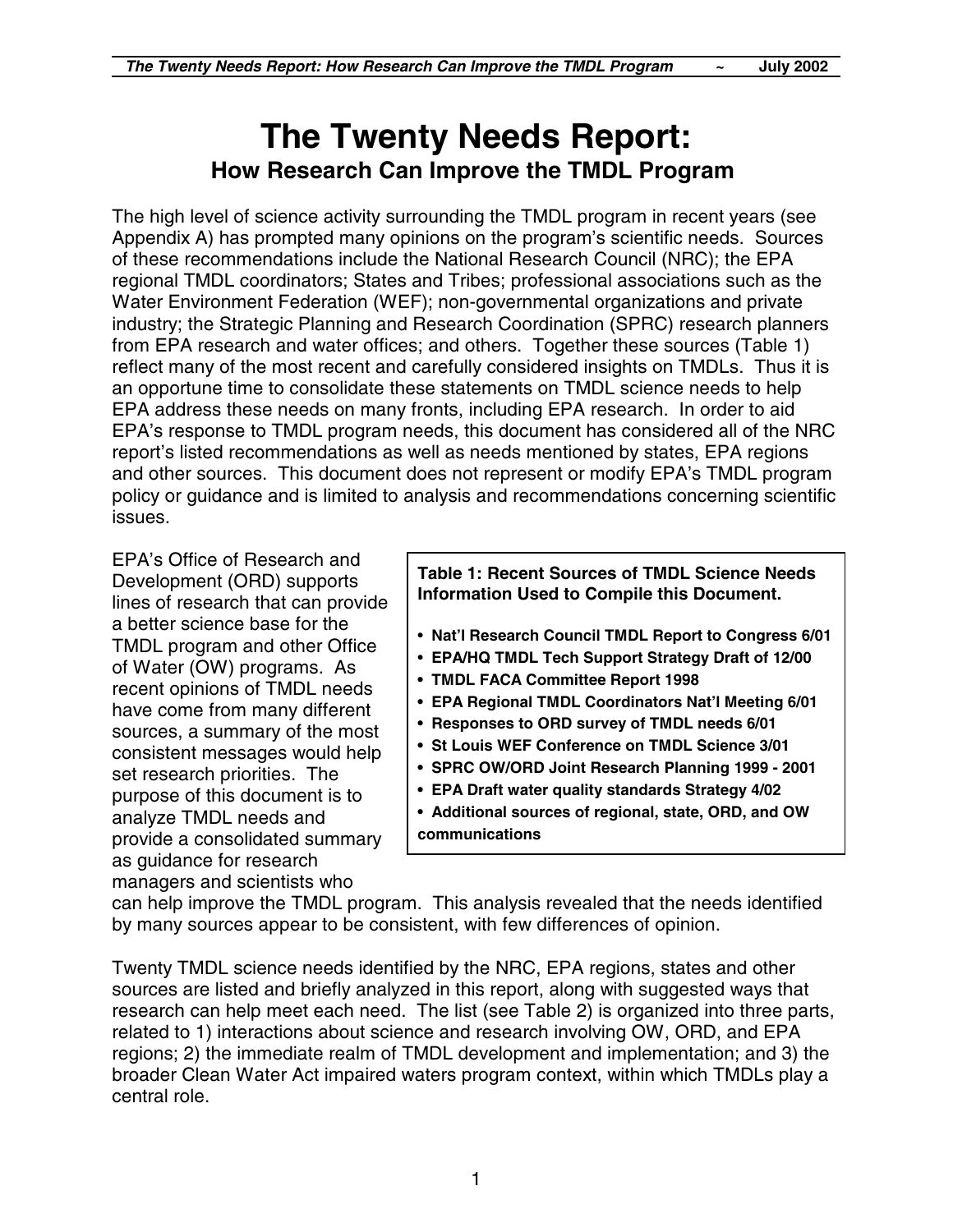**Table 2: The 20 Primary TMDL Science Needs Covered in this Document.**

*Needs concerning interactions among OW, ORD, and Regions*

- **1. Develop 'state of the science' syntheses in several high priority subject areas, to aid busy TMDL practitioners and decision-makers.**
- **2. Mutually improve networking and access to expertise in ORD, OW, and EPA Regions.**
- **3. Provide ORD technical support and technical information transfer.**

#### *Immediate TMDL development and implementation science needs*

- **4. Increase quantity and quality of completed TMDLs.**
- **5. Improve watershed and water quality modeling.**
- **6. Improve uncertainty analysis and statistical techniques for TMDLs.**
- **7. Improve the science base concerning all stressors (pollutants and pollution) and their impacts.**
- **8. Address numerous stressor-specific issues identified through the SPRC.**
- **9. Improve consideration of atmospheric deposition in TMDLs.**
- **10. Improve guidance for allocation development and methods to translate allocations into implementable control actions.**
- **11. Improve information on BMP, restoration or other mgt practice effectiveness, and the related processes of system recovery.**
- **12. Develop adaptive implementation approaches for doing TMDLs.**

#### *Science needed to support impaired waters program improvements*

- **13. Make monitoring more program-relevant and results-relevant.**
- **14. Assist states in monitoring design development.**
- **15. Revisit the scientific basis for use designations.**
- **16. Assist states in translating narrative standards into numeric criteria.**
- **17. Clarify and quantify selected parameters used in criteria definitions.**
- **18. Develop and improve biocriteria, address other criteria gaps, and evaluate the potential for ecological water quality standards.**
- **19. Evaluate defensible scientific standards for listing and delisting.**
- **20. Improve support for protecting unimpaired waters from degradation.**

The appendices provide additional detail on the TMDL program, issue-specific contacts, and water program data bases and websites that may be useful for TMDL-related research planning.

All twenty should be considered high priority needs, but no rank or order is implied in their listing. To gain a sense of the highest priorities, EPA regional TMDL coordinators and staff were asked for their top five of the twenty needs. Although most of the twenty were selected at least once, needs 11, 5, 3, 13 and 19 were the top choices overall.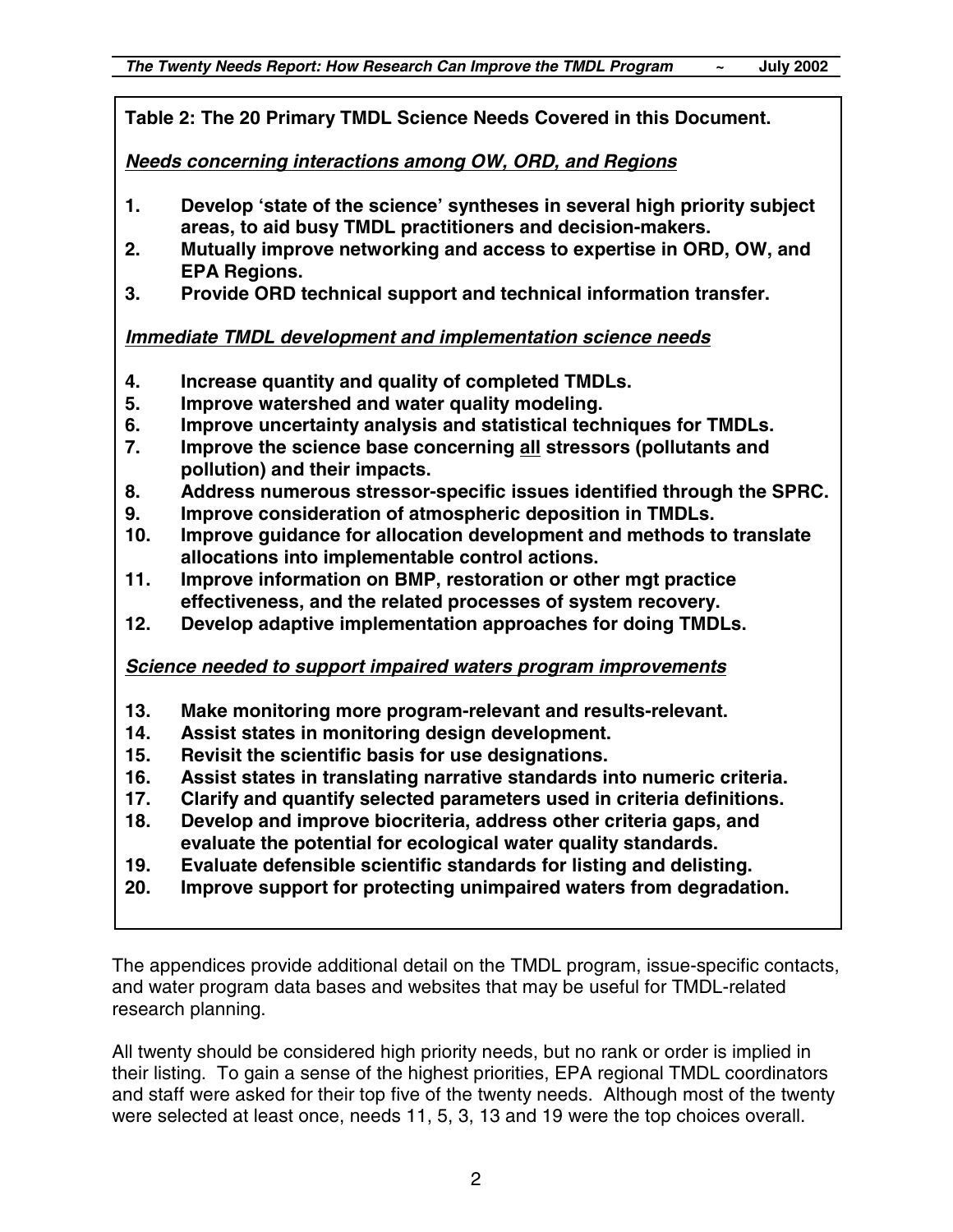## **TMDL Science Needs**

#### *Part I. Needs concerning interactions among OW, ORD, and Regions*

Addressing science needs always involves interaction among scientists and their customers. EPA has a formal process to help identify research areas through dialogue with client program offices and regions and make available to them the appropriate research products, including technical support as well as research advances. This process alone does not fully meet communication needs. Beyond the formal process, researchers and clients alike need to invest effort in networking to make these interactions successful. Concerning TMDL science support, three main needs are evident:

#### **1. Develop 'state of the science' syntheses in several high priority subject areas to aid busy TMDL practitioners and decision-makers.**

The downside of the major expansion in environmental sciences in recent decades is the increasing difficulty of keeping up with the state of the science, even in what were formerly manageable topics. As a rule, TMDL developers and program staff operate in a high-pressure programmatic (as compared to academic) environment and have little time to read numerous technical studies and analyze their collective significance for a given TMDL decision. Demanding, court-ordered schedules for TMDL development, for example, can compete for time with the need for sound science-based decisions if the TMDL developers, policy makers and decision officials need to track relevant scientific advancements in the literature by themselves, paper by paper. Literature synthesis papers and other synthesis products take on immense importance in such circumstances as they provide the most feasible way to be time-efficient and yet keep one's actions scientifically informed.

As the volume of published research continues to grow, the importance of synthesis products becomes ever greater but remains underemphasized. Academia traditionally grants limited recognition or credit for synthesis papers as compared to original research, thus proliferating more narrow papers and fewer state-of-the-science syntheses. Government research sometimes appears to reflect the same position on synthesis as academia. In the absence of needed syntheses, some Region 10 states have reportedly tried to add synthesis development into already heavy workloads. Whereas academic emphasis on original research may be appropriate, agencysupportive research clearly would be justified in endorsing synthesis products as an inherently governmental contribution and one of ORD's valued roles within the research establishment.

*Meeting this need:* ORD could consider targeting prime topics with state and regional help and then developing more water quality research synthesis products. The many synthesis products listed in the Water Quality Research Multi-Year Plan (USEPA 2001e), including white papers on suspended solids and sediment, nutrients, pathogens, toxics, and flow, are a step in the right direction. Organizational changes that favor synthesis could include: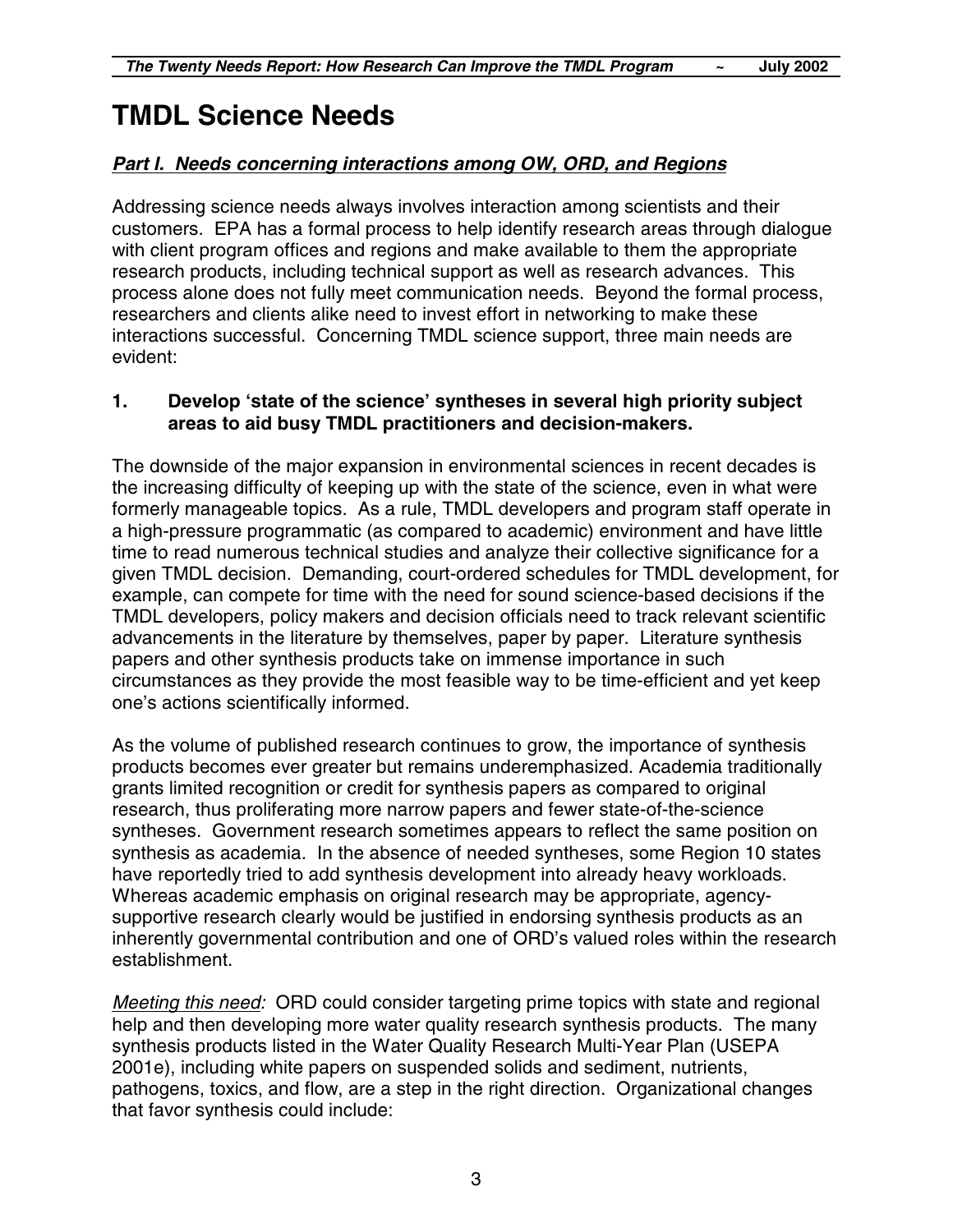- develop specific synthesis product requirements associated with GS14 and 15 'national expert' recognition and promotions;

- develop short-term details called 'synthesis sabbaticals' during which researchers would develop a critically needed synthesis product as well as update their own knowledge of the state of science underlying their own specialization;

- offer targeted funding within existing research programs for more synthesis extramural support;

- create a cross-office working group specifically attuned to identifying priority synthesis needs and product types – this group could match lab expertise with priority needs and also help evaluate synthesis sabbatical proposals;

- maintain or increase front-loading of Goal 2 and Goal 8 multi-year research plan projects with synthesis deliverables, to provide useful short-term products, improve the quality of the original research to follow, and build research clientele;

- creatively use some of the resources of the STAR grants program to make the academic synthesis products in TMDL-relevant subject areas more attractive.

#### **2. Mutually improve networking and access to expertise in ORD, OW, and EPA Regions.**

This is a three-way need involving ORD's scientific experts, OW's scientific and policy specialists, and regional experts in the application of science in TMDL development. Among regions, labs, and headquarters programs, any one can be a valued source of expertise for the others, and all must be accessible and responsive for best results. In all three settings, however, substantial workloads take a toll on the degree of interaction along these critical networking pathways. As a result, basic awareness of where to find EPA expertise on a given subject sometimes suffers. Detailed knowledge of the TMDL program is limited in ORD, and in OW and the regions there is little depth of understanding on ORD's TMDL-relevant projects.

Further, our offices could engage each other more effectively in planning processes. Parts of the research planning process that involve cross-office dialogue engage comparatively few people and, as a result, have been called difficult to influence by regional staff (USEPA 2001a). Regional involvement in research planning remains very minor, yet they may have some of the most applied insights on research needs. Likewise, strategic planning within OW involves the regions but could engage ORD representation more consistently.

*Meeting this need:* Heavy workloads are unlikely to change, but this need may be addressed by more actively and creatively facilitating within-EPA networking and the degree of involvement of regions, OW, and ORD in various research planning activities. Some possibilities include:

- "apprenticeship" concepts should be explored, including detailing OW or regional TMDL staff to ORD modeling or other appropriate lab programs and ORD or regional detailing to OW or regional offices for experience in program and policy development and implementation;

- "Tech Loops" (subject-specific EPA contact lists formatted as email distribution lists) compiled from contacts made during this study are now available EPA-wide in the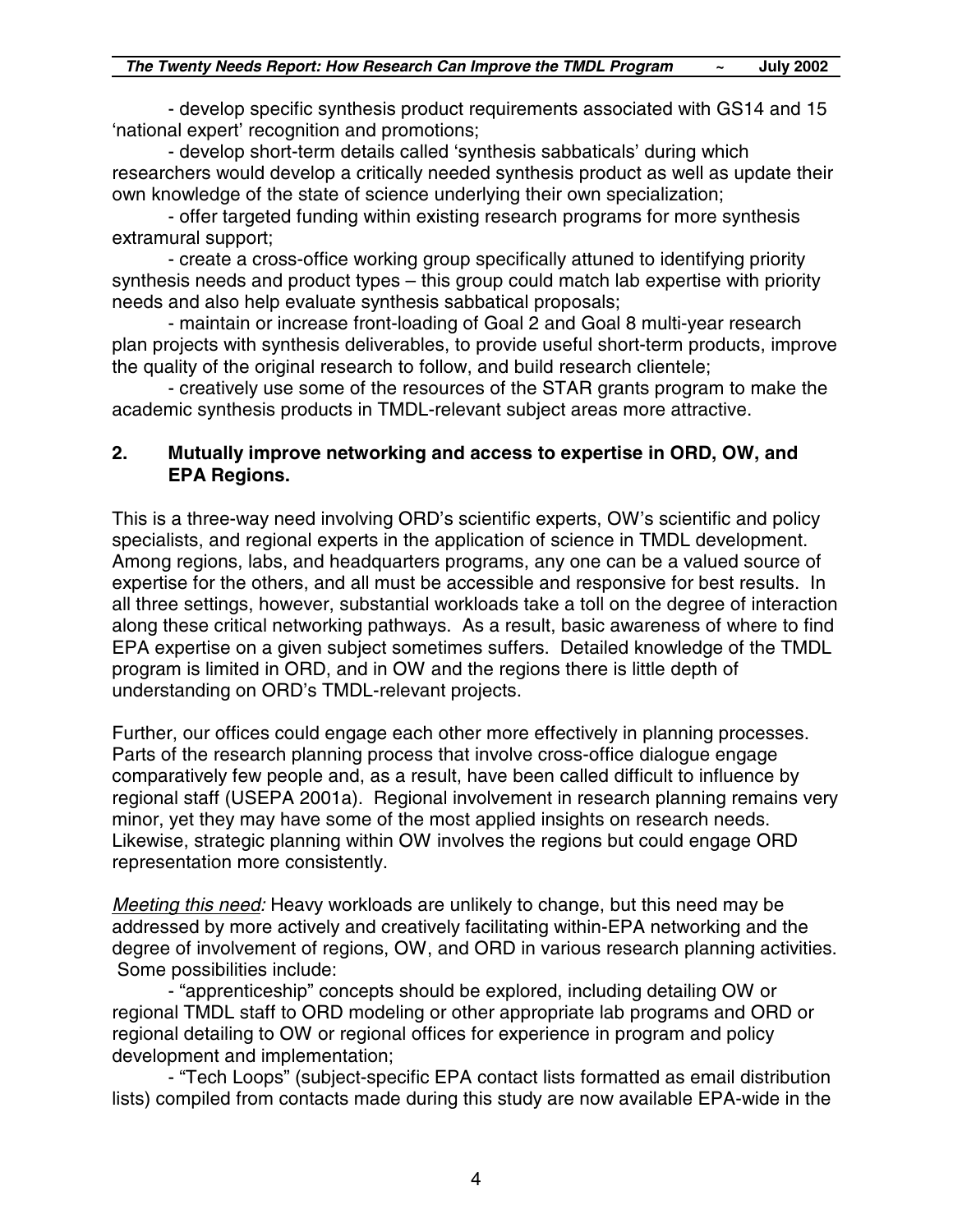Agency's Lotus Notes Domino Directory to aid networking*/*information flow on specific TMDL issues (see Table 3 and Appendix C);

- One regional suggestion was to assign a permanent ORD TMDL Liaison. This individual would facilitate among the ten regional TMDL coordinators, the national program office and the researchers with TMDL-related work across ORD;

- Formalize as an element of ORD planning the Strategic Planning and Research Coordination (SPRC) effort, which has successfully brought together ORD and OW scientists for three years in joint water quality research planning;

- Clarify the manner in which ORD gains input from the regions. Build more regional participation into the SPRC, regional technical workshop series, and similar activities that supplement ORD process in a more accessible, user-friendly manner;

- Increase ORD involvement in more national water quality strategic planning efforts. ORD could help guide the development of tools for establishing TMDLs, and identify the inherent links between TMDLs and the closely related activities of watershed restoration, source water protection, watershed-based permitting, non-point source management, and other watershed-focused programs. This interaction will help identify specific needs for guidance and methods to build State and Tribal capacity for TMDL development and to improve the technical soundness of TMDLs.

**Table 3: Tech Loops (within-EPA contact lists for specific TMDL issues) that were developed to aid ORD, OW and regional networking. These appear in the Lotus Notes Domino Directory for EPA-wide use (all listings begin with the prefix "techloop-")**

| based on top impairments |                       | based on TMDL process |
|--------------------------|-----------------------|-----------------------|
| clean sediment           | contaminated sediment | modeling              |
| water temperature        | bio-impairment        | restoration/BMPs      |
| metals                   | habitat impairment    | targets/endpoints     |
| рH                       | invasive species      | economics/trading     |
| flow                     | pesticides            | sources/diagnostics   |
| ammonia                  | mercury               | listing/delisting     |
| pathogens                | nutrients             |                       |

#### **3. Provide ORD technical support and technical information transfer.**

Few EPA programs have as great a need of active technical support as the TMDL program, which will be responsible for tens of thousands of TMDLs over the coming several years. TMDL technical support as used here includes direct involvement in developing TMDLs, parts of TMDLs, TMDL-relevant data sets or operational methods. Historically, ORD has played a major role in assisting Superfund and water programs through its several technical support centers. Although most technical support during the 1980s was hazardous waste-related, water program support was a compatible use of the ORD skills at the same centers. The size and activity level of technical support centers has gone down, however, mainly due to major reductions in the use of onsite contracting during the 1990s. Support in ORD for the remaining centers appears uneven and the future role of technical support centers in TMDL assistance is currently unclear. ORD modeling technical support, which is particularly critical to TMDLs, is discussed separately in an upcoming report section.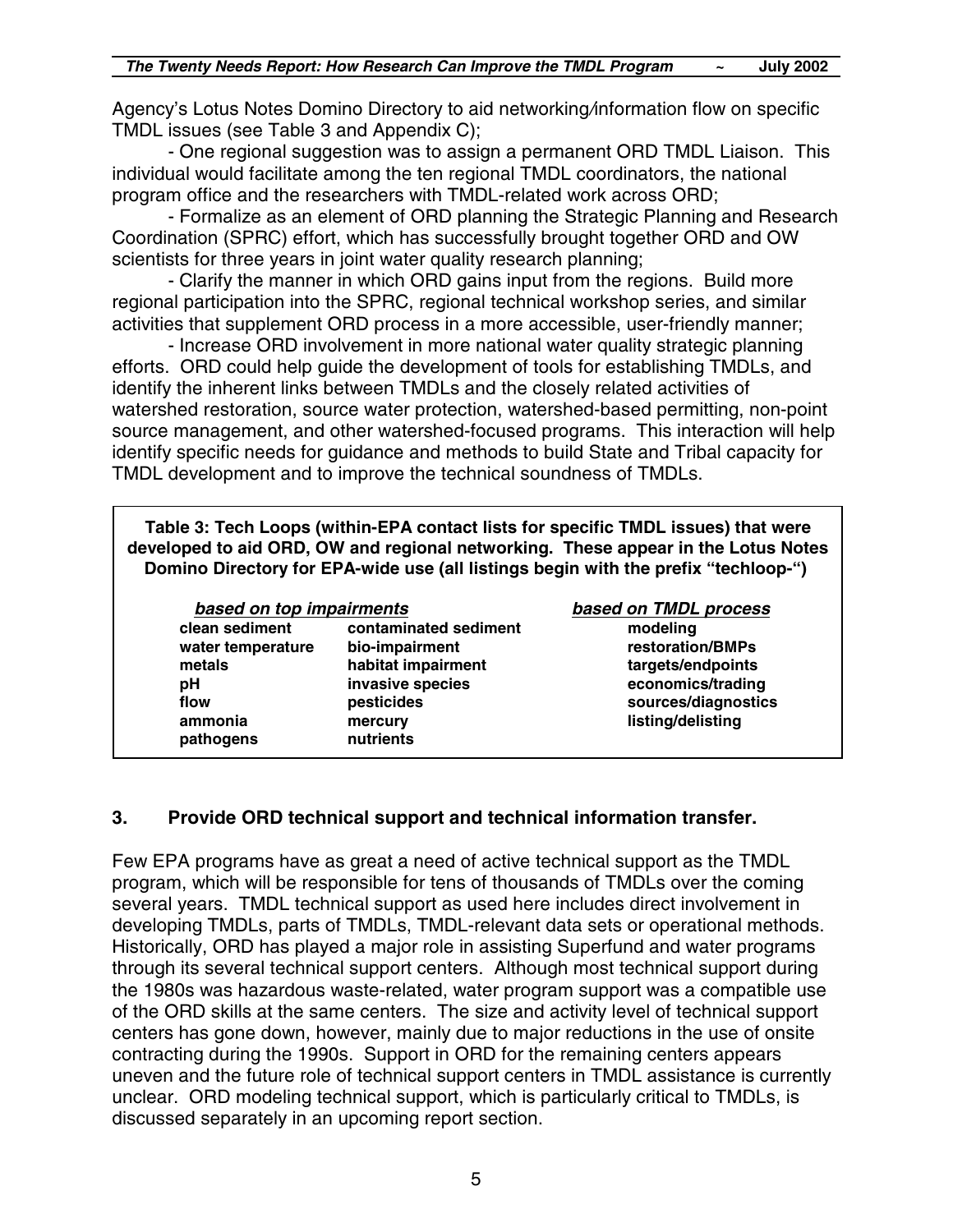A related support issue is technical information transfer by ORD researchers as a routine matter of research product delivery. Many researchers are uncertain about what constitutes effective transfer, and could use help in how to design technical transfer products for appropriate audiences. One effect of this uncertainty is that many potential collaborators in regions and states remain disconnected from ORD's efforts; in commenting on desired technical transfer from ORD, the regions said that fixing weak ORD communication should be a top priority (USEPA 2001d). OW and regional water programs could better communicate their needs to ORD as well.

*Meeting this need:* Revitalizing ORD technical support centers could be a substantial aid to TMDL programs in states and regions. The past use of the same technical support centers to assist both hazardous waste and water programs remains an effective model for how to provide needed support with enough (i.e. multiple program) critical mass to sustain the centers long-term. Whereas the use of in-house contracting at centers may have changed, there are new options for technical support. For example, ORD might fund applied TMDL science centers through the STAR grants program or involve fellowship and post-doctorate staff in appropriate TMDL issues. ORD could reevaluate the skills of each center relative to TMDL technical needs while also considering the potential role of STAR and other programs.

Technical support needs voiced by regions at the Albuquerque coordinators' meeting included the generation of actual TMDLs; hands-on training using the data regions have now; better assessment tools; statistical training; monitoring methods relevant to listing and delisting; and training and updates of existing models. One national program manager commented, "The best thing to do would be to re-institute the Center for Exposure Assessment Modeling, CEAM; it's a big hole in the water research program which has never been refilled." (USEPA 2001d).

Two keys to more effective technical transfer are clear understanding by each researcher of desirable, useful types of products, and the ability to utilize the pathways of information familiar to the client. For the former, the early stages of project planning in ORD should ensure that the proposed research products have considered the needs of the end user. Concerning the latter, the Internet should be considered for technical transfer uses because it is becoming one of the preferred means for States, Territories, and Tribes to find EPA information for developing TMDLs. For example, EPA is sharing information on impairments by geo-referencing the 1998 303(d) list and showing maps of impaired waters as part of a national tracking system. Appendix D contains several main sources of web-based water program information that are heavily used by states; these sites could be browsed for ideas about research needs and technical transfer.

ORD's ongoing research summaries in the Science Inventory, as well as the growing number of ORD project-specific websites, could become a powerful search and retrieval resource if a few modifications are made and agreement is reached on cross-ORD consistency. A portal-style *ORD Water Quality-Related Research Website* would enable regional and program staff to find current ORD research projects, experts, and existing tools in appropriate disciplines related to the most pressing TMDL issues. NRMRL scientists have already developed a pilot site with Environmental Information Management System (EIMS) and OW collaboration. For such a site to reach its full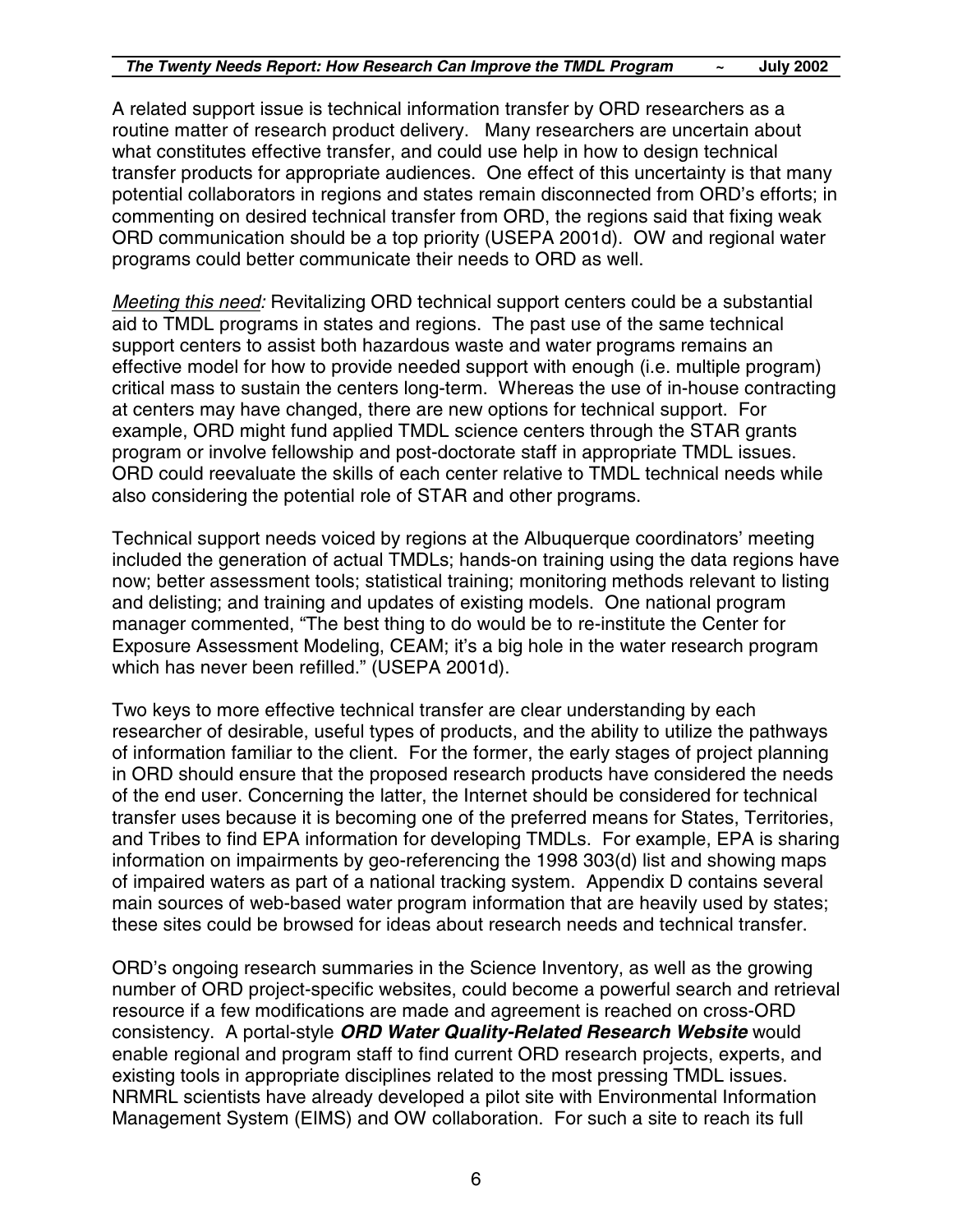potential, a database management system should house all the Science Inventory entries and be able to provide links to other appropriate ORD project websites in addition to the Inventory holdings.

#### *Part II: Immediate TMDL development and implementation science needs*

Figure 1 shows the sequence of steps carried out in identifying and listing impaired waters (upper loop) and developing TMDLs (lower loop). In the listing process represented in the upper loop, a state carries out its biennial responsibilities of monitoring and assessing the condition of state waters. Following an accepted listing method, a state proceeds through monitoring and assessing the water quality standards



attainment status of all its waters, identifying the impaired waters (303(d) list), and setting TMDL development priorities and schedules. The 303(d) list approval by EPA moves the process down to the steps in the lower loop, where TMDLs are developed and approved according to schedule. TMDL implementation and adaptive management (not shown) follow the establishment of an EPA-approved TMDL.

Needs 4 through 12 in Part II relate to the scientific basis for the steps in TMDL establishment and implementation. Several are points raised in the review by the National Research Council (NRC 2001). Part II begins with four top-priority needs that pervade the entire process – completing TMDLs, improving modeling, improving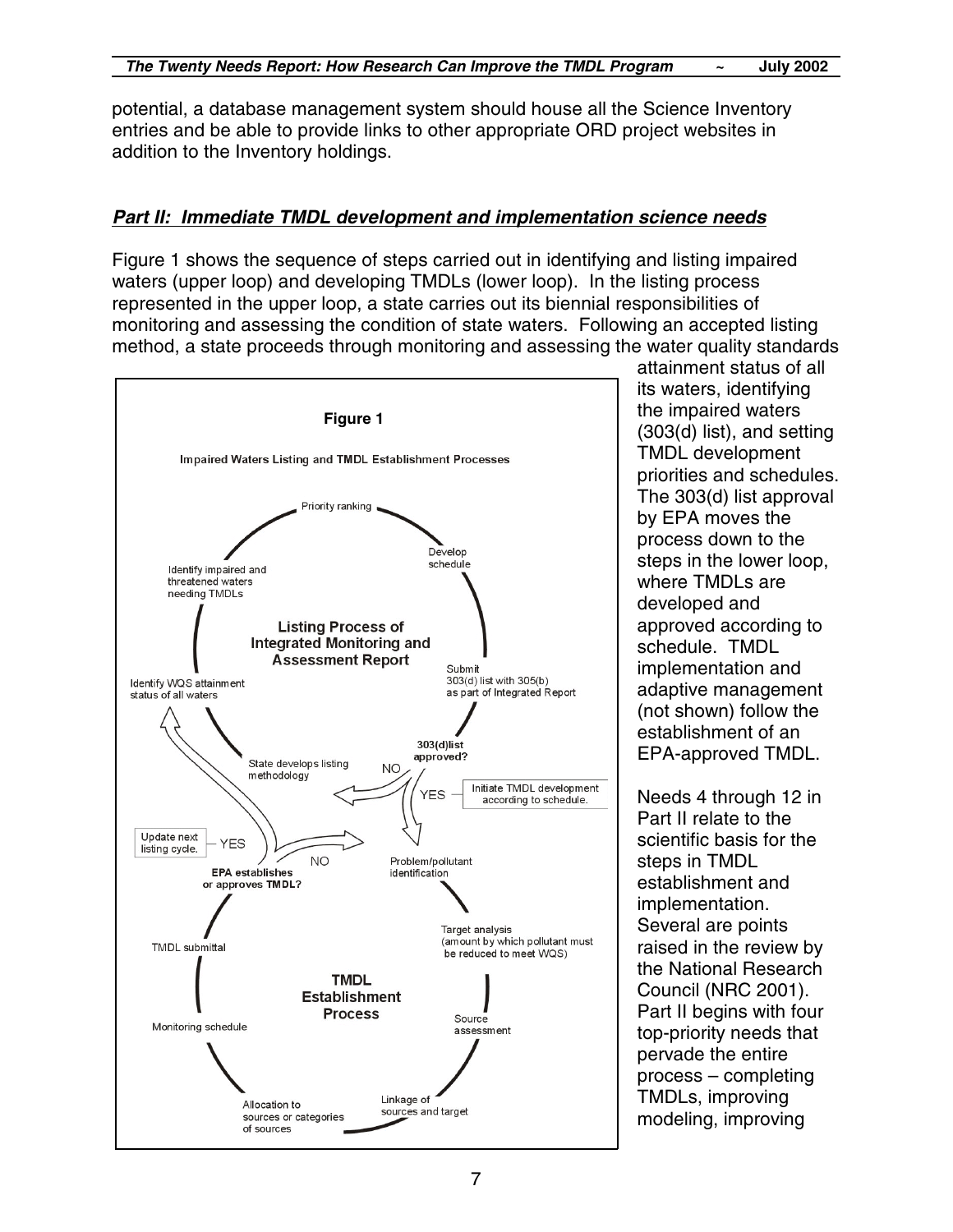uncertainty analysis, and researching the full complement of stressors. The group then concludes with five other needs that follow the TMDL step sequence.

#### **4. Increase quantity and quality of completed TMDLs.**

Over 41,800 impairments affecting approximately 20,000 water bodies were reported by states in the 1998 303(d) listing cycle (USEPA 2001a). An estimated 36,000 TMDLs for these waters may need to be completed in the next 8 to 13 years; many states are subject to even shorter, court-ordered schedules for their TMDLs. Many states lack the resources needed to develop and implement so many TMDLs, and some appear to be facing an unmanageable number of TMDLs in a limited time. What's more, tribal TMDL programs are just beginning to become active. When states or tribes do not develop TMDLs, EPA is required to backstop them and produce the TMDLs. The need to complete large numbers of TMDLs ultimately drives most other EPA TMDL needs.

*Meeting this need:* Although this would not be a typical research activity, some direct involvement by ORD scientists in developing certain TMDLs has merit for ORD scientists themselves as well as for the states. ORD could become involved by either helping states directly or helping EPA meet its backstop obligation when states do not complete TMDLs. Researcher involvement in specific TMDLs that match their abilities could build familiarity with TMDL development within ORD and improve the technical input for the regions and states. ORD's active role in the Neuse River is an example, and more projects point to likely ORD involvement in developing specific TMDLs. A good source of high-profile TMDLs that may have interesting applied research components can be found in the list of FY2001 regional TMDL PACE funded projects, which totaled \$7.5 million in FY2001. These funds support regional involvement in dozens of high-priority TMDLs that are either technically challenging, exemplary of common impairment settings, of high visibility, or other concern.

Short of actual involvement in doing TMDLs, ORD can help increase TMDL completion by generating TMDL-streamlining products such as automated tools for technical analysis associated with TMDLs. Numerous downloads of the *Stressor Identification Guidance Document* (USEPA 2001c) and a variety of EPA models by state agencies, for example, attest to the immediate value of making practical tools available in the right places. Technical support centers might make significant contributions in providing operational tools as well as direct involvement in TMDLs. To help increase the quality of TMDLs, ORD could become more active in water quality modeling or statistics training for regions and states that need capacity building in both these subjects.

#### **5. Improve watershed and water quality modeling.**

One principal feature of a TMDL is the identification of the loading capacity of a water body for a particular pollutant. The core of a TMDL is usually a model that estimates the relationships between the condition of the water body, the identified pollutant sources, and/or the alternatives for loading reduction. The quality of modeling is one of the essential factors determining the quality of nearly all TMDLs. Modeling shortcomings within EPA and the states, and the state of modeling science in general,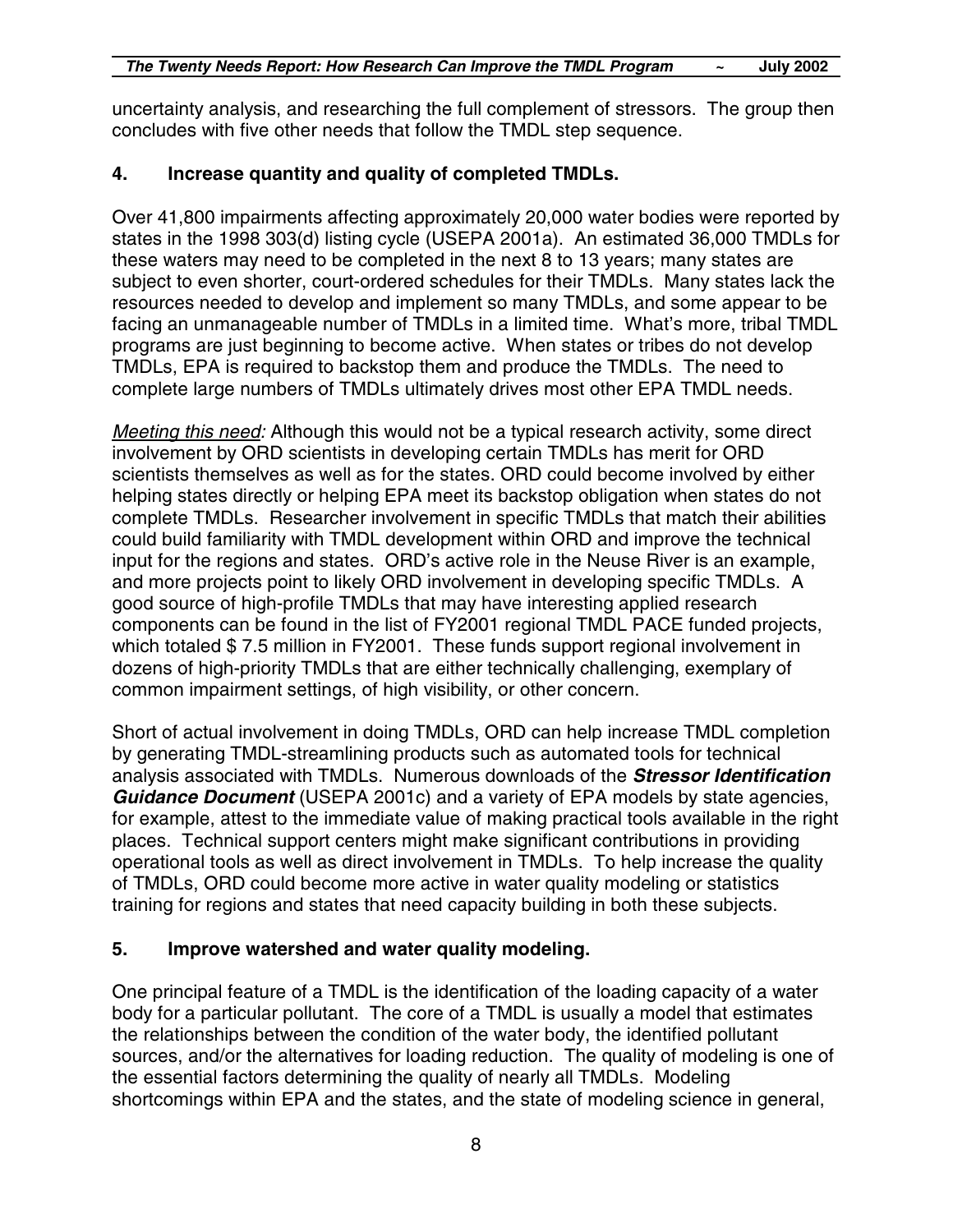were criticized in the NRC review, state and regional meetings, and Water Environment Federation's St. Louis TMDL conference. Modeling is also the only topic where this study found major differences in opinion about the nature of the TMDL program's need (i.e., uses of empirical vs. process-based modeling).

Better water quality modeling is among the most significant of all TMDL-related science needs reviewed in this study. OW managers have repeatedly pointed to modeling technical support as one of the greatest TMDL-related research needs in response to ORD support requests since the early 1990s. The 1998 TMDL FACA report recommended that EPA's highest priorities for science and tool development include improving monitoring and modeling capabilities, and providing related technical assistance and training (USEPA 1998). Yet, despite the magnitude and immediacy of TMDL modeling needs, the willingness of ORD to assist, and the central role of modeling in TMDLs, ORD's modeling efforts do not meet several key regional and state TMDL program needs that may be within reach. These include:

- *Applied modeling technical support.* ORD's current investment in water quality modeling and applied modeling research is more diffuse in ORD than a decade ago and thus may now involve more researchers, laboratories, and subject areas, but ORD modeling technical support at NERL/ERD (Athens) has decreased from 1990 levels. As discussed under need # 3, in-house technical support contracts appear out of favor, but a substitute at an equivalent level of effort as yet has not been established. The need remains high. A critical mass of modeling technical support capable of advising model users, maintaining modeling tools, and providing modeling services is needed.

- *Development of products of appropriate complexity.* A research and development orientation toward models and modeling tools of low to moderate complexity would better meet state needs. For example, a message to this writer from a PhD modeler in one state claimed "Making a model more complex does not necessary mean making it better.... In routine calculation of TMDLs the Department probably won't be able to use [a complex model] frequently since resources available for water quality studies are insufficient for its implementation, and time for completion of a final report is very limited."

- *Filling gaps in model applicability.* An adequate water quality model does not exist for every pollutant on the 303(d) list. Some common models need to be updated to better reflect recent scientific findings. Models that link stressors to biological responses are particularly needed.

- *Public domain model maintenance.* Consistent updating and maintenance of public-domain water quality models in frequent use by states would not only be useful, but expected of EPA and other federal agencies as the originators of many water quality models.

- *Training in modeling.* More widespread training for state and regional personnel is a nearly universal recommendation among recent TMDL program reviewers.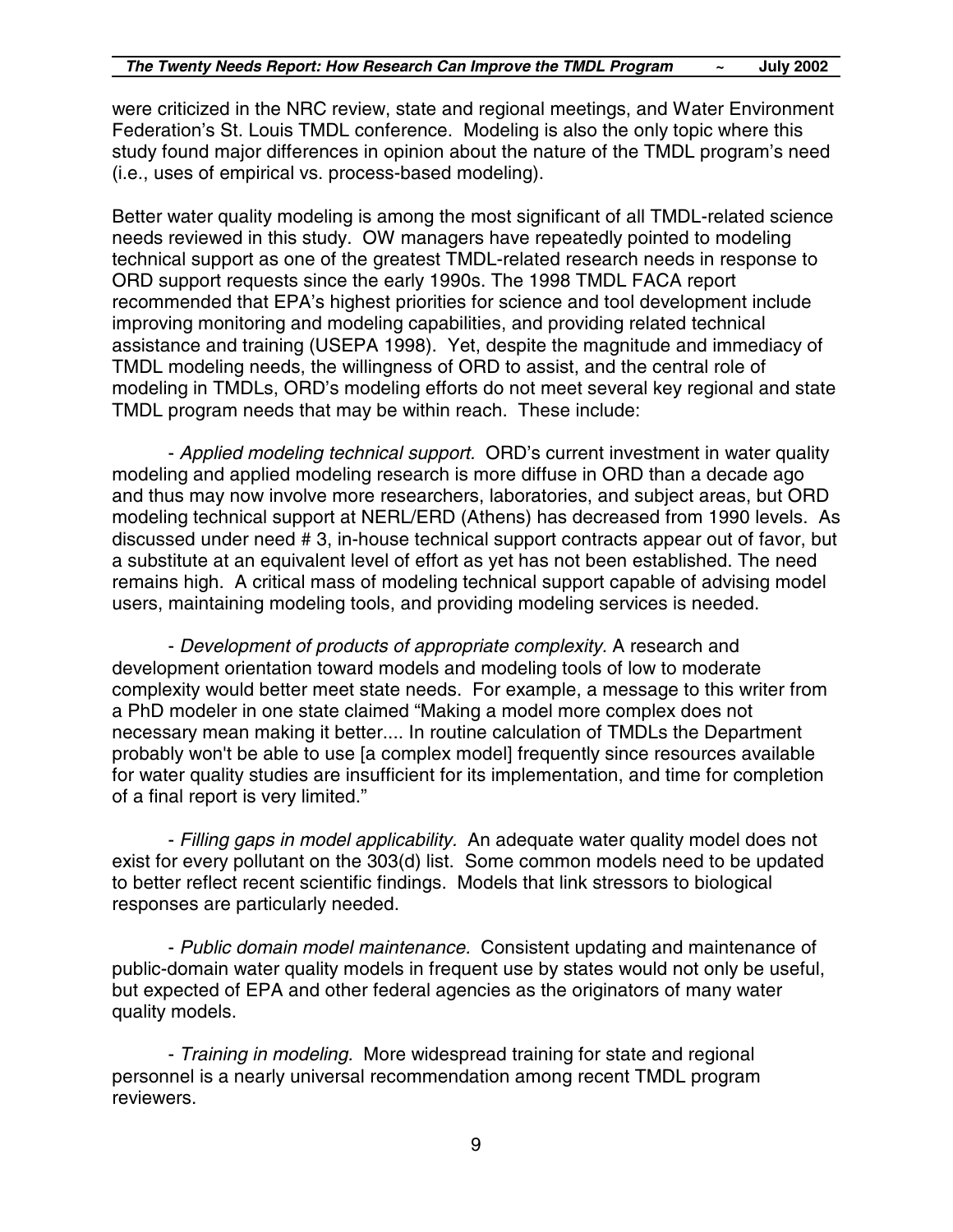*Meeting this need:* The suggestions below parallel the five elements identified above.

- *Applied modeling technical support.* A firm commitment by ORD to reinvest in technical support for model users, do more applied modeling, and support public domain models would be immeasurably helpful to states and regions. Mechanisms for carrying this out could include offsite contracts, which successfully covered many technical support tasks during the 1990s; reassessing use of staff for modeling research vs. technical support; increased use of the STAR program in competing cooperative agreements for one or more water quality modeling support centers; and better-defined and funded use of new ORD modeling locations in technical support related to their own modeling products and specialties. Program office funding has been used to put NRMRL/SPRD's groundwater technical support "on retainer" for the Brownfields program; use of PACE TMDL funds might be used similarly to give regions access to the expertise in ORD-managed modeling support contracts.

Many areas are ripe for technical support – for example, web-based tools to assist with model selection. Clear guidance on model use is needed; a model selection/decision tree would be useful. Regions emphasize the need for assistance in making impairment decisions with limited data. Researchers could publish case studies on their new TMDL-related model applications. ORD might also develop guidance on how to translate model results such as continuous simulations into load and wasteload allocations which meet programmatic requirements. Guidance on optimizing monitoring data collection for modeling is also an essential element of technical support.

- *Development of products of appropriate complexity.* The limited resources available to the majority of TMDL developers determine the type of research products they can use. Low to moderate cost and complexity constraints are an added challenge to researchers' creativity, but do not imply an absence of modeling research potential.

In a recent address to Congress about TMDLs, Assistant Administrator for Water Tracy Mehan chose to mention ORD's collaboration on cost-effective modeling and restoration development as an example of progress toward TMDL improvements. Regional requests often cite the mantra "faster/cheaper/better, pick any two" and emphasize streamlining modeling tools rather than new data- and labor-intensive models. Region 4's "TMDL Toolbox" has proven easy to use, is technically defensible, provides fast results, and favors consistency in modeling approach. Models linked into the Toolbox include WASP 6.0, EFDC (I-D, 2D/3D), LSPC, WCS sediment, WCS SWMM, WCS Mercury, WAM, WRDB, WCS; these can be tied to BASINS and ArcView (USEPA 2001a). ORD involvement with the Region could make further enhancements and help take this TMDL Toolbox concept nationwide.

- *Filling gaps in model applicability.* Despite the emphasis on technical support in this discussion thus far, there is widespread belief that EPA should also re-energize its modeling research program. Recent reviews of model applicability can help ORD address gaps and help the states improve their awareness of appropriate tools for different settings, but these review findings should be accessible and formatted usefully for modelers' assistance.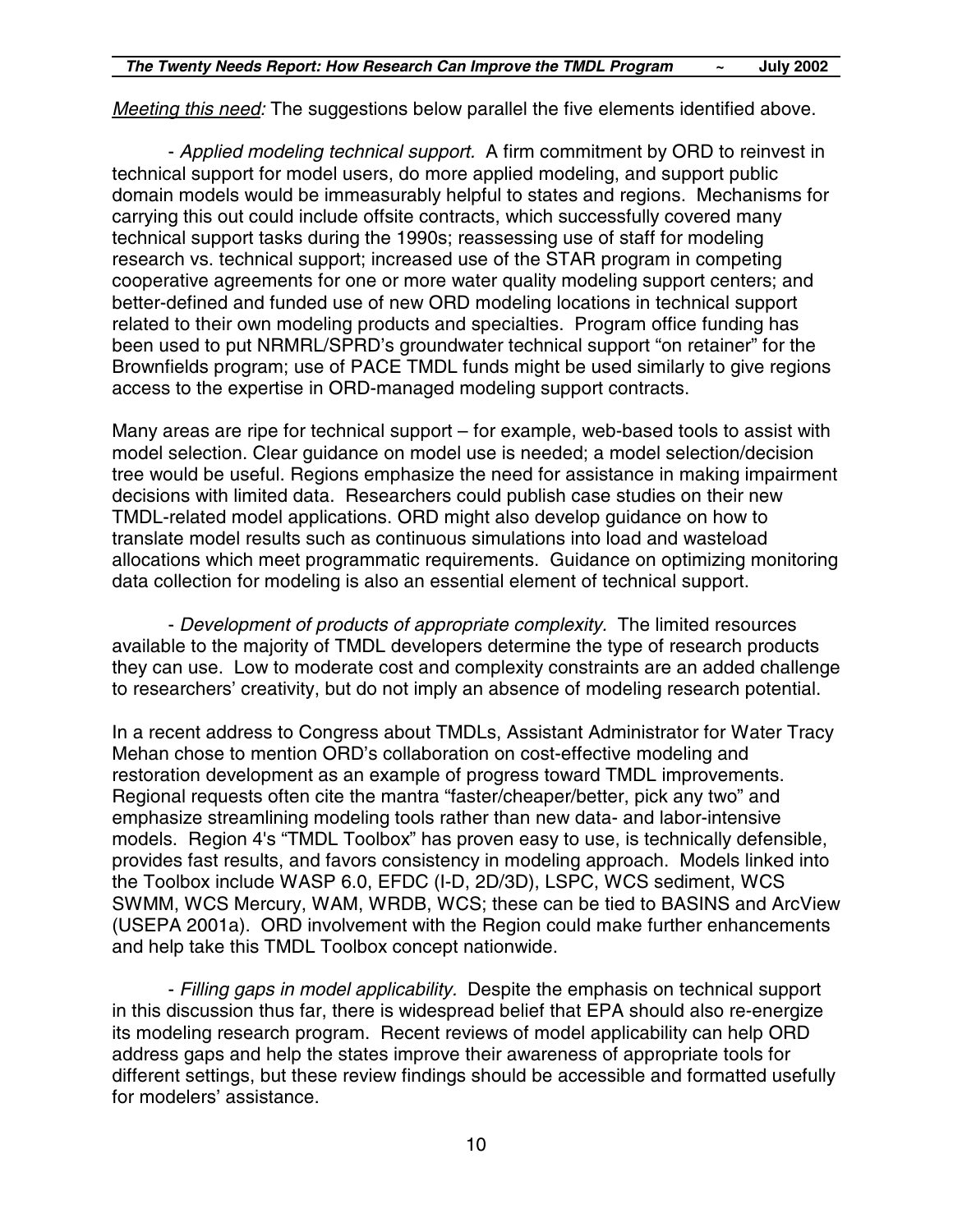One very prominent need is the development of models that can more effectively link environmental stressors (and control actions) to biological responses. NCER/STAR's RFP on improving stressor/response modeling in watersheds is commendable for directly addressing this need. Better models are also in high demand for nonpoint source loadings, aerial deposition, contaminated sediment, groundwater and wet weather events. Models addressing economic aspects of TMDL implementation alternatives could be a growth area in research. Other gaps that ORD could address include better integration of landscape information with models, and development of models for metals simulations that include a sediment interface. It would also be very useful to develop a database on pollutant export coefficients for common non-point sources. Another major modeling-related gap – improved uncertainty analysis – is addressed in this report separately due to its heightened importance.

Although there is widespread agreement that more modeling support and technical advancement is needed, significant differences of opinion exist concerning the types of modeling appropriate for most TMDLs. Two basically different approaches favor either empirical (statistical) modeling, or process-based (mechanistic) modeling. Neither is likely to fully meet all TMDL needs, and continued application of each in various TMDL settings is likely. ORD, OW and regional TMDL coordinators should jointly review many different TMDLs to become certain of the appropriate settings for using different modeling approaches and determine to what degree each should be the focus of ORD's research and technical support. Generally the reason that empirical or statistical models aren't used more widely is that there is often insufficient ambient information to operate these models.

- *Public domain model maintenance.* A good many modeling tools exist, but these tools need to be updated to the point where they are useful in the development of TMDLs. A set of well-supported, updated, public domain models will significantly increase consistency in TMDL determinations, while also providing states an alternative to proprietary models they often cannot afford. The current TMDL situation shows that users expect the originators of water quality models to maintain and update their products. As the well-known developer of several models, ORD faces this widespread expectation to update both model architecture and underlying science. ORD should keep its most widely used models current by incorporating latest science into the model code; for example, CEAM-distributed models and the HSPF parameter database should be consistently updated and maintained. Existing core models like WASP, HSPF, EFDC, SWMM and others should be updated; plans by NRMRL/WSWRD to take responsibility for SWMM maintenance and NERL/ERD's recent updates of WASP are commendable steps in the right direction. Moreover, as new ORD locations are becoming involved in modeling they should embrace a long-term commitment to technical transfer and maintenance support for whatever they develop.

- *Training in modeling.* Water quality models are frequently misused, and there is a shortage of trained water quality modelers throughout state and federal government. If training was provided specifically on how to develop TMDLs using modeling approaches, the quality of TMDLs would be greatly enhanced. Region 4 TMDL staff claim that training has brought the greatest return for the dollar spent. Training exposes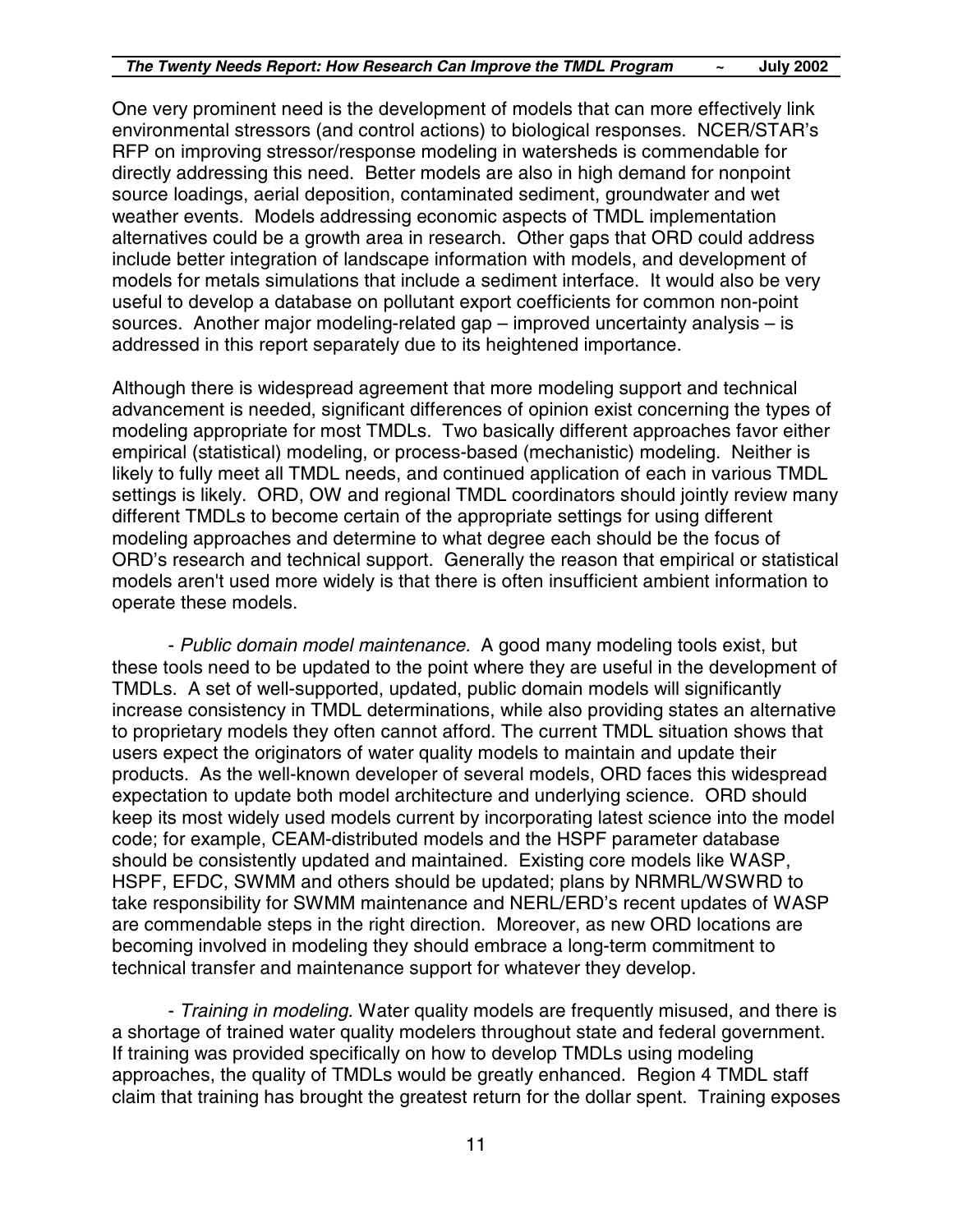their states to methodologies, approaches and models that can be used in the development of TMDLs.

One widespread suggestion is to undertake a major training program at the state level for model users; although training is often a program office role, ORD's close ties to the development and maintenance of several models argues for their involvement as well. ORD might also consider supporting the development of a professional certification for modelers, and could strengthen academic programs in water quality modeling with grants; both actions could help counteract an observed decline in universities' water quality modeling coursework. Opportunities exist to work with OW on web-based modeling training to meet some of the more elementary training needs and prepare trainees with exercises in advance to help them get more out of live courses.

*(see more modeling-related comments under needs # 4, 6, 9, 10 and 12*)

#### **6. Improve uncertainty analysis and statistical techniques for TMDLs.**

Shortcomings in statistical technique, particularly related to quantifying uncertainty, were a major concern of the NRC panel. Their report commented, "Uncertainty must be explicitly acknowledged both in the models selected to develop TMDLs and in the results generated by those models.... The TMDL program currently accounts for the uncertainty embedded in the modeling exercise by applying a margin of safety (MOS); EPA should end the practice of arbitrary selection of the MOS and instead require uncertainty analysis as the basis for MOS determination....EPA should endorse statistical approaches to defining all waters, proper monitoring design, data analysis, and impairment assessment." (NRC 2001).

In practice, TMDL developers often strive for sound TMDL decisions in the face of sparse data availability. Their statistical technique can be weak due to the lack of sufficient data to perform a given analysis, but this shortcoming is worsened by limited EPA statistical guidance, tools, and requirements. Further complicating the issue is the potential cost of quantifying uncertainty at numerous points in the process. Little guidance on testing model adequacy or reliability is available, and as a result the ability to link sources to water quality effects with certainty is hindered.

*Meeting this need:* EPA procedures for conducting uncertainty analysis should mainly address two points in TMDL development: (1) uncertainty or inherent error in the model calculations and (2) quantification of the MOS. It is generally feasible to approximate uncertainty in modeling steady state assumptions, but new research challenges lie in conducting uncertainty analysis in the dynamic settings of the ambient environment, and propagating an error analysis from one model domain to another (e.g., runoff model to receiving water body model).

TMDL developers need statistical tools and detailed guidance on MOS development, incorporation into modeling assumptions, estimation within the allocation process, and quantifying effects on the outcome of the TMDL analysis. ORD's most valuable contribution might be to develop a general MOS estimation tool and, where necessary,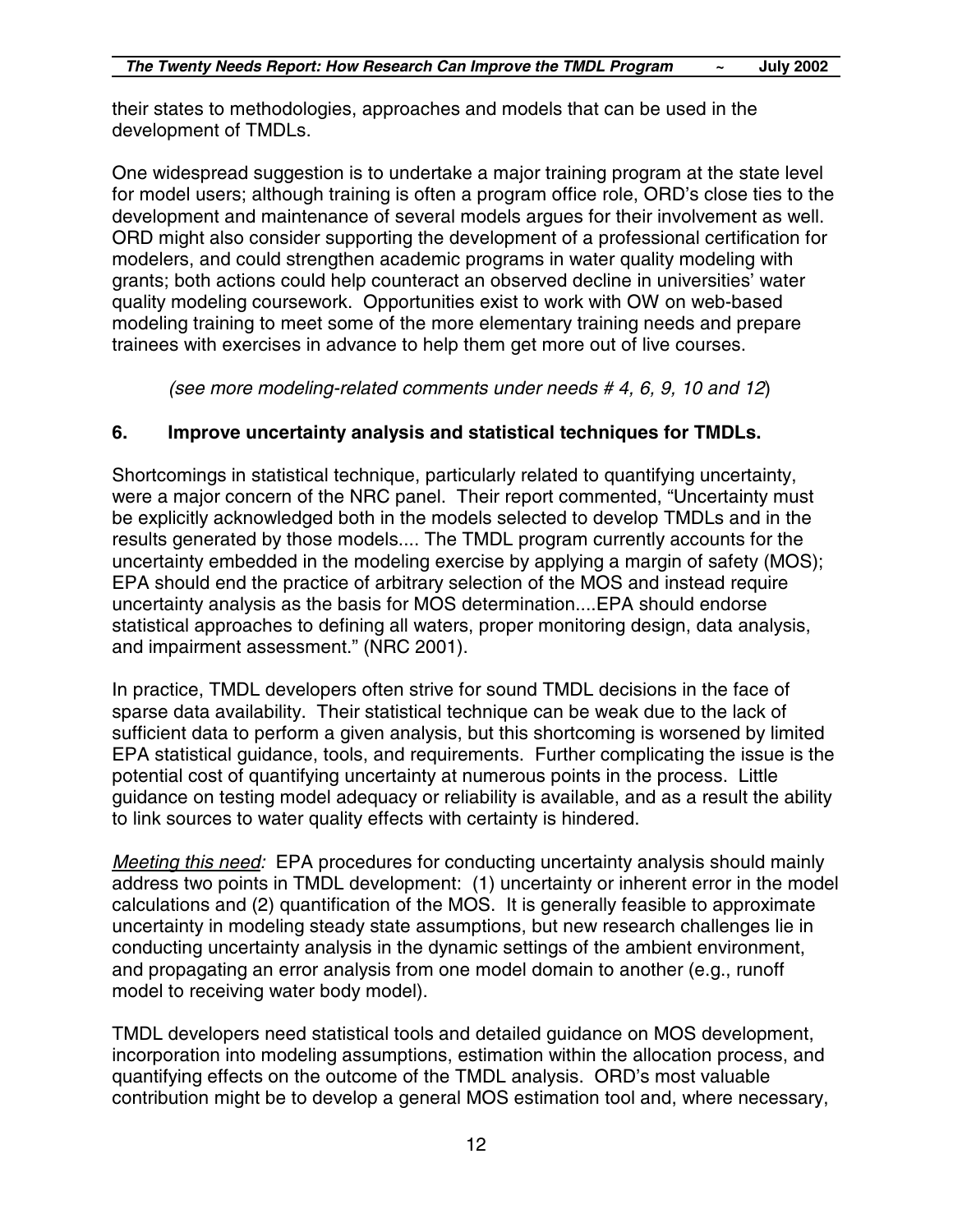address MOS estimation specifics for each of its supported water quality models. As the ability to reduce uncertainty will be limited in many situations, advances in post-TMDL monitoring and adaptive management *(see needs 11, 12, 13)* are an alternative.

ORD could also help the TMDL program develop technical guidance or training on proper use of a variety of statistical tools and techniques in TMDLs. For example, states need approaches to address data gaps, credible statistical extrapolation techniques, statistical approaches and QA requirements for incorporating found data sources, guidance on choosing Data Quality Objectives for TMDLs, and technical guidance that addresses acceptable error in data interpretation. Statistically sound approaches also are badly needed by many states for determining impairment and listing or delisting impaired waters *(see need # 19).*

#### **7. Improve the science base concerning all stressors (pollutants and pollution) and their impacts.**

"The program should encompass all stressors, both pollutants and pollution, that determine the condition of the water body" (NRC 2001). This recommendation from the NRC panel pinpoints the need to overcome a significant inconsistency between the Clean Water Act's goal – "to restore and maintain the physical, chemical, and biological integrity of the Nation's waters" – and the statutory tools provided to achieve that goal. The TMDL program aims for bringing about the recovery of impaired waters by considering all contributing sources of impairment comprehensively, on a watershed basis. Yet, limits in the Clean Water Act that discern "pollutants" from "pollution" (see Table 4) mean that some stressors do not require 303(d) impairment listing and TMDL development. Reports from many

**Table 4: Pollutant and pollution concepts**

*Pollutant:* a substance added to waters due to human activity.

Examples: sediment, nutrients, pathogens, pesticides, heat.

*Pollution:* man-induced alteration of water body integrity (this concept encompasses all pollutants and several non-pollutant causes of impairment)

Examples (pollution but not pollutant): habitat degradation, flow alteration, channelization, loss of riparian zone.

> Section 303(d) requires identifying *pollutants*, and TMDLs allocate reduced loads among *pollutant sources*, to reattain water quality standards.

states, however, do voluntarily list many "non-pollutant" impairments, revealing that they are not a minor problem and in fact affect thousands of water bodies.

If water quality research as a whole is to provide an unbiased and comprehensive scientific understanding of water body impairment and a watershed approach to restoration and recovery, research cannot be constrained by the limited federal recognition of stressors as potential causes for 303d listing and TMDLs. The limits in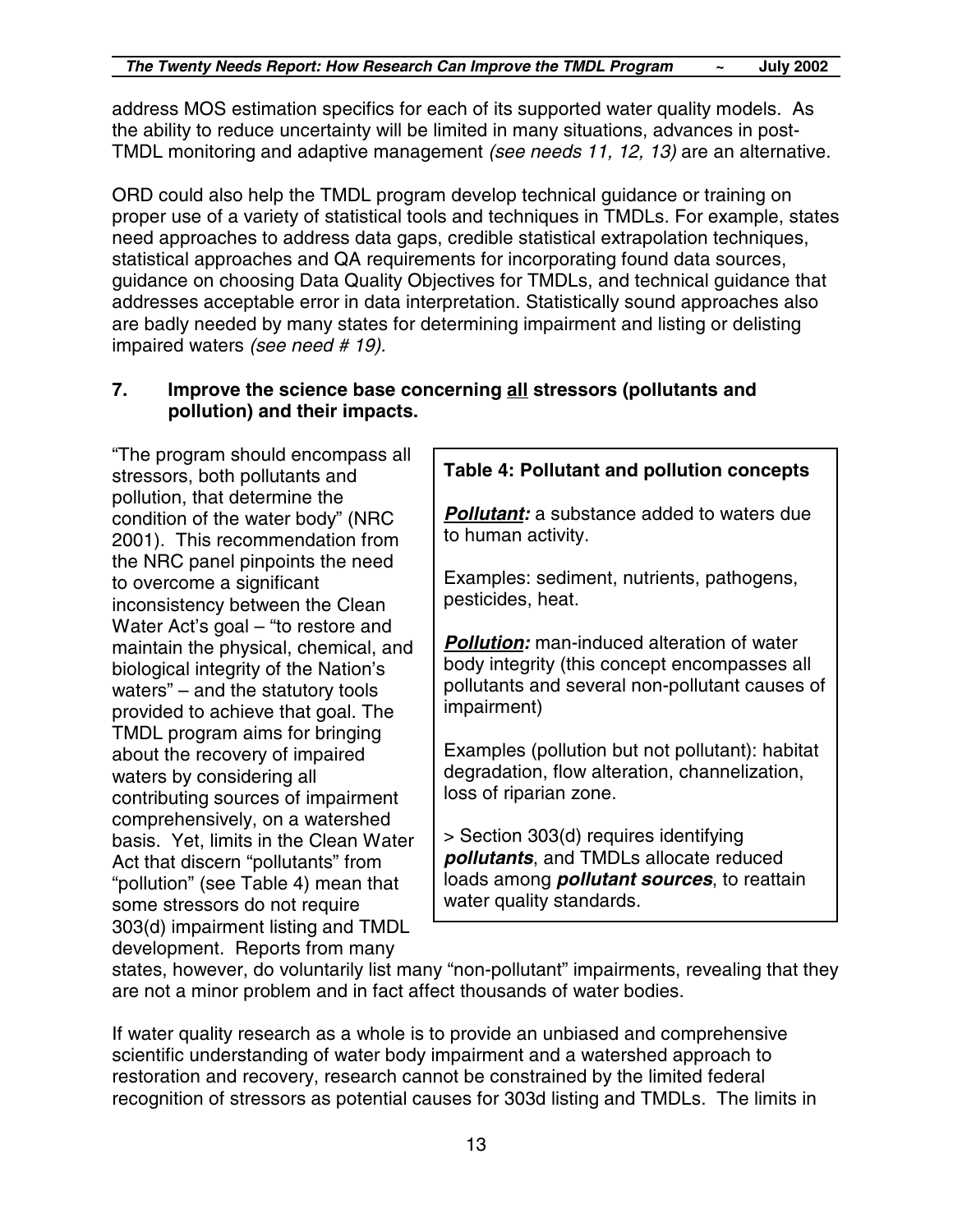TMDL program scope notwithstanding, EPA research must consider all stressors in order to understand sources and effects of the stressors EPA can or can't control, and continue to inform EPA, states, Congress and the public of the whole impairment picture as it may affect future policies and regulations.

Research limited to conventional pollutants may never fully enlighten or be able to support remedies for some forms of water body impairment. In fact, the history of federal water pollution law reveals that earlier limits in statutory scope were largely due to the insufficient state of science to support broader comprehensive protections for the ambient aquatic environment (NRC 2001). The limited scope of existing criteria (see need # 18) is one example. Reaching the holistic Clean Water Act goal will require research designed for a comprehensive science base that can support addressing any cause of impairment.

*Meeting this need:* At its root, this need will require some very broad and strategic thinking about the scope of ORD's stressor-response research in the context of all water quality research. Key questions might include:

- Is any significant cause of impairment (pollutant or non-pollutant) poorly understood and prone to major research gaps?

- How comprehensive can ORD's water quality research program be?

- What stressors (pollutant or non-pollutant) are the most essential for EPA research?

- What are the alternative sources of stressor research not carried out by EPA?

- How should multi-stressor and cumulative effects research on aquatic systems address pollutants and non-pollutants?

There are good signs that ORD stressor research will remain unencumbered by the pollutants-vs-pollution issue. The *Aquatic Stressors Framework* (USEPA 2001f) is a major research effort that addresses some common, conventional pollutants but goes well beyond in exploring areas such as habitat alteration. The *Stressor Identification Guidance Document* (USEPA 2001c) provides a methodology for analyzing causal linkages between sources, stressors and biological effects without a limited, pollutant focus. Although these are positive developments, ample opportunities also exist for research in other topics that go beyond conventional pollutants.

#### **8. Address numerous stressor-specific issues identified through the SPRC.**

In contrast to need #7's call for big-picture stressor research planning, this need focuses on the specifics of stressor research. If examined pollutant by pollutant or step by procedural step, the amount of TMDL science needs number in the thousands and would clearly exceed the scope of this document. Fortunately, many more specific needs have been addressed in the much longer and more detailed Strategic Planning and Research Coordination (SPRC) document. For example, whole chapters address multiple research needs concerning sediment, nutrients, and pathogens. Readers who seek a more project-level treatment of water quality science needs than this document are referred to the SPRC (draft document in press).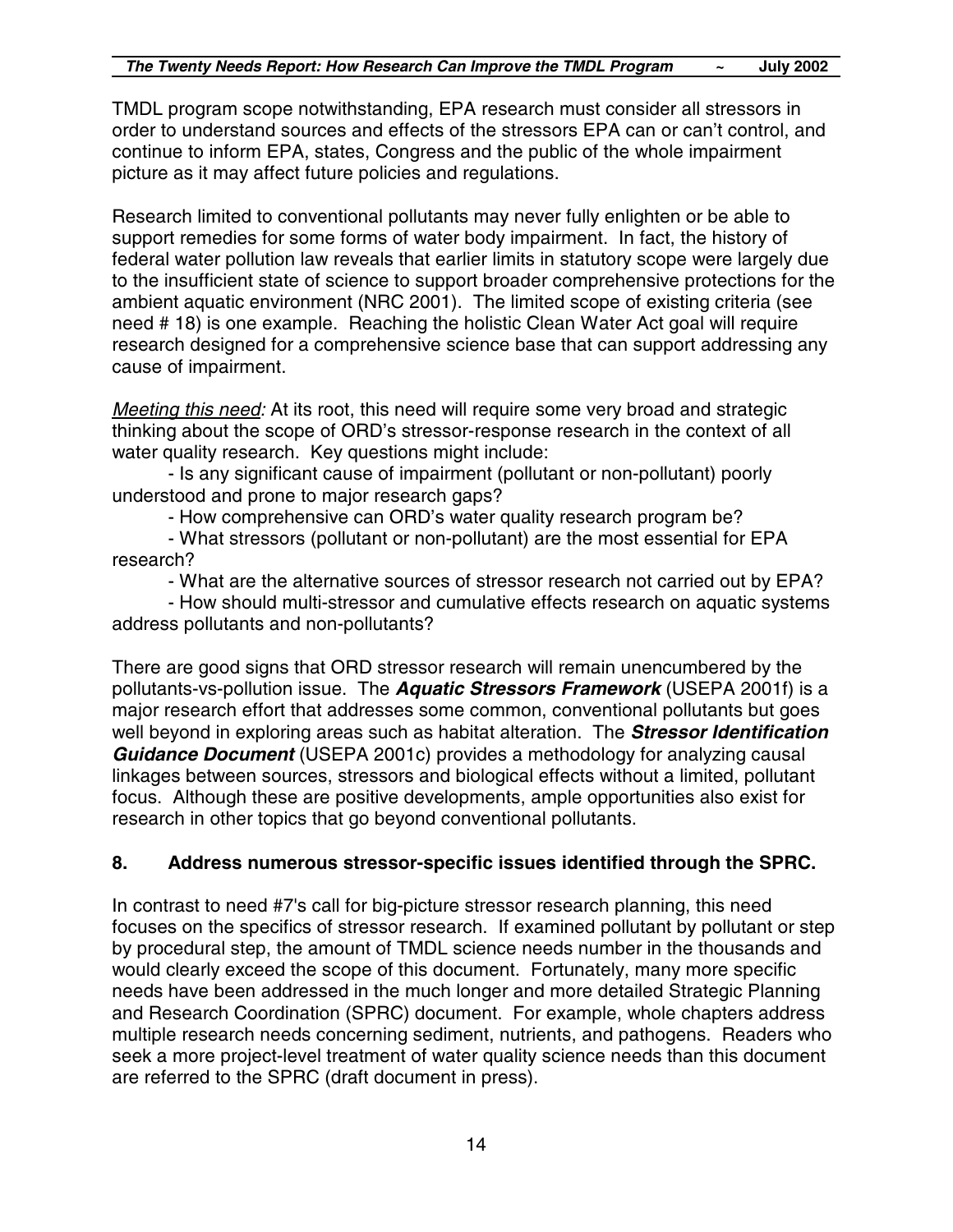*Meeting this need:* Through regular cross-office, scientist-to-scientist planning meetings, the SPRC effort has matched specific ORD projects, goals and milestones with specific program needs concerning specific stressors on a finer level of detail than this report. Due to its high profile and priority during the SPRC meeting years of 1999 to 2002, the TMDL program had a significant influence on several planning sessions and TMDL needs are well represented in several chapters. The SPRC document's chapters, in near-final draft as of this writing, include:

- *Watershed Management Tools, Restoration and TMDLs*
- *TMDLs and Modeling*
- *Critical Areas Research and Water Programs*
- *Microbial and Pathogen Criteria*
- *Harmful Algal Blooms & Marine Disease*
- *Nutrient Criteria*
- *Suspended Solids and Sediments*
- *Assessment of Toxic Chemicals Toxic Chemicals*
	- *Wildlife Criteria*
- *Monitoring and Assessment*
- *Ecological Assessments and Restoration Biological Assessments and Criteria Diagnostics Landscape Ecology Applications for Aquatic Systems*

Ultimately, the Office of Water needs to influence the ranking process of the Research Coordination Team (RCT) for water to ensure that the high priority TMDL research needs documented in the SPRC workshops are addressed.

#### **9. Improve consideration of atmospheric deposition in TMDLs.**

This need is highlighted separately because it signifies a need to depart from mediaspecific water research planning in some cases to properly address some forms of impairment. Increasingly, states are finding that atmospheric deposition of mercury and other pollutants can be a significant source of loadings to water bodies. Mercury in particular is believed to affect nearly all Northeastern lakes, and aerial nitrogen loadings affect large water bodies in several regions of the country. Despite the widespread occurrence of aerial deposition of water pollutants, many states have not had experience working with air models and data in the context of TMDLs.

*Meeting this need:* Improving this shortcoming requires attention to data and monitoring methods, atmospheric modeling, cross-research-area planning, and technology transfer. As a start, OW should review whether the Office of Air and Radiation (OAR) emissions/monitoring data now gather the right data for use in airborne pollutant TMDL development. ORD and OW could then coordinate with OAR on research to improve air deposition monitoring data and emissions data. Air and Water offices have already begun joint development of an Air-Water Interface Work Plan and committed to more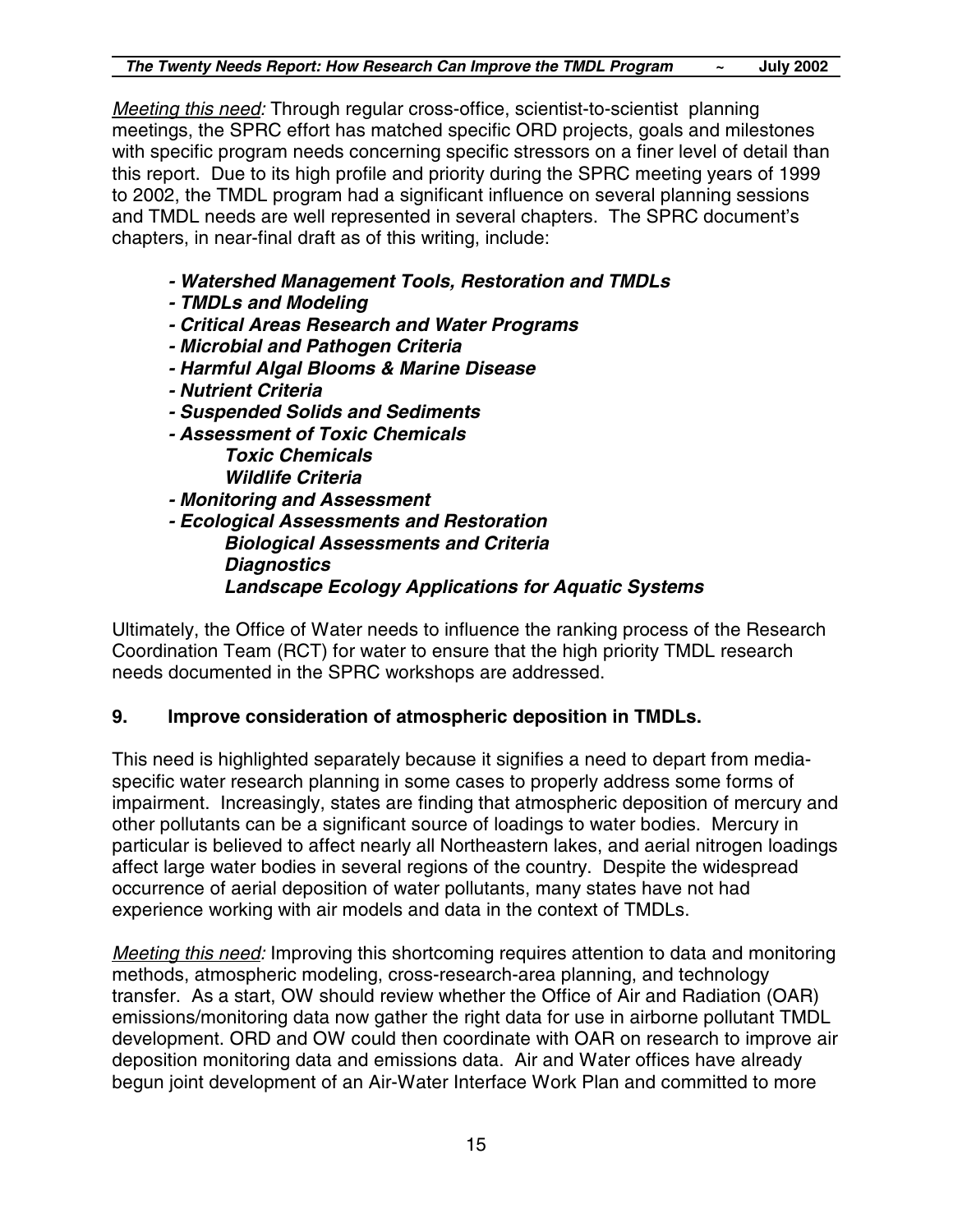effective integration of their statutory authorities, specifically working with states to support atmospheric deposition-focused TMDLs.

Modeling tools are needed for identifying and quantifying loadings from atmospheric deposition, predicting load reductions needed from air sources (e.g., linking air and water models), and for identifying the sources of air deposition to a water body. Mercury modeling should be able to track this pollutant from source through atmospheric pathways to the water body, and on through fish, human consumption, and assess the implications for water quality standards. Finally, consistent with earlier modeling recommendations, states would find training and technical transfer in these methods extremely valuable.

#### **10. Improve guidance for allocation development and methods to translate allocations into implementable control actions.**

Once the linkage is made between pollutant sources and instream water quality, the available assimilative capacity is allocated among the watershed's point and nonpoint sources. The primary aim of the allocation process is that the allocations result in reduced loads sufficient to reattain the water quality standard. Current TMDL guidance is sparse in the area of allocation development, largely because the allocation of loads is considered a state decision. Yet, states need better science for supporting allocation decisions and guidance on the various methods for making these decisions.

Allocation is a critical juncture in the steps of TMDL development (see Figure 1, lower loop), affected by and affecting the steps from modeling through implementation of point source and nonpoint source control actions. Model scenarios often provide the raw material for load allocation decisions. Allocation development considers different combinations of allocations that appear feasible and collectively can meet a TMDL's desired load reductions, and TMDL implementation carries out the best combination of control actions related to each allocation. Efforts to improve understanding of control action (i.e., BMP and restoration) effectiveness, then, are crucially important to allocation as well as to implementation. Further, social and economic considerations also complicate allocation decision-making and add new dimensions to the technical assistance tools that are needed to move from a purely scientific allocation scenario to implementable control actions with reasonable assurance of successful implementation.

*Meeting this need:* ORD could address allocation in two ways: directly focus research on scientifically sound allocation decision strategies, and more actively consider the allocation process in relation to their research on modeling and BMPs. As it straddles the transition from risk characterization to risk management and it potentially integrates technical, social and economic factors, allocation research may present opportunities for multiple ORD laboratories and perspectives. For example, ORD activities as diverse as alternative futures assessment, watershed risk assessment, landscape ecology, vulnerability assessment, modeling, sustainable ecosystems, socioeconomic and pollutant trading research are all potentially relevant. Some specific allocation issues that could be researched include: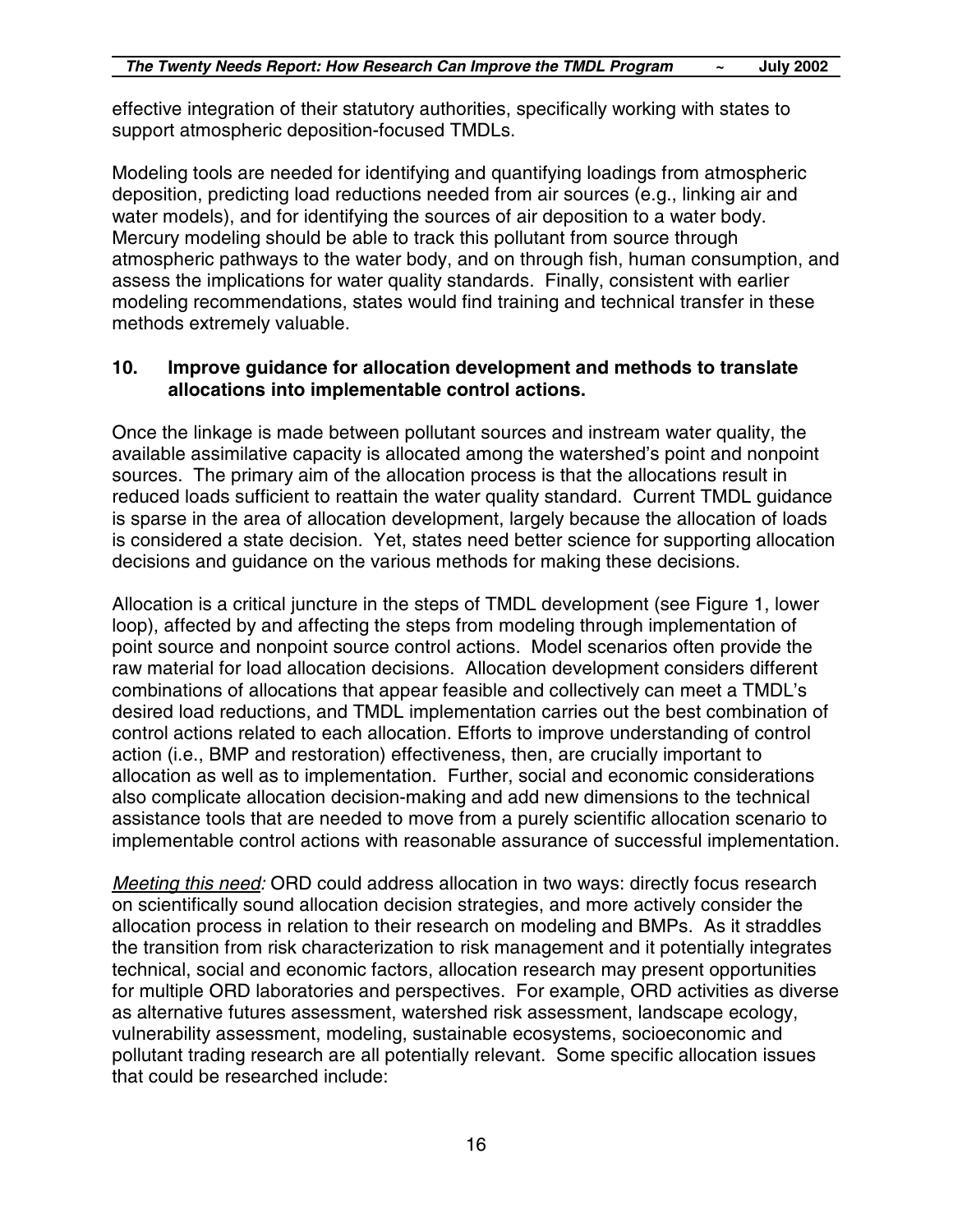- better address dynamic environmental changes in developing methods to balance allocations between continuous and intermittent (event-driven) sources of the pollutant, or to allocate wet-weather and dry-weather loads;

- improve methods for translating point source wasteload allocations into NPDES permits;

- review the underlying scientific weaknesses and strengths of common allocation methods and develop guidance on the process of evaluating and choosing among alternative allocation scenarios;

- develop decision-support tools for allocating loads among various point and non-point sources;

- develop better guidance on integrating pesticide application rates into wasteload allocations; and

- develop procedures for handling allocations that involve legacy sources.

#### **11. Improve information on BMP, restoration or other management practice effectiveness, and the related processes of system recovery.**

This widely-cited need recognizes the value of research to develop or evaluate conventional Best Management Practices (BMPs) for nonpoint pollution control as well as innovative research into restoration techniques that employ natural system processes as management tools. The 1998 TMDL FACA report stated this FACA committee's opinion that BMP effectiveness research ranks among EPA's secondhighest priorities for science and tool development (USEPA 1998).

As management practices are typically implemented under very limited budgets, performance evaluation is often dropped from the plans and an effectiveness track record is left wanting. Practically every type of BMP or restoration practice needs effectiveness research – even widely-used agricultural BMPs, conventional forestry BMPs, and urban runoff controls. This research is critically needed as the technical basis to support TMDL guidance on reasonable assurance related to nonpoint source management methods that lie beyond EPA's direct control. For EPA approval of a given TMDL, there needs to be a reasonable assurance that BMPs and other management practices exist, that can be feasibly implemented in an allocation scenario, and will accomplish the necessary loading reductions. Moreover, in 'blended' waters impaired by both point and nonpoint sources of the same pollutant, the NPDES permit (for point sources) requires that the water must meet the standard, and thus is potentially affected by the predicted effectiveness of the nonpoint controls as well.

It is important to note that, whereas improved modeling may be the most critical need in light of EPA's legal obligation to complete TMDLs, in fact BMP and restoration research success may be more important in actually changing the condition of the nation's waters. For best results, risk management research must also thoroughly understand the recovery of impaired systems as intimately linked to effectiveness (e.g. time scales needed to regain specific conditions and reestablish certain natural processes, as well as methods for predicting and verifying levels of recovery). Recovery is not the simple mirror image of decline, and deserves much careful study that can translate into management choices, approaches and expectations.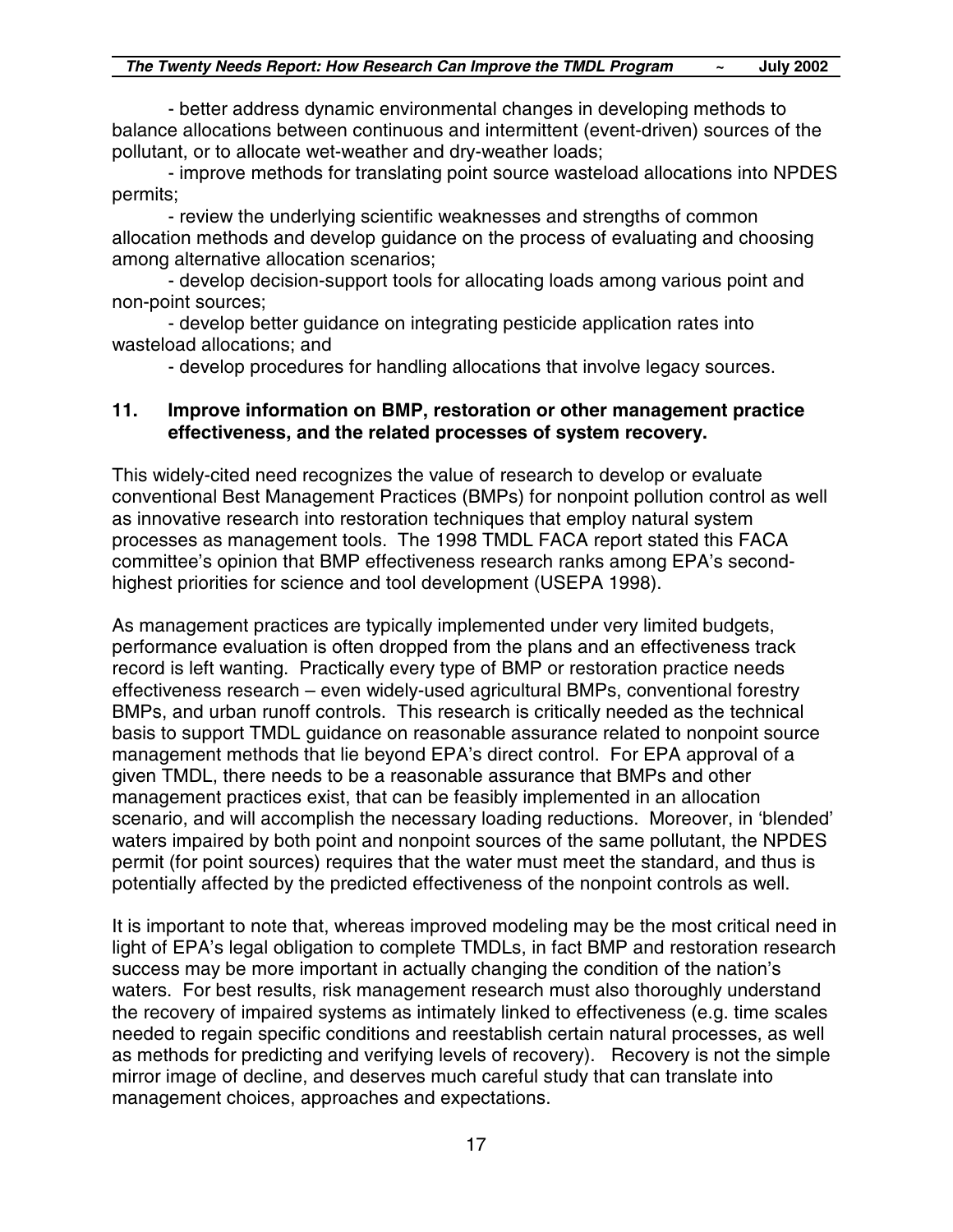*Meeting this need:* In addressing this need ORD should continue their substantial support for BMP effectiveness research and their research program in watershed restoration. Also ORD could coordinate with OWOW (Nonpoint Source Control Branch, Watershed Branch) on projects to compile information on BMP effectiveness, as NRMRL has collaborated on an evaluative inventory of restoration projects with OWOW. The two offices could also develop geo-referenced databases as a result of these projects to provide easy access to BMP effectiveness information that can be updated as more information is gathered.

ORD restoration research targets understanding damaged ecosystems, identifying and refining restoration methods; riparian zones and wetlands are priority areas for study. Regional comments on restoration research concur with this approach, and also suggest:

- keep a watershed focus to be more effective in riparian restoration; need more to make operational programs aware of restoration research findings;

- need more work within-channel; research on BMP/restoration effectiveness needs to be translated into Use Attainability Analysis implications;

- need better scientific basis for water body and watershed recovery processes and recovery potential, as a huge and relatively open research arena.

Also needed are better measures of physical habitat characteristics and means for interpreting these measures in evaluating BMP effectiveness, and research on NPS control through manipulating natural watershed processes and areas with key natural functions, as compared to more artificial construction of BMPs.

#### **12. Develop adaptive implementation approaches for doing TMDLs.**

The NRC report stated, "TMDL plans should employ adaptive implementation.... In order to carry out adaptive implementation, EPA needs to foster the use of strategies that combine monitoring and modeling and expedite TMDL development." In a similar vein, an article reviewing the March 2001 TMDL science needs conference stated, "The TMDL program is best implemented through an adaptive watershed management approach." and noted that strong watershed management is central to this aim. Both sources infer that complex, uncertain analyses call for an adaptive management process to speed initial remediation and fine-tune pollution controls as implementation proceeds.

But, in the absence of good examples, more adaptive approaches are not as likely to occur. Problems that continue to occur include modeling "analysis to paralysis" with little implementation, or at the other extreme, proceeding directly to implementing BMPs and restoration on impaired watersheds without modeling. Research into adaptive management strategies may help identify the most favorable approaches.

*Meeting this need:* ORD could evaluate adaptive management strategies in general, or could develop specific products that aid the process. For example, ORD could:

- develop allocation and forecasting models that predict the temporal component of recovery. Better predictions of recovery time and expected sequence of recovery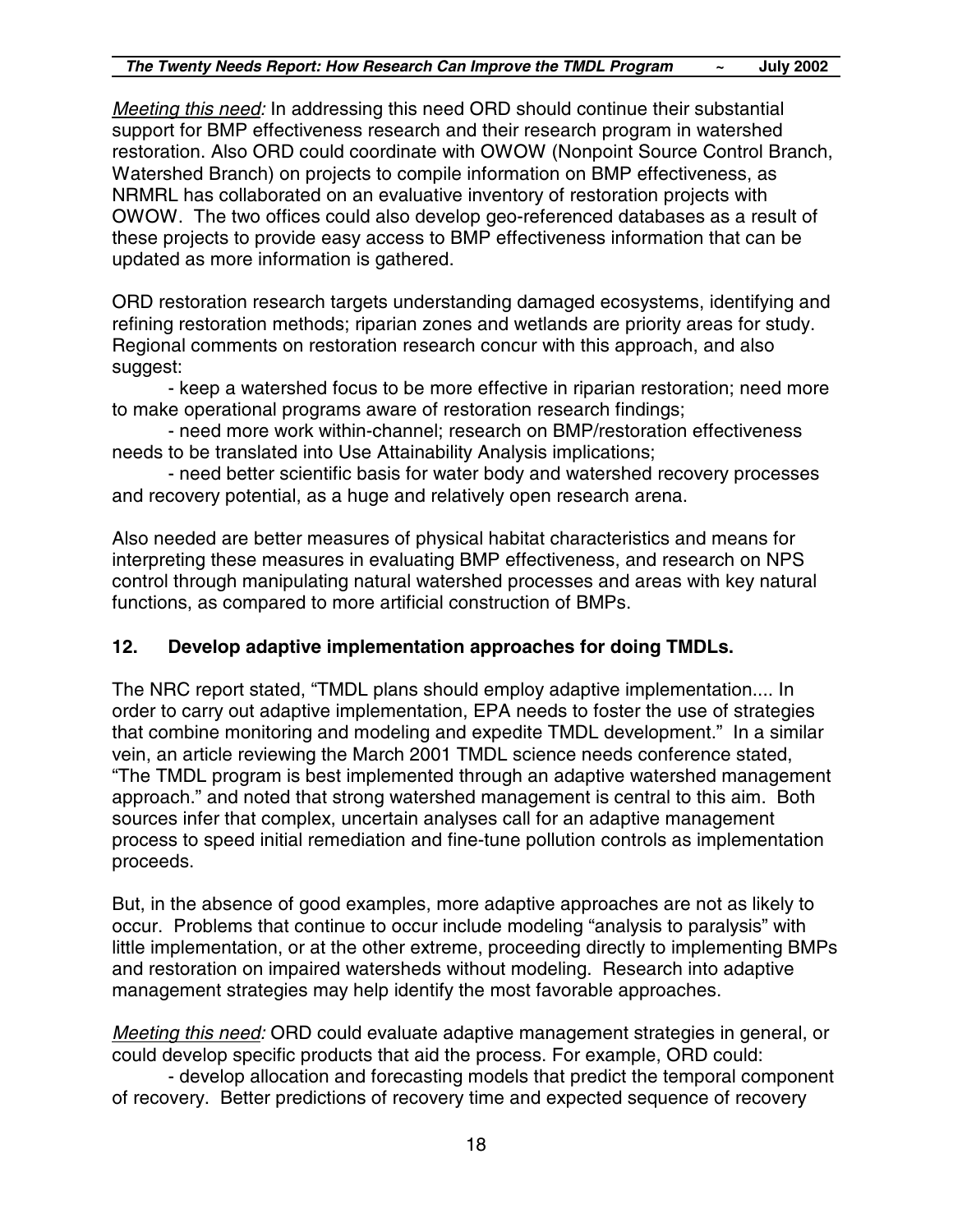stages would complement existing allocation models and help address one NRC recommendation to 'do adaptive implementation.' These models could also factor in social elements that may delay or accelerate recovery in addition to the ecological recovery processes already at work;

- develop allocation and forecasting models that assess possible changes in loads from each source in the watershed instead of just forecasting whether the allocation will achieve the target when implemented; these would help TMDLs address potential future growth and help set the scene for adaptive implementation of the TMDL;

*-* one component of adaptive implementation involves considering costs; better guidance on determining costs of TMDL analysis steps, and the relative costs of alternative management practices, would be useful components of phased implementation; and

- better post-implementation monitoring methods should be used to continually review and refine individual TMDLs as time goes on.

#### *Part III: Science needed to support impaired waters program improvements*

The third category includes eight research needs that go beyond the immediate TMDL process. These needs relate to the Clean Water Act's steps for detection and assessment of impaired waters (Figure 2), which are instrumental to the TMDL role of



restoring impaired waters to good condition. Two are monitoring needs, five are related to water quality standards, and one concerns unpolluted but threatened waters. The standards-related needs are covered only briefly in this TMDL-oriented report, and for more detail readers are referred to the *Draft Strategy for Water Quality Standards and Criteria* recently issued by the Office of Water (USEPA 2002a).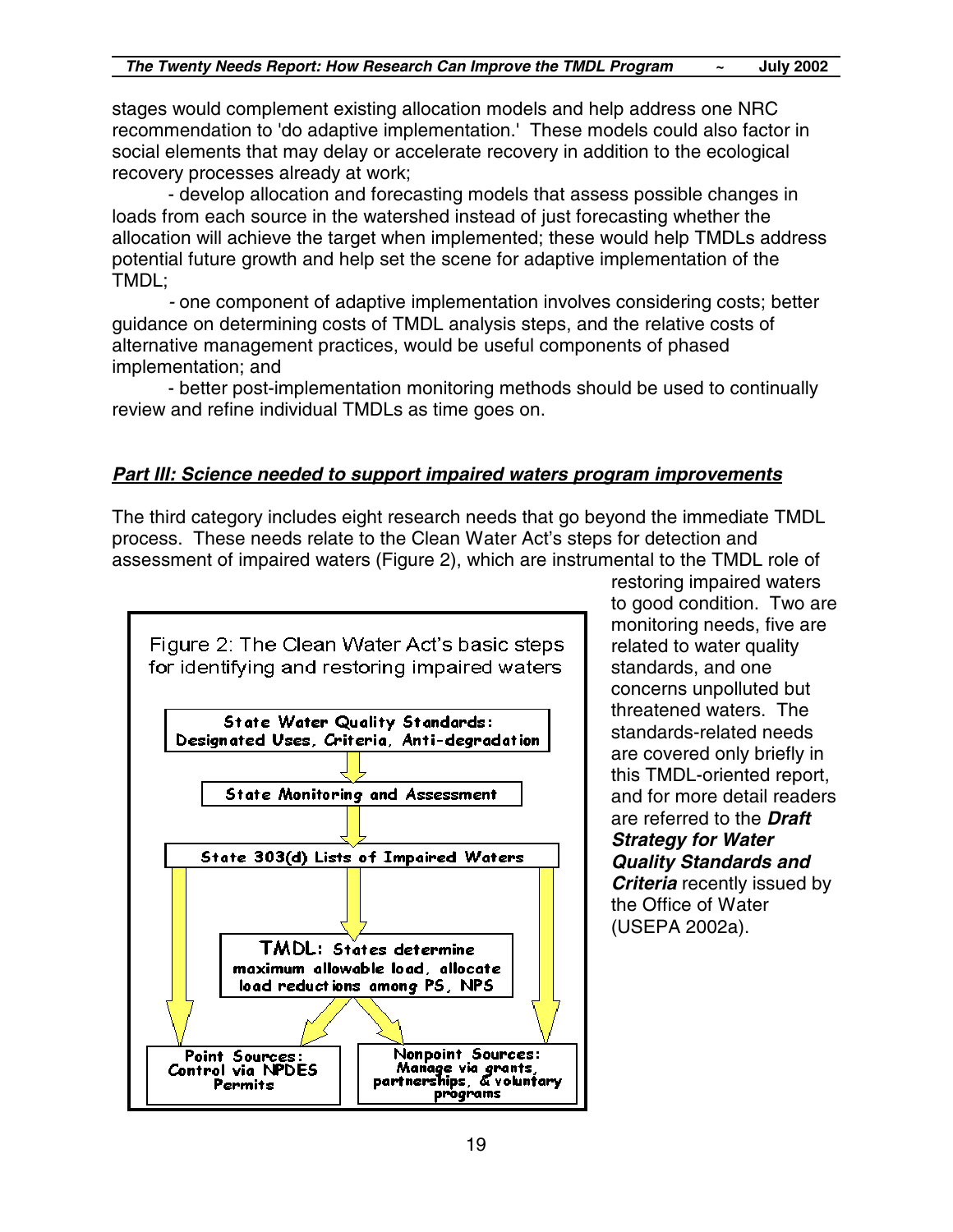#### **13. Make monitoring more program-relevant and results-relevant.**

The critical roles of monitoring are evident in figures 1 and 2: state monitoring programs need to detect waters that do not meet standards, provide the evidence used for listing impaired waters, and provide crucial data for modeling and TMDL development. Monitoring programs are also expected to report biennially on the overall condition of state waters, and detect emerging problems. Moreover, waters undergoing restoration need to be monitored to guide adaptive management and to determine when they can be de-listed after reattaining standards. These multiple roles compete for limited resources at the state level. Some states are compelled to weigh the relative priority of targeted, site-specific monitoring against statewide monitoring. Although tradeoffs do happen, all of the monitoring roles are indispensable. Our challenge is to develop monitoring strategies that meet these multiple objectives efficiently and effectively.

Larger monitoring budgets and less expensive monitoring techniques would help the states, and research to provide the latter is a perennial need. A more immediate issue, however, is the relative amount of ORD research emphasis on each of monitoring's multiple roles stated above. During the last five years, much of ORD's efforts focused on helping states fill gaps in meeting statewide water quality assessment needs. ORD is now challenged to design monitoring strategies that allow states to use the largerscale statewide and watershed-level assessment results to target watersheds or subwatersheds needing more intensive or finer-scale monitoring. Reasons include the need for more reliable data for listing and delisting impaired waters and heightened emphasis on TMDL development at finer scales.

Recently, landscape analysis methods have begun playing a critical role in extrapolating between broad-scale and site-scale condition. Landscape analysis tools are showing promise in helping identify waters most likely to be impaired by combining remotely sensed land cover and other GIS data with water quality data to develop predictive models of the relationships among landscape indicators and water quality. These predictive relationships help analysts gain more from their landscape data for use in monitoring watershed and riparian changes and indicators of condition (e.g., Mehaffey et al 2001). Landscape data support monitoring and assessments ranging from regional to site-specific scales due to their comprehensive coverage. Landscape analysis tools can be used to predict geographical locations of impairment under different land use change scenarios and various ecological trend scenarios. Landscape analysis research is particularly important for monitoring programs because of its potential to provide a relatively low cost tool to fill gaps in ambient water quality monitoring data coverage and to improve the understanding of non-point sources, stressors, exposure pathways and effects.

*Meeting this need:* Water program goals for monitoring include strong state monitoring programs, sound statewide assessment methodologies, and credible impaired waters lists. The TMDL program's current needs also include increasing support for targeted, site-specific monitoring and assessment techniques. These techniques above all should be cost-efficient, appropriate for widespread use, and clearly related to specific water quality criteria in order to be program-relevant. In particular, ORD could: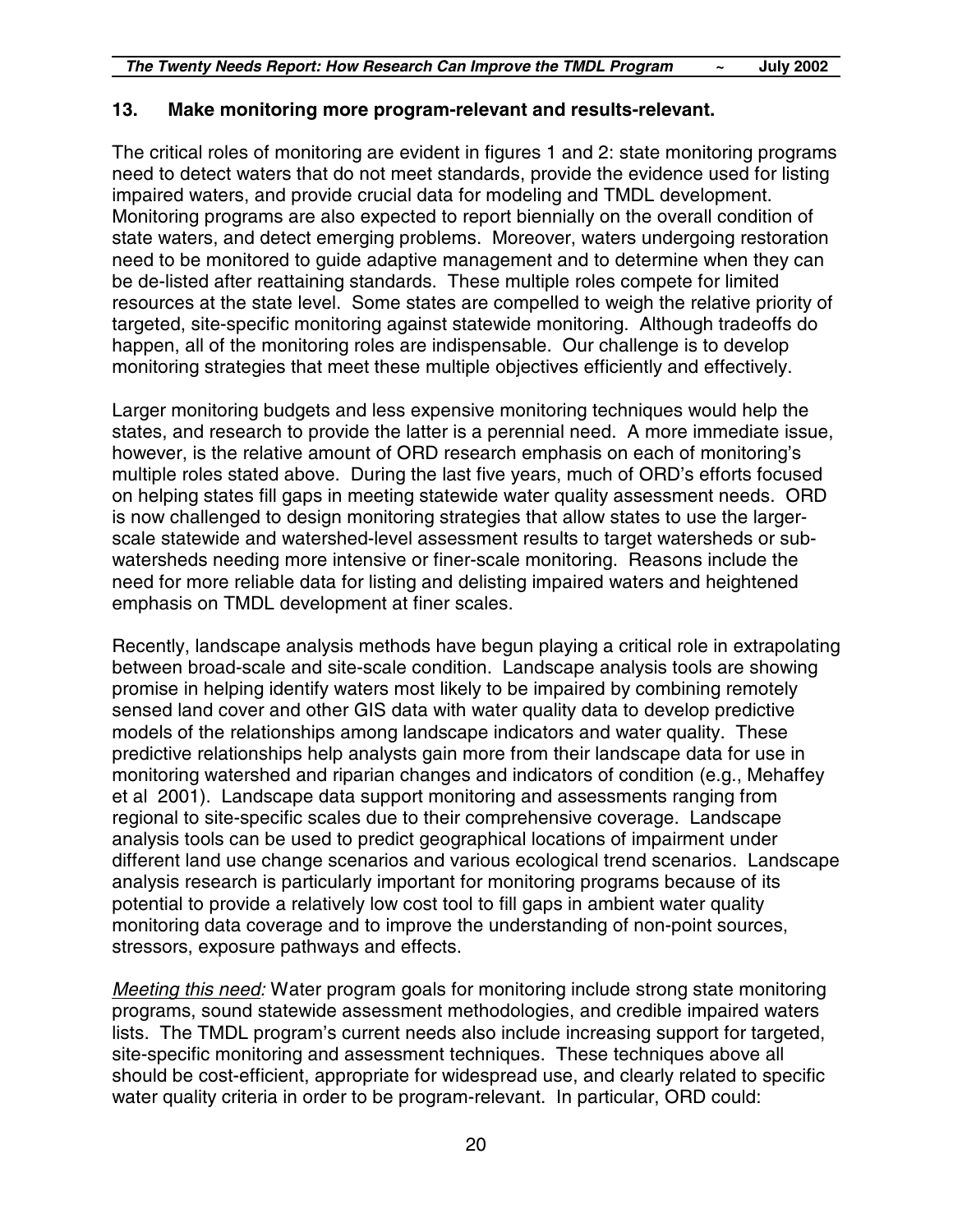- *focus research on monitoring methods that better relate to water quality standards.* Ambient monitoring is expected to provide the means to identify the deviation between the water quality standard and current conditions, provide a sound basis for 303d listing, and track standards re-attainment. Many criteria represent lessthan-optimal measurement endpoints relative to the designated uses they are intended to reflect; clean sediments and pathogens are just two of the common impairments where available monitoring measures don't track optimally with designated uses. Moreover, as the NRC review noted, water quality standards themselves should be measurable by reasonably obtainable monitoring data; thus researchers could focus on the standards end of this relationship (see also need # 18) as well as the monitoring methods end. ORD could contribute with continued research on appropriate indicators of designated use attainment status with an emphasis on reasonably obtainable monitoring (including landscape) data. Potentially this might range from chemicalspecific methods to ecological assessments to more versatile application of landscape analyses. Research might focus on indicators (biological communities) and pollutant/media combinations (e.g., fish tissue) with low spatial and temporal variability.

There are also numerous opportunities to focus on developing and testing monitoring methods for specific pollutants needing new or improved water quality standards, particularly nutrients, clean sediments and pathogens. These pollutants may be good candidates for application of landscape analysis, e.g., in nitrogen modeling or assessing the state-wide likelihood of exceeding pathogen criteria (Smith et al. 2001).

*-continue research on monitoring designs to assess WQS attainment status of all waters.* Efforts to support this need include developing monitoring designs and landscape analysis tools appropriate for assessing the condition of key indicators of designated uses for each type of water resource. EPA's research in monitoring is substantial and already makes major contributions related to these goals. ORD's monitoring is roughly divided between EMAP's regional- or landscape-level activities driven by probability-based sampling to determine general condition of water bodies across large areas such as regions or states (discussed separately in need # 14, below), and more generally site-scale development of indicators oriented toward Clean Water Act diagnosis and listing needs.

*-expand research on integration of monitoring designs and landscape analysis tools to identify impaired waters.* Landscape information can be applied at any scale and ORD/NERL scientists have completed a number of landscape analyses at state, regional (i.e. multi-state areas) and national scales. These broad-scale analyses are useful for even fine-scale, site specific assessments as they provide context and insights into the progression of stressors across the landscape (e.g. non-indigenous species, land use change) and risk propagation between adjacent watersheds (Wickham et al. 2002). Landscape assessments might also be used to provide targeted monitoring to help identify waters vulnerable to impairment as well as to identify reference sites. Furthermore, landscape models can also provide insights into potential future conditions around threatened waters and offer decision support through trade-off analyses of alternative management actions.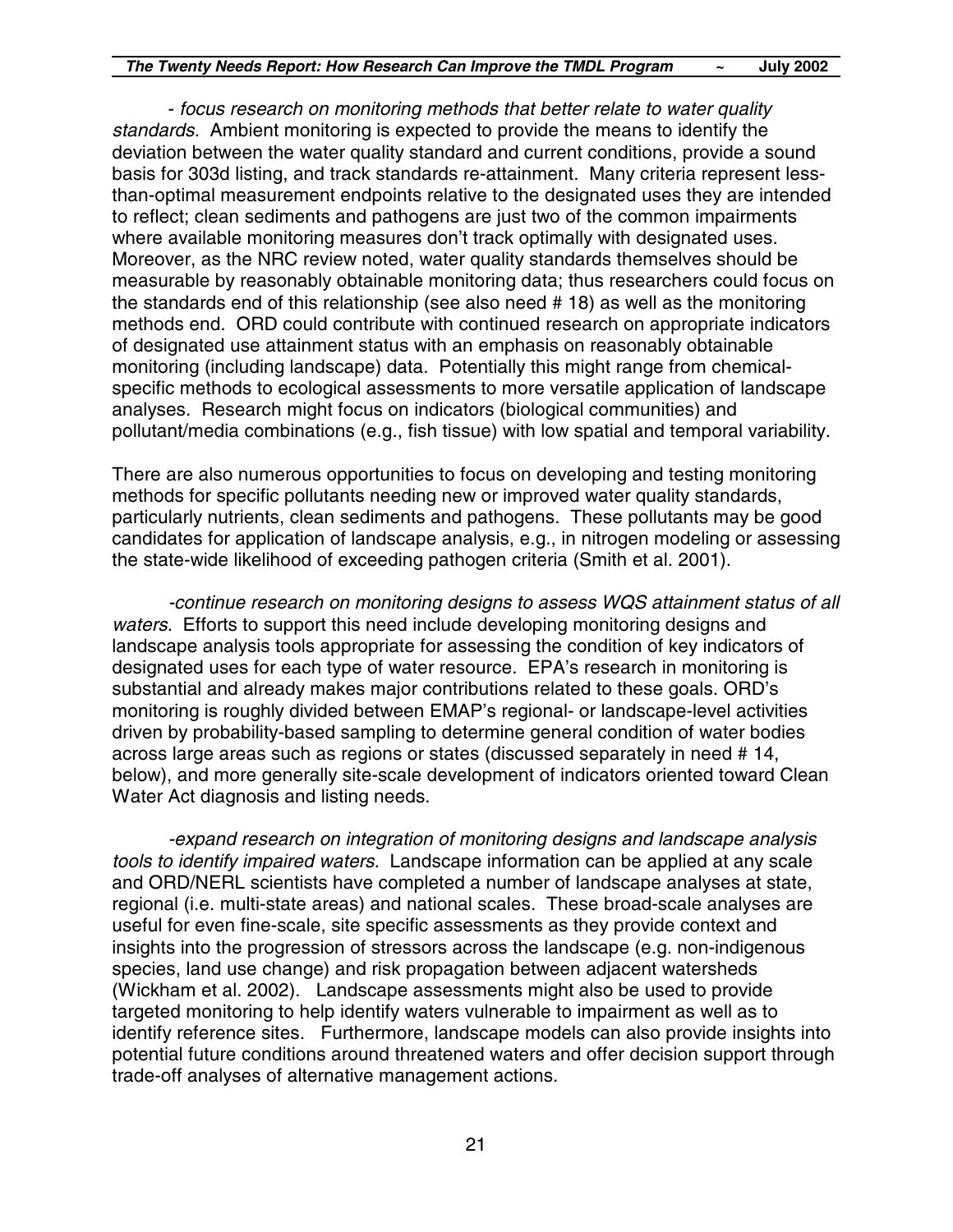- *make monitoring data more useful for models to support TMDL development*. In addition to ensuring that monitoring methods gather data most relevant to standards, the field methods must also be aligned toward filling modeling input requirements wherever possible. Verification data collection is needed for assessing model prediction error. This premise is consistently true for a wide assortment of model types.

- *focus on more post-implementation monitoring to verify results of management practices.* States need more results-related measurements to directly link pollution controls (e.g., BMPs) and recovered water bodies. In the restoration science community, performance evaluation of still-new restoration approaches is essential but often left undone. Again, monitoring studies by ORD can help answer one of their most frequently-heard pleas for knowledge about "What works?"

- *strengthen weaker areas of monitoring.* ORD could contribute to methods and technical guidance on monitoring and data interpretation for any of the phases of TMDL development and implementation. It will be essential to improve the techniques and data for monitoring the sources, the specific pollutants in nonpoint source pollution and the water quality measures used in nonpoint source-dominated watersheds. Also useful research is needed to improve the measures of direct and indirect ecosystem effects from nonpoint sources, and to develop improved, diagnostic indicators of biological impairment. Substantial progress has been made on the sources-stressorsexposure end of nonpoint assessment. Continuing ORD research into documenting the associations among easily monitored landscape patterns and aquatic impairment remains one of the greatest opportunities for improving the scientific framework that supports monitoring and water programs in general.

#### **14. Assist states in monitoring design development.**

Consistent monitoring designs among all states would vastly improve the detection of emerging problems in water resources management statewide and nationwide, but EPA has generally resisted imposing very specific design requirements on states. The TMDL FACA report in 1998 recommended promoting standardized monitoring methods (USEPA 1998). Probability-based statewide monitoring designs have been implemented by many states in recent years, and more have indicated their interest, yet significant differences in states' approaches will likely persist. The absence of consensus among states on monitoring methods and designs has had a cost on the national scale as well, in that it has hindered EPA's ability to evenly assess water quality problems across the nation and strategically plan its assistance to specific regions and states. As a result, one of OW's most pressing needs at a national level is assistance in how to integrate independent state monitoring reports with a sound, cohesive national monitoring framework.

*Meeting this need:* Several states have been assisted by NHEERL in their development of probability-based sampling designs; this is one of the most significant recent ORD monitoring contributions in support of water programs. More states have stated at EPA meetings that they, too, would clearly welcome this assistance. States and others also need guidelines for data collection and data management systems.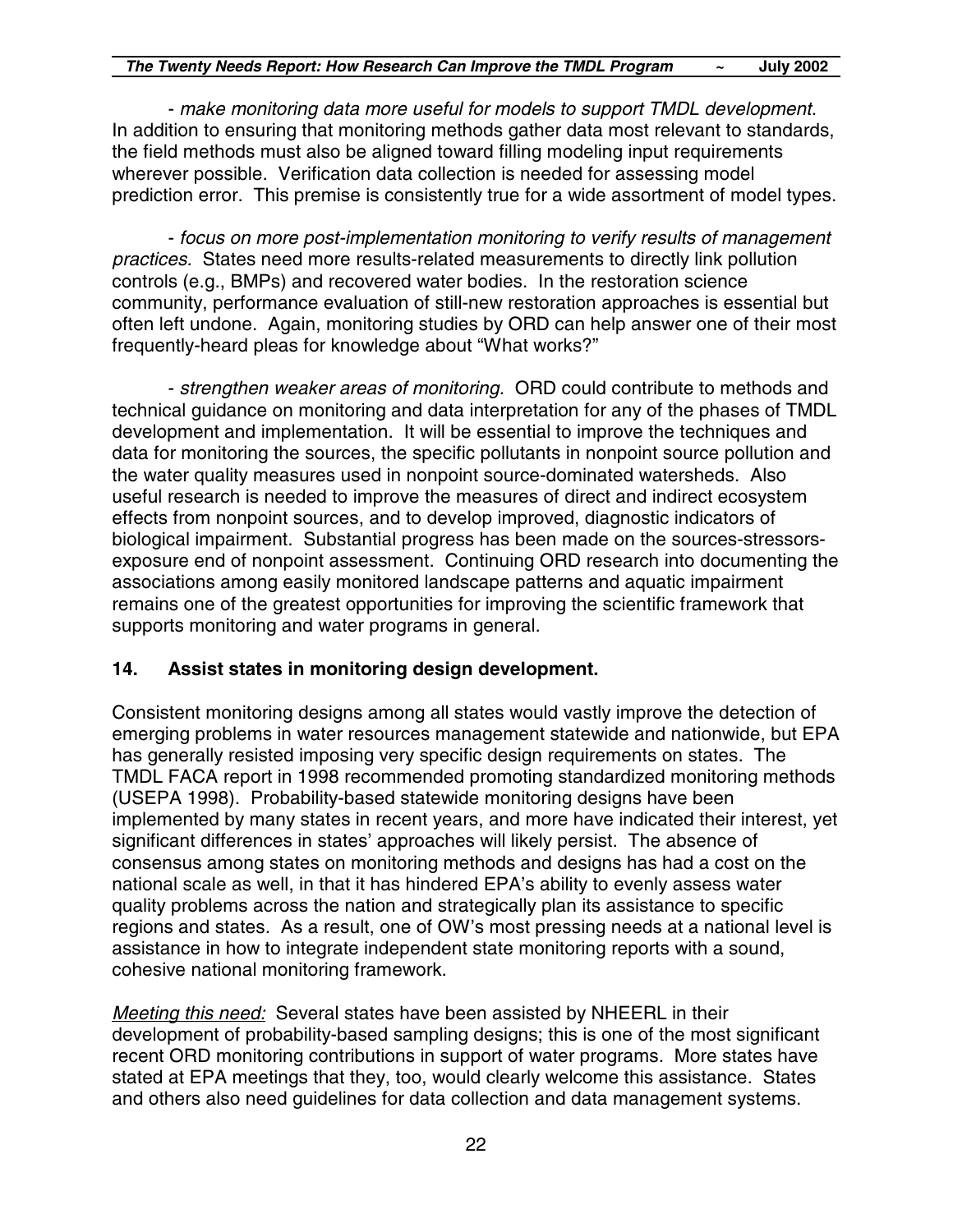ORD might follow the progress of the CALM (Consolidated Assessment and Listing Methodology) monitoring guidance (see Appendix D) to track state capacity for and interest in probability-based design.

ORD help in state-scale monitoring design assistance has been extremely helpful to individual states and to the national water program as it urges states to adopt sound scientific monitoring approaches. Without standardized state monitoring or a heavily funded nationwide program, developing a national framework represents a substantial research challenge. An integrated national monitoring framework (see Figure 3) should be capable of incorporating state designs, supporting multiple types of monitoring,



decision support and landscape model scenario assessment, prediction, and versatile reporting, all ultimately keeping national management activities well-informed and on target. Opportunities exist for substantial roles in landscape analysis as well as in probability-based and targeted design development.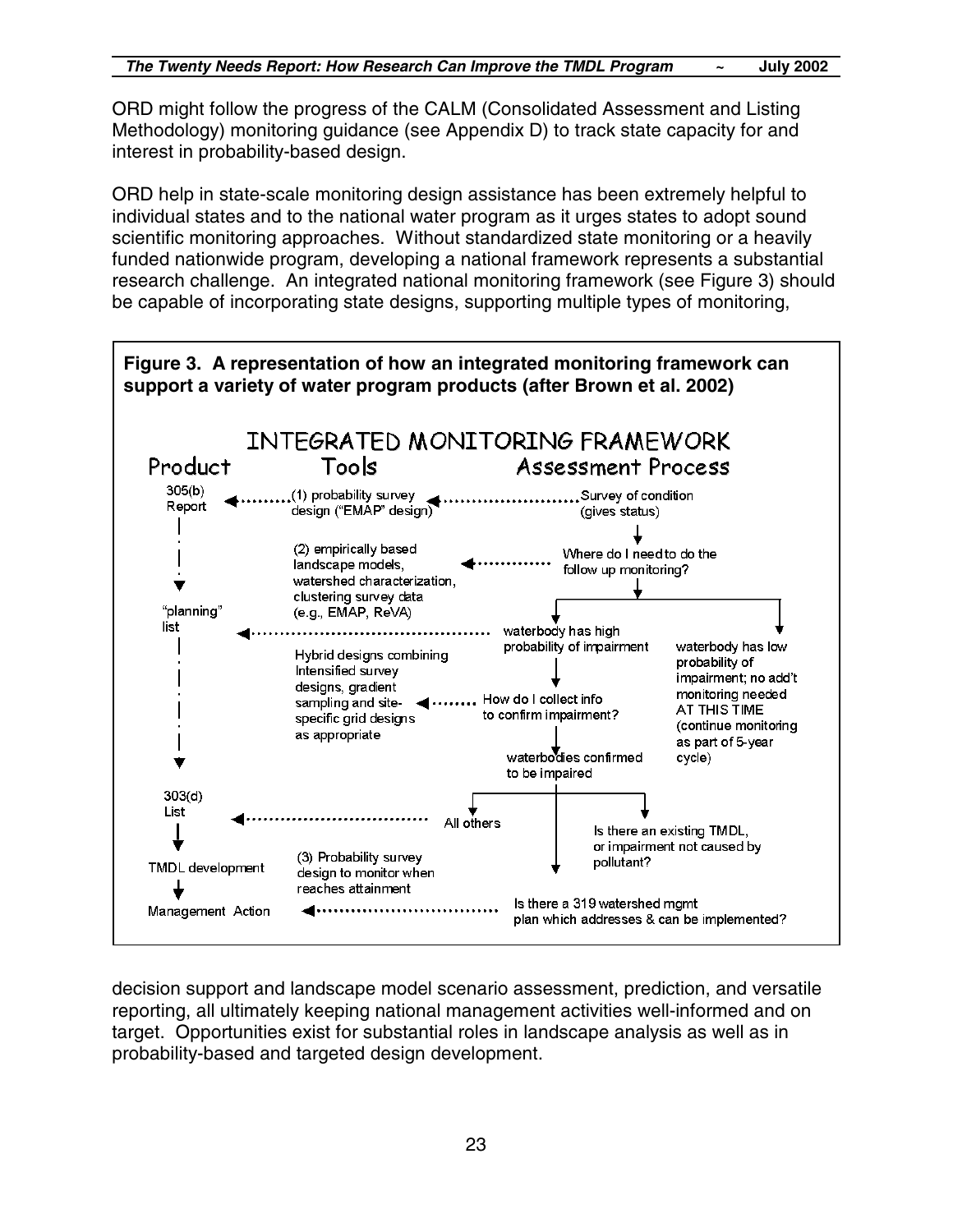#### **15. Revisit the scientific basis for use designations.**

The current water quality standards program has been called 'scientifically weak' in that the established designated uses (DUs) need to be more specific (Freedman 2001). The NRC panel characterized DUs as generally flawed and in need of refinement, but noted that expressing uses as narrative rather than quantitative statements remains appropriate; they felt that use concepts such as "recreational support", "aquatic life support" or "fishable-swimmable" represent only a beginning of proper use definition (NRC 2001). Regional program staff have also commented that DUs are too vague, and in some cases aren't sensitive to downstream effects of an upstream use.

This is a need partially based on policy limitations (i.e. descriptions of uses could be better articulated) but also based on needing better underlying science supporting use designations. Some state DUs lack a written rationale for how and why the use was selected, a trait which does little to help evaluate DU suitability after the fact. EPA assistance to states in revisiting questionable DUs, refining them through more detailed scientific deliberation, and documenting the outcome and rationale would provide useful examples for other states that may need to do the same.

*Meeting this need*: The NRC panel called "tiered DUs" an essential step, claiming that there should be substantial stratification and refinement of uses with scientific, social and economic input about the desired state for each water body (NRC 2001). The establishment of more detailed, defensible use concepts clearly calls for a wide array of supporting science, into which ORD might contribute. Some appropriate research activities may include:

- study states that have begun to implement tiered DU concepts (e.g. Ohio) and develop a general or even regionalized guidance to help other states refine their aquatic life support uses;

- for state decisionmakers, facilitate DU development from the paradigm of social/ecological value > assessment endpoint > measurement endpoint, as in risk assessment's early stages

- continue/enhance the multidisciplinary component of the STAR grants Water and Watersheds research, where such grants may stimulate or support improved DUs;

- assist tribes with DU development related to their ceremonial uses;

- provide OW help on developing water supply DU targets/criteria;

- ORD scientists specializing in reference condition could analyze problematic

DU's in connection to reference conditions as part of suggesting DU improvements;

- take a fresh look at Use Attainability Analysis methods development.

#### **16. Assist states in translating narrative standards into numeric criteria.**

Developing TMDLs based on narrative criteria in existing standards is a current and widespread challenge. Many water quality standards were set in the 1960s and need to be revisited, particularly relative to updating old, qualitative concepts with more recent quantitative science. The 1998 TMDL FACA report recommends that development of additional numeric criteria ranks among EPA's second-highest priorities for science and tool development (USEPA 1998). The uncertainties inherent in evaluating impairment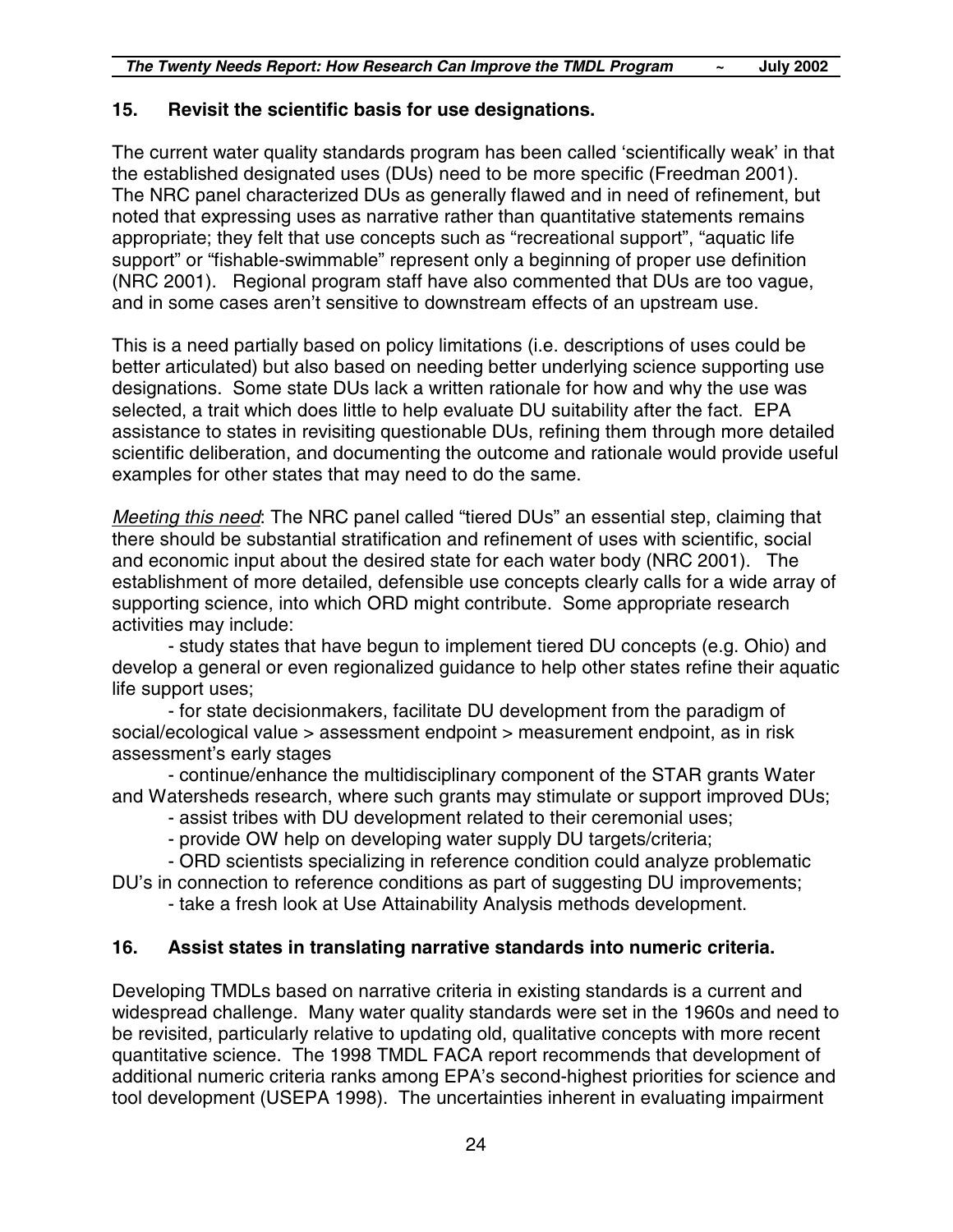qualitatively rather than quantitatively even affect the top three listed impairments (sediment, nutrients, and pathogens), which in many states have weak quantitative criteria. Over 10,000 TMDLs are scheduled to be done for clean sediments and nutrients, which are generally based on narrative translators. Moreover, flow and habitat impairments have no criteria or guidelines supported by EPA (Freedman 2001).

Among TMDL developers, numeric criteria are sometimes but not always preferred. Proponents note that a numeric criterion that is well-supported scientifically often simplifies the selection of TMDL targets and helps justify proposed allocation decisions. In fact, the opinion exists that narrative concepts cannot be translated and therefore TMDLs cannot be done for them. On the other hand, a generalized numeric criterion can overshadow local, reach-specific considerations for meeting water body-specific designated uses; in these situations, some prefer to apply their detailed local knowledge with the flexibility afforded by a narrative criterion. The concept of "translators" – methodologies to guide the calculation of site-specific numeric targets (not criteria) based on a given narrative standard – has potential to become a popular substitute for using rigid, pass/fail numbers in numeric criteria. This concept needs to establish a defensible track record, possibly with the help of EPA research, and be addressed in policy or guidance.

*Meeting this need:* As with the aforementioned designated uses and criteria needs, the underlying research opportunities are very broad and span a wide variety of impairment settings. Opportunities exist for ORD to develop projects of regional or national scope as well as participate with states in water body-specific efforts. For example, narrative/numeric translation support could include:

- working with states on continuing to refine or develop new numeric targets and translators for use with biological endpoints, sediment, and nutrients. In particular, ORD could continue work on the National Nutrient Strategy, which will result in ecoregion-based criteria for nutrients for lakes, rivers/streams, estuaries and coastal waters, and wetlands, and should collaborate on an effort to develop national sediment criteria similar to the above;

- developing the basis for numeric criteria on effluent-dominated streams, general guidance on quantifying odor and aesthetics, quantifying the relationship between fish advisories and appropriate numeric criteria, and numeric targets for contaminated sediment;

- developing the scientific arguments in favor of translators;

- quantifying the role of flow in relation to the effects on DUs from other criteria;

- testing common EPA-supported models against the predicted outcomes that would result from different numeric target alternatives;

- assisting OW in the narrative/numeric issues arising as part of the 60-day triennial reviews of state water quality standards.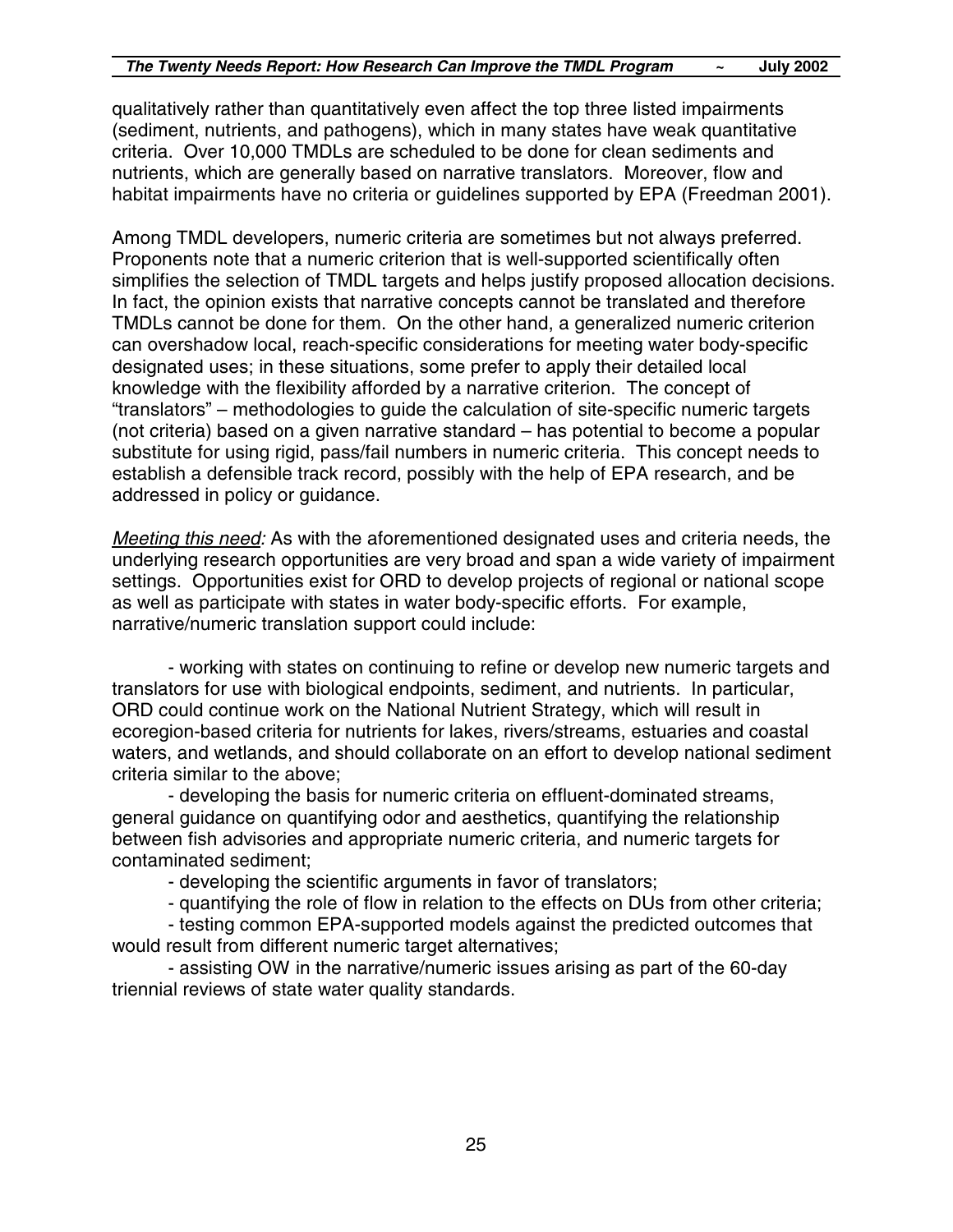#### **17. Clarify and quantify selected parameters used in criteria definitions.**

Many criteria incompletely reflect current scientific understanding of the stressors they address, particularly with regard to the complex behavior of certain pollutants through time. On this issue the NRC panel stated, "All chemical criteria and some biological criteria should be defined in terms of magnitude, frequency, and duration." Even beyond clarifying these three key parameters, criteria can and should go farther when necessary to establish a more reliable relationship between the designated use and the criterion meant to protect it. The temporal components of criteria are particularly good candidates for scrutiny, to determine whether concepts such as 5-day average, 4-day minimum, monthly average, "7Q10" and other semi-quantitative measures make ecological sense and are filling their intended purpose.

Incomplete treatment of all the terms of a criterion also has negative impacts on states' listing and delisting procedures and their use of defensible statistical methods *(see also needs 6 and 19)*. For example, some states use only instantaneous sample values without considering magnitude of exceedance, frequency, or duration, when evaluating whether 10% of samples exceed the criterion and a water body should be listed.

#### *Meeting this need:* ORD laboratories might consider projects that can:

- compile regionalized literature syntheses on the complex, episodic behavior of all major stressors as a resource for state or EPA review and refinement of the duration and frequency components of criteria;

- assist state decisions on when standards are supposed to be met, at what flows, and determine how to technically translate the standards into TMDLs and permits and show examples (acute, chronic, numeric, criteria, narratives, daily average, uses);

- interpret standards for wet weather conditions (episodic flows, unique hydraulic regimes, etc.);

- provide data and methods on sediment lethality to biological life. Which is worse, for example – high concentration/short duration or long/lower concentrations?

#### **18. Develop and improve biocriteria, address other criteria gaps, and evaluate the potential for ecological water quality standards.**

Water quality standards establish the key environmental endpoints used to measure the success of Clean Water Act programs. The increasing complexity of water quality problems, however, has outpaced the ability of EPA and states to continually revise their standards and criteria and keep up with evolving science and implementation demands, including watershed-based TMDLs (USEPA 2002a). The earliest criteria of the 1970s focused narrowly on the predominant point source problems of the times, but today's water quality standards and criteria are expected to be relevant to a wide array of point and non-point sources and protective of complex aquatic ecosystems and multiple designated uses.

There are many different types of potential water quality criteria, only some of which have been used in water quality standards to indicate a breakpoint in conditions that no longer support a given designated use. Traditionally, chemical and physical criteria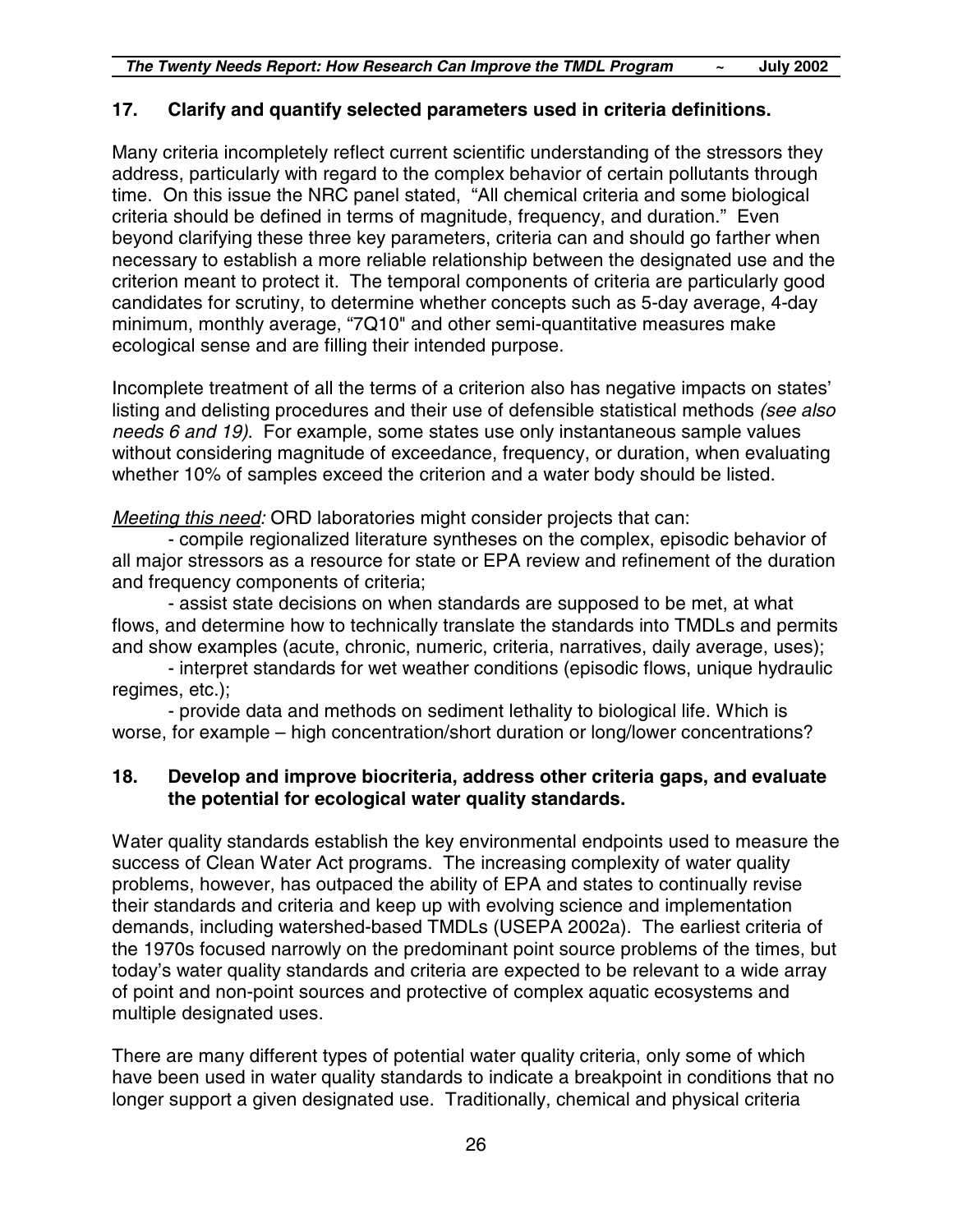have predominated. The existing types of criteria vary significantly in their 'conceptual distance' from the pollutant source (NRC 2001) and from the designated uses they are intended to protect (see Figure 4). Greater distance from either end potentially implies increasing uncertainty, and thus different types of criteria have strengths and weaknesses relative to

stressor sources or designated uses.

One shortcoming of conventional water quality standards is their reliance on a numeric measure of one or a few parameters to represent, and be fully protective of, a highly complex and variable watershed ecosystem with multiple designated uses. To overcome this problem, EPA and many states have gradually continued to develop and add more varied criteria and explore methods for their joint application. The *Draft Strategy for Water Quality Standards and Criteria*



lists "eco-criteria" to establish measures of watershed health and condition among its strategic actions for linking standards to watershed approaches at the state and local levels (USEPA 2002a). An important current emphasis in EPA and many states is on developing biocriteria to complement existing chemical criteria. Other current advances in more ecologically relevant physical criteria include the development of habitat and sediment criteria.

An alternative to the approach of gradually adding more types of criteria is to explore the concept of ecological water quality standards. These might be arrived at eventually through accumulating a sufficiently comprehensive variety of criteria types and focusing on developing methods for applying them. Alternatively, ecological standards could be approached by design as a holistic reinvention of water quality standards from the ground up in an effort to better protect complex natural systems and beneficial uses. Both approaches merit significant exploration by ORD and OW together.

There is a growing interest in biocriteria among many states, and EPA guidance recommending bioassessment dates back ten years. Biota are affected by and respond to the sum total of chemical, physical, and biological factors in their environment (Bauer and Ralph, 2001), and thus biological measurements are more often suitable for indicating water body condition than chemical parameters alone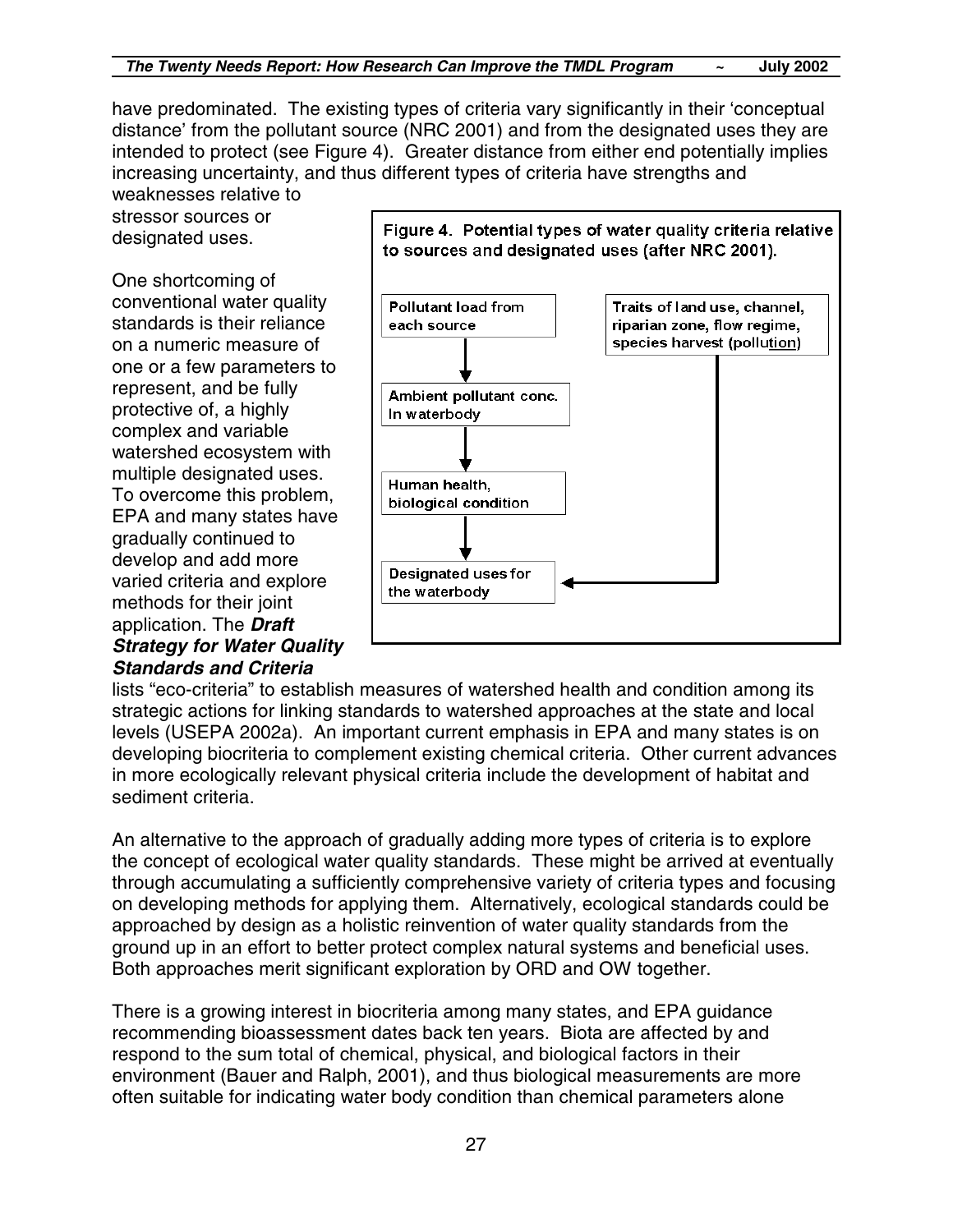(NRC, 2001). Yet, the NRC panel also noted that biocriteria are not as informative about the pollutant sources, and whereas they may tell more about the impairment they may reveal less about potential control at the source. They suggested that using multiple types of criteria in assessment could compensate for the weaknesses in a criterion used alone, specifically recommending that, "Biological criteria should be used in conjunction with physical and chemical criteria to determine whether a waterbody is meeting its designated use" (NRC, 2001). EPA regional feedback has placed biocriteria development among states' greatest needs for new criteria and pathogen criteria among the most in need of refinement (USEPA, 2001d).

*Meeting this need:* The research opportunities below are summarized as they relate to ecological water quality standards, criteria development or refinement in general, or to biocriteria specifically.

- *Ecological Water Quality Standards.* Whether assuming that ecological standards might be addressed by accumulating diverse criteria or by a wholesale reinvention of water quality standards, a significant effort by researchers is warranted to evaluate standards' ability to protect watershed ecosystems and their uses. In either case, such efforts would need to start with a sound, science-based concept of watershed condition, addressed by focusing on relevant watershed processes and the beneficial uses derived from fully functional watersheds. Clearer relationships between watershed processes and better-defined designated uses can probably be identified, regardless of whether these are ecological or human-use oriented. These relationships should provide a better basis for selecting suites of appropriate criteria and selecting consistently applicable measurement protocols. In particular, ecological standards would go beyond biocriteria alone and also integrate abiotic characteristics such as sediment dynamics, channel structure and function, flow and habitat. Further, the links from these criteria and measures to sources of specific stressors should be evaluated for their potential to support management plans and restoration decisions.

Another approach to ecological standards would develop holistic system-level indicators of ecosystem health, to determine the ecological integrity of the entire system instead of assessing its parts independently. EPA started exploring the concept of ecological integrity and its application to the physical, chemical, and biological components of aquatic ecosystems in a symposium held shortly after the passage of the Federal Water Pollution Control Act Amendments of 1972. A conclusion from the symposium was that ecological integrity applies to whole ecosystems and cannot be easily assigned to the separate components. Ecological integrity can be defined as a condition of ecosystems that is fully developed when the network of biotic and abiotic components and processes is complete and functioning optimally (Campbell, 2000). A system-level approach was developed for Green Bay,Wisconsin by identifying ecosystem properties (structural and functional) that served as operational guides for the management of the Bay (Harris, et al., 1987). Hagy et al. (2001) use steady-state trophic network models and indicators to assess the effects of nutrient enrichment on food webs in Chesapeake Bay by comparing them to reference trophic networks. Campbell (2000) used energy systems theory to assess ecological integrity of *Spartina alterniflora* marsh ecosystems affected by hot water effluent and control ecosystems in Crystal River, Florida. The Science Advisory Board (2002) recommends a framework of essential ecological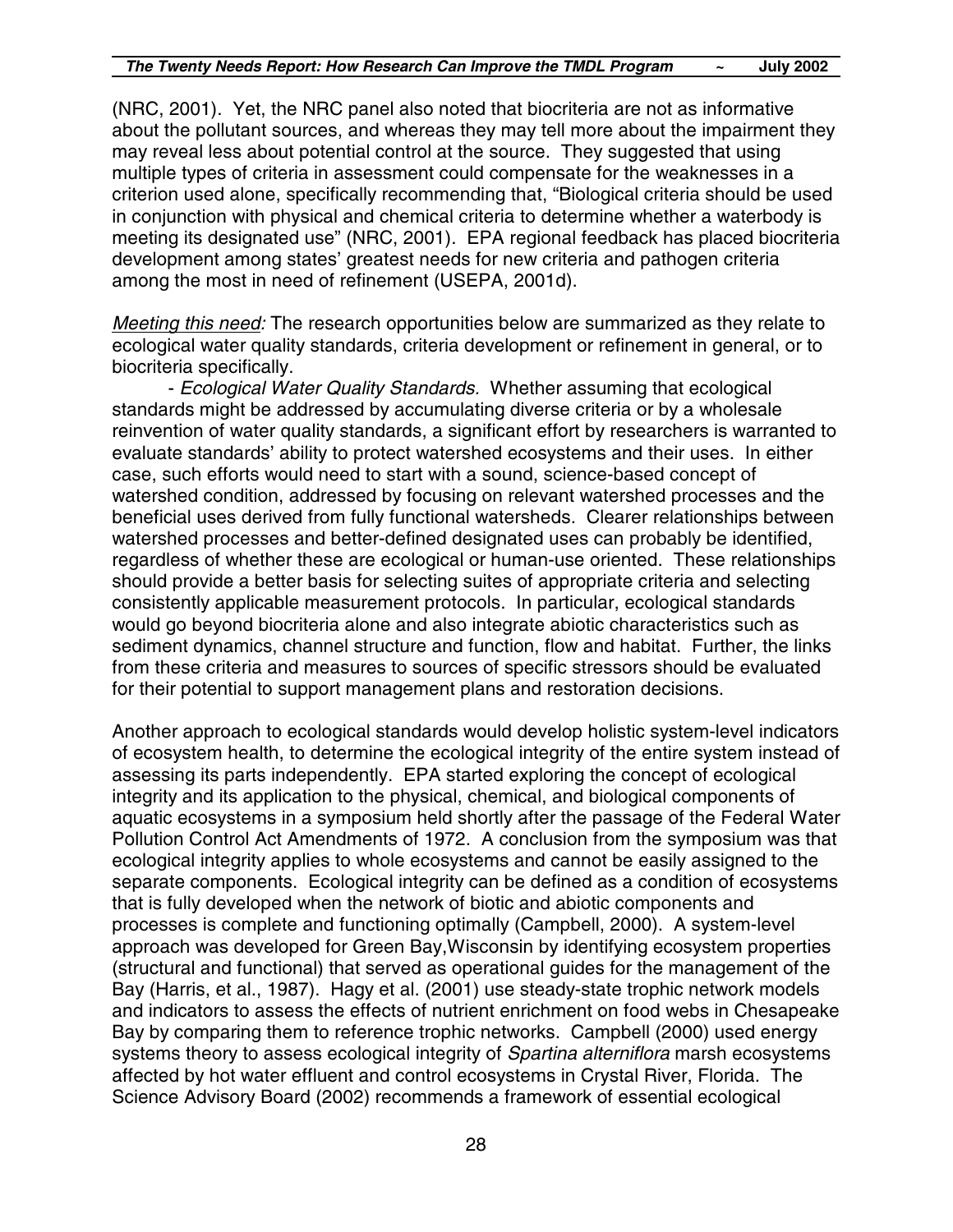attributes for assessing ecological condition in a systematic way across regions. EPA researchers could contribute to protecting entire ecosystems by supporting development of system-level indicators for use as ecological standards.

In revising or reinventing designated uses, criteria, and measurement protocols, researchers could also make significant contributions by highlighting advances in watershed science and the role of newer tools in landscape modeling. The case study approach could be used in significantly different watersheds to gain insight into the sufficiency of current assemblages of criteria vs. a reinvented standards concept. Ultimately the potential of ecological standards may be clearer relationships between uses, criteria, stressors, and the key features of sustainable watershed ecosystems upon which the designated uses depend.

- *General.* Other criteria development and refinement needs concern clean sediment dynamics (a current OW priority); riparian habitat measures; flow issues; translation of fish advisories' relationship to numeric criteria; marine and estuarine water quality standards such as marine DO and nutrients, coral reef-related standards; water quality standards for intermittent streams; wildlife and invasive species, wetlands, pharmaceuticals and new chemicals (USEPA, 2001a). According to states, chemical water quality criteria to protect aquatic life and human health are good but need to cover some new chemicals. Other needs include numeric criteria related to nutrients, source water contaminants, sediment, wildlife, habitat and endangered species (USEPA2000b). From the OW water quality standards strategy fact sheet (USEPA, 2001b), the following initial strategic directions center on prioritized work plans for criteria, analytical methods, and water quality standards policy and technical guidance for the next 5-7 years that reflect the most important environmental results sought. The specifics on criteria include:

- develop additional guidance and new ecoregional and waterbody type-specific documents for nutrient criteria and for bacteria criteria;

- implement the waterborne microbial disease strategy;

- update parts of aquatic life criteria methodology, develop new and revised aquatic life criteria for approximately 10 pollutants;

- technical guidance for implementing new and revised human health criteria

- additional guidance for contaminated sediment, wetlands, wildlife criteria;

- update analytical methods to enable detection of ambient concentrations at criteria levels, for new and existing criteria as needed;

- develop clean sediment criteria as related to aquatic life effects;

- establish a joint OST-OGWDW work plan for 304(a) criteria that protect consumers of drinking water.

- *Biocriteria.* EPA researchers should support and participate in the ongoing bioassessment program framework development effort, which engages many states and academic experts including ORD participation. EPA labs could:

- become involved in state-level biocriteria development efforts;

- develop databases for water quality managers that will aid the development and use of bioassessment;

- develop diagnostic indicators of biological impairment;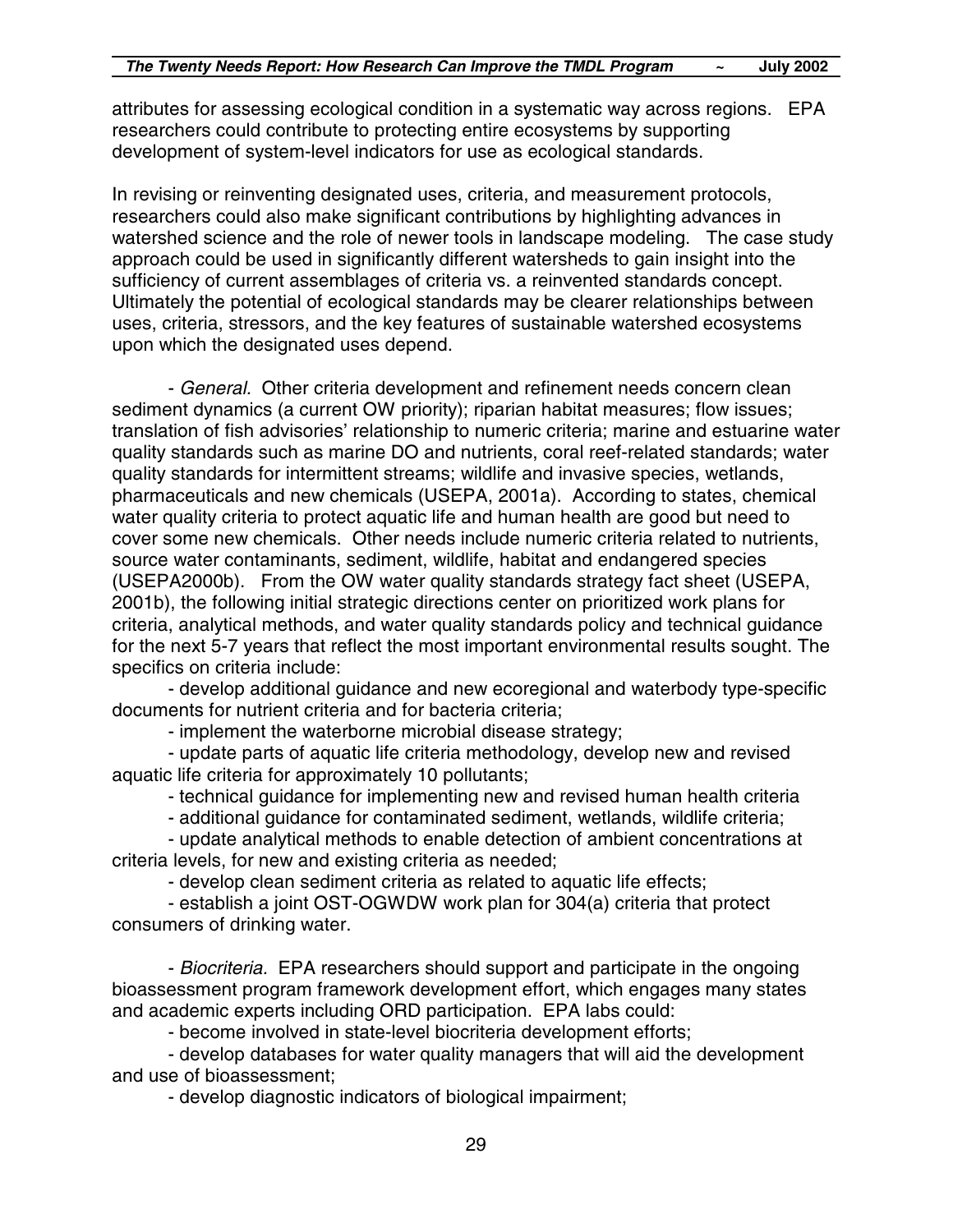- continue to develop stressor identification guidance to explain relationships between biological endpoints and pollutants that can be addressed by TMDLs;

- assist OW in developing additional biocriteria technical guidance (statistics, large rivers, wetlands, coral reefs) and implementation assistance (streams and small rivers implementation, guidance for tiered aquatic life uses) (USEPA, 2001b);

- a dialogue on the concept of ecological criteria should be initiated, given the limits of existing types of criteria alone and their potential when considered together.

#### **19. Evaluate defensible scientific standards for listing and de-listing.**

Listing and delisting share many of the criteria-related science needs discussed under numbers 13 through 18. Specifically, the NRC panel's recommendation of a two-part impaired waters list (preliminary and final lists) has implications for monitoring research, sampling methods development and statistical analysis, usually occurring in a datalimited environment. November 2001 TMDL and monitoring program integrated guidance (USEPA 2001g) does outline a framework along which states may partition their lists based on data availability, quality, and other considerations.

Some states are taking steps to change their listing procedures, either through use of a two-part list or through more specific requirements for listing. Some states separate their "planning" list and "verified" list on the basis of number and frequency of samples, thresholds (of samples in exceedance), and monitoring requirements. The recent EPA national guidance on integrated monitoring and listing also addresses a general framework for multi-part listing. Improvements in listing can also be based on data quality, trained assessors, and magnitude of exceedances. Despite some improvements, there continue to be numerous opportunities for use of existing statistical methods capable of reliable detection of impairments using existing data.

*Meeting this need:* A number of factors might strengthen the scientific basis for listing and delisting:

- statistical guidance on appropriate methods for making scientifically defensible listing decisions may be the most widespread need;

- methods for using multiple lines of evidence in making listing decisions (e.g. combining bioassessment with chemical assessment) when each exhibits different sensitivities;

- improving the data collection analysis for flow as it affects exceedances of other pollutant criteria;

- specific case studies to improve the steps for listing and delisting relative to fish tissue advisories;

- relate statistical methods in uncertainty analysis *(see #6)* to listing as well as to modeling; and

- explore the use of models that can fill data gaps to increase preliminary listing accuracy despite limited data (NRC 2001).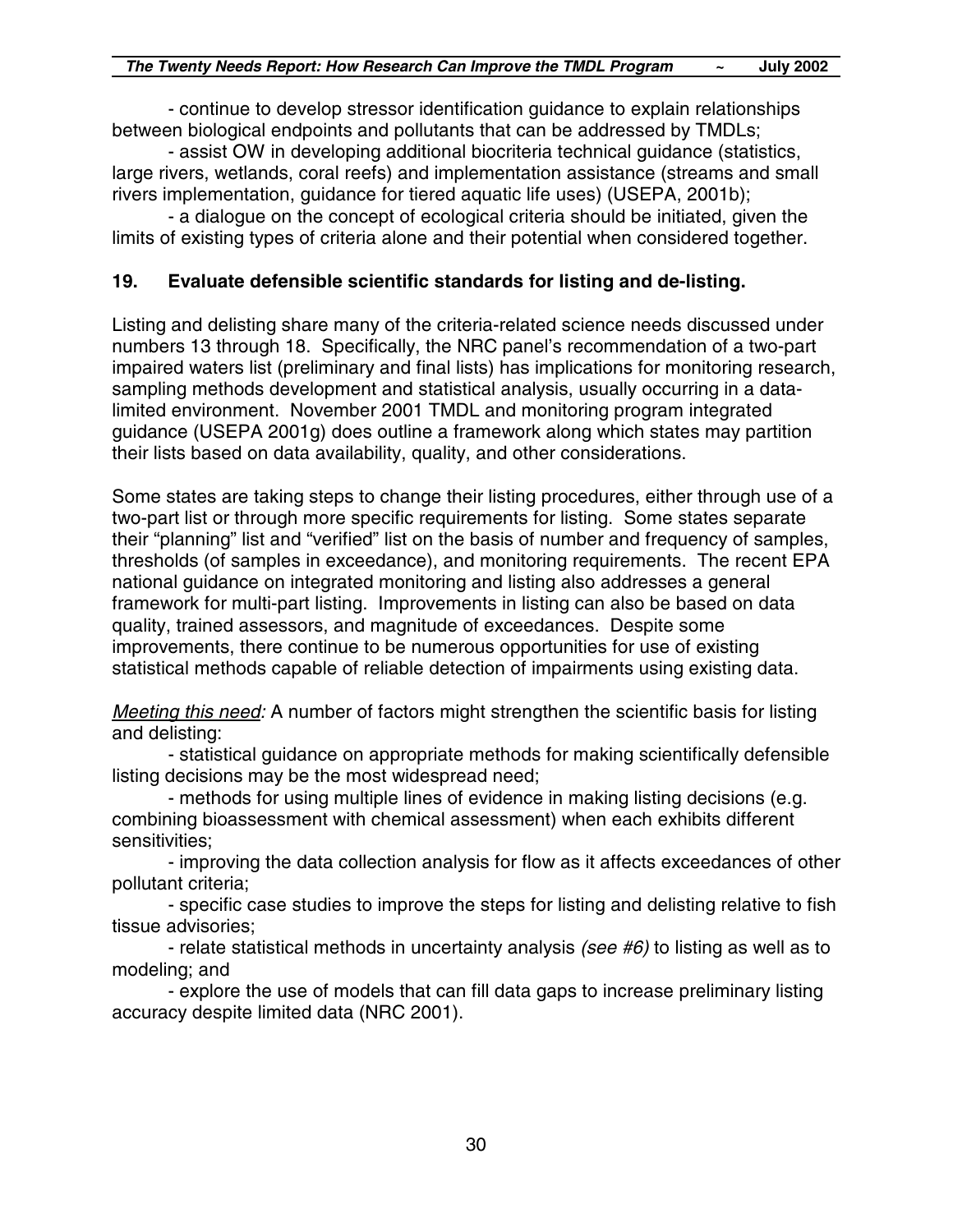#### **20. Improve support for protecting unimpaired waters from degradation.**

At the 2001 EPA TMDL/NPS/Monitoring regional Coordinators' meeting a senior manager called protecting unimpaired waters "the other half of the big job we face [in addition to restoring impaired waters]" (USEPA 2001a). States and EPA face challenges in:

- how to integrate protection of healthy waters with restoring impaired waters;

- how to balance protection priorities with restoration priorities;
- how to monitor threatened waters in particular; and

- how to take protective actions that are soundly defensible in science. In addition, implementing antidegradation – the third element of water quality standards that guards against further decline in water quality – remains an area in which states request more guidance and technical assistance (USEPA 2000b, USEPA 2001a, USEPA 2001d). Yet another concern is whether the magnitude of the problems facing impaired waters may overshadow protection of healthy but threatened waters.

Two premises largely define the challenge to take scientifically defensible actions in protecting waters in good condition. First, it is most evident in unimpaired waters that these are functional, natural systems whose management and protection must stem from the maintenance of their natural processes to preserve the benefits we gain from them. Second, it is evident that the Clean Water Act tools for protection and their supporting science base both need to be improved in order to support systems-ecologybased watershed management and protection. These closely linked research and policy needs call for EPA's water and research programs to address them jointly and comprehensively, from revisiting water quality standards from the ground up through implementation and long term evaluation of management plans.

*Meeting this need:* ORD already contributes to the scientific basis for protection of watershed ecosystems through extensive research in watershed and aquatic ecosystem natural processes. These research activities help justify water body protection and restoration generally by increasing the state of our understanding of valuable ecological goods and services from the nation's waters and watersheds, and specifically by revealing how ecological processes support the designated uses that drive water regulations. Research possibilities related to the challenges above are:

- *integrating protection and restoration*. Work with regions and states on program strategies that are sensitive to overall condition, not protection or restoration alone; include economic/social factors as well as human health and ecology in various strategies; take part in pilot projects that address antidegradation in whole-watershed TMDLs that have some unimpaired segments.

- *setting and balancing priorities*. Establish sound methods and data to support regional-scale critical ecosystem protection, which is already gaining popularity in several regions as an essential part of doing EPA business; work with states on the basis for priority setting strategies; demonstrate strengths and gaps of priority-setting options available; provide decision tools for setting priorities; emphasize strategies that merge protection and restoration, resulting in the best condition for the most resources;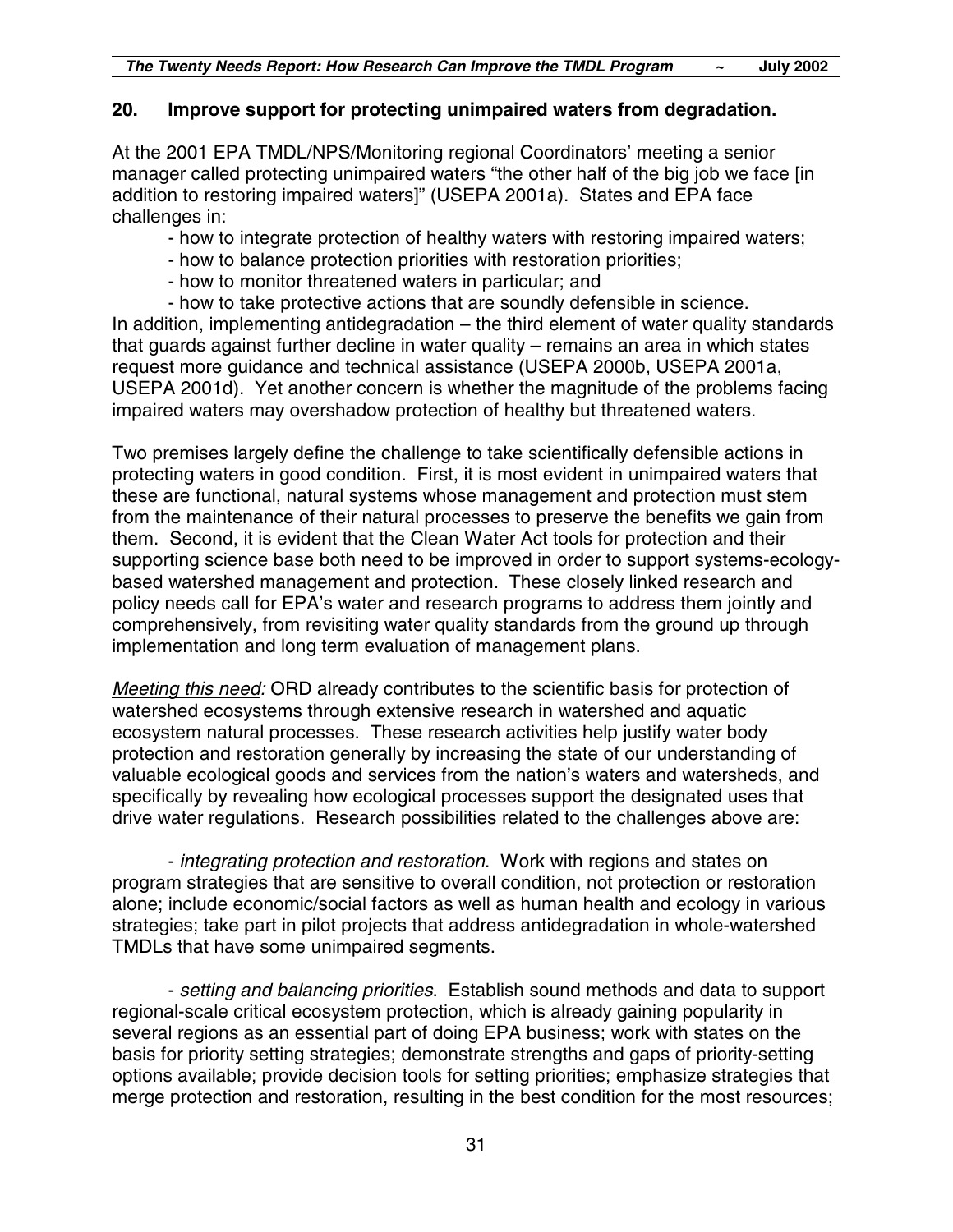document the scientific rationale underlying any priority-setting tools that are made available.

- *monitoring threatened waters.* Develop efficient methods to verify existing designated use support under several common threat settings (e.g., how should states monitor for aquatic life support in mid-western agriculture-dominated watersheds); sampling design considerations for threatened waters; work with OW on developing scientifically stronger antidegradation guidance; improve indicators' sensitivity to onset, trajectory of change and early stages of common types of impairment.

- *scientific support for protective actions*. Reduce uncertainty about thresholds for impairment by better relating ecological process and changes to specific designated uses; build weight of evidence for how common impairments progress through stages; use the above in decision support tools that address relevant lines of evidence and supporting statistics as available.

### **References**

Bauer, S.B. and S.C. Ralph. 2001. Strengthening the use of aquatic habitat indicators in Clean Water Act programs. In: *Fisheries* 26 (6):14-24.

Brown, B.S., N. Detenbeck and R. Eskin. 2002. Integrating 305(b) and 303(d): how EMAP aids in monitoring and assessment of state waters. In: *Environmental Monitoring and Assessment* (in review).

Campbell, D.E. 2000. Using Energy Systems Theory to Define, Measure, and Interpret Ecological Integrity and Ecosystem Health. In: *Ecosystem Health* 6(3):181-204.

Chadderton, R.A., A.C. Miller and A. J. McDonnell. 1981. Analyses of Waste Load Allocation Procedures. In: *Water Resources Bulletin* 17(5):760-766.

Freedman, P. 2001. The CWA's New Clothes. In: *Water Environment & Technology* 13(6): 28-32.

Hagy, J.D., W.R. Boynton, W.M. Kemp, R.E. Ulanowicz. 2001. Effects of Hypoxia on Food Web Structure and Efficiency During Summer in Mesohaline Chesapeake Bay: An Assessment Using Network Analysis. In: *ERF 2001 Conference Abstracts,* p. 54.

Harris, H.J., P.E. Sager, S. Richman, V.A. Harris, and C.J. Yarbrough. 1987. Coupling Ecosystem Science with Management: A Great Lakes Perspective from Green Bay, Lake Michigan, USA. In: *Environmental Management* 11(5); 619-625.

Mehaffey, M.H., Nash, M., Wade, T.G., Edmonds, C.M., Ebert, D.W., Jones, K.B., and Ragar, A. 2001. A Landscape Assessment of the Catskills/Delaware Watersheds, 1975-1998: New York City's Water Supply Watersheds. EPA/600/R-01/075. United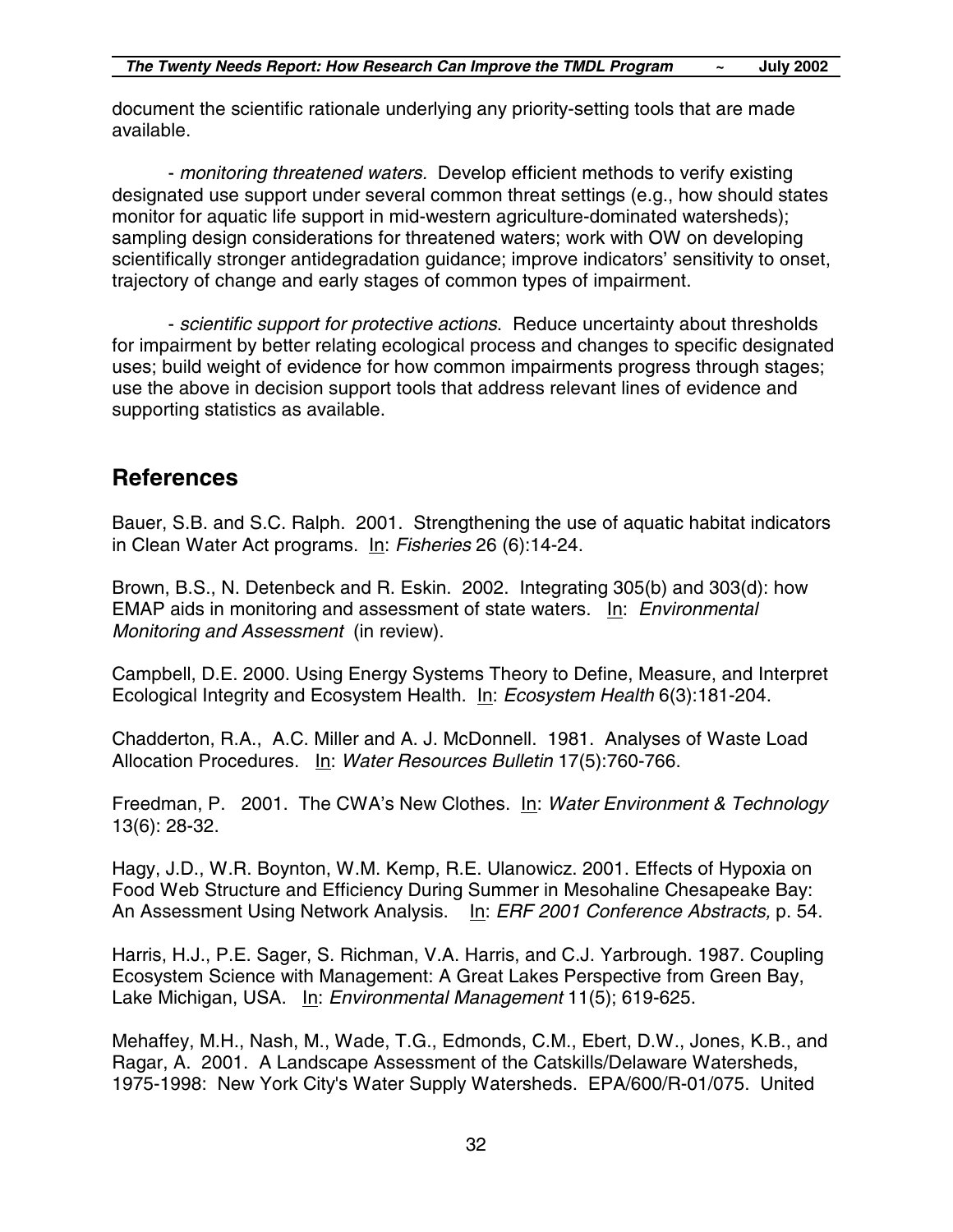States Environmental Protection Agency, Office of Research and Development, National Exposure Research Laboratory, Las Vegas, NV.

National Research Council (NRC). 2001. Assessing the TMDL Approach to Water Quality Management. Washington, DC: National Academy Press. 109 pp.

Rankin, E.T. and C.O. Yoder. 1990. A comparison of aquatic life use impairment detection and its causes between an integrated, biosurvey-based environmental assessment and its water column chemistry subcomponent. Ohio Water Resource Inventory (Volume I). Columbus, OH: Ohio EPA, Division of Water Quality Planning Assessment.

Science Advisory Board. 2002. A Framework for Assessing and Reporting on Ecological Condition. Washington, DC: US Environmental Protection Agency, Science Advisory Board (unpublished draft, online at [http://www.epa.gov/sab\).](http://www.epa.gov/sab)

Smith, J. H., J.D. Wickham, D.J. Norton, T.G. Wade and K.B. Jones. 2001. Utilization of landscape indicators to model potential pathogen-impaired waters. In: *J. Amer. Water Res. Assn.* 37 (4), 805-814.

US Environmental Protection Agency (USEPA). 1998. Report of the FACA Committee on the TMDL Program. EPA-100-R-98-006. Washington, DC: US Environmental Protection Agency, Office of the Administrator.

USEPA. 2000a. Strategic Plan for TMDL Technical Support (unpublished draft). Washington, DC: US Environmental Protection Agency, Office of Water.

USEPA. 2000b. Perceptions on TMDL Technical Support: Input from State, EPA, Discharger Organizations and Clean Water Action Network. In: Strategic Plan for TMDL Technical Support (unpublished draft). Washington, DC: US Environmental Protection Agency, Office of Water.

USEPA. 2001a. Annual Meeting of EPA Regional Water Quality Program Coordinators (meeting notes, unpublished). Albuquerque, NM: US Environmental Protection Agency, Office of Water.

USEPA. 2001b. Strategy for Water Quality Standards and Criteria (draft fact sheet, October 2001, unpublished). Washington, DC: US Environmental Protection Agency, Office of Water.

USEPA. 2001c. Stressor Identification Guidance Document. EPA/822/B-00/025. Washington, DC: US Environmental Protection Agency, Office of Research and Development and Office of Water.

USEPA. 2001d. Survey of Office of Water Headquarters and Regional TMDL Research Needs (unpublished). Albuquerque, NM: US Environmental Protection Agency, Office of Research and Development.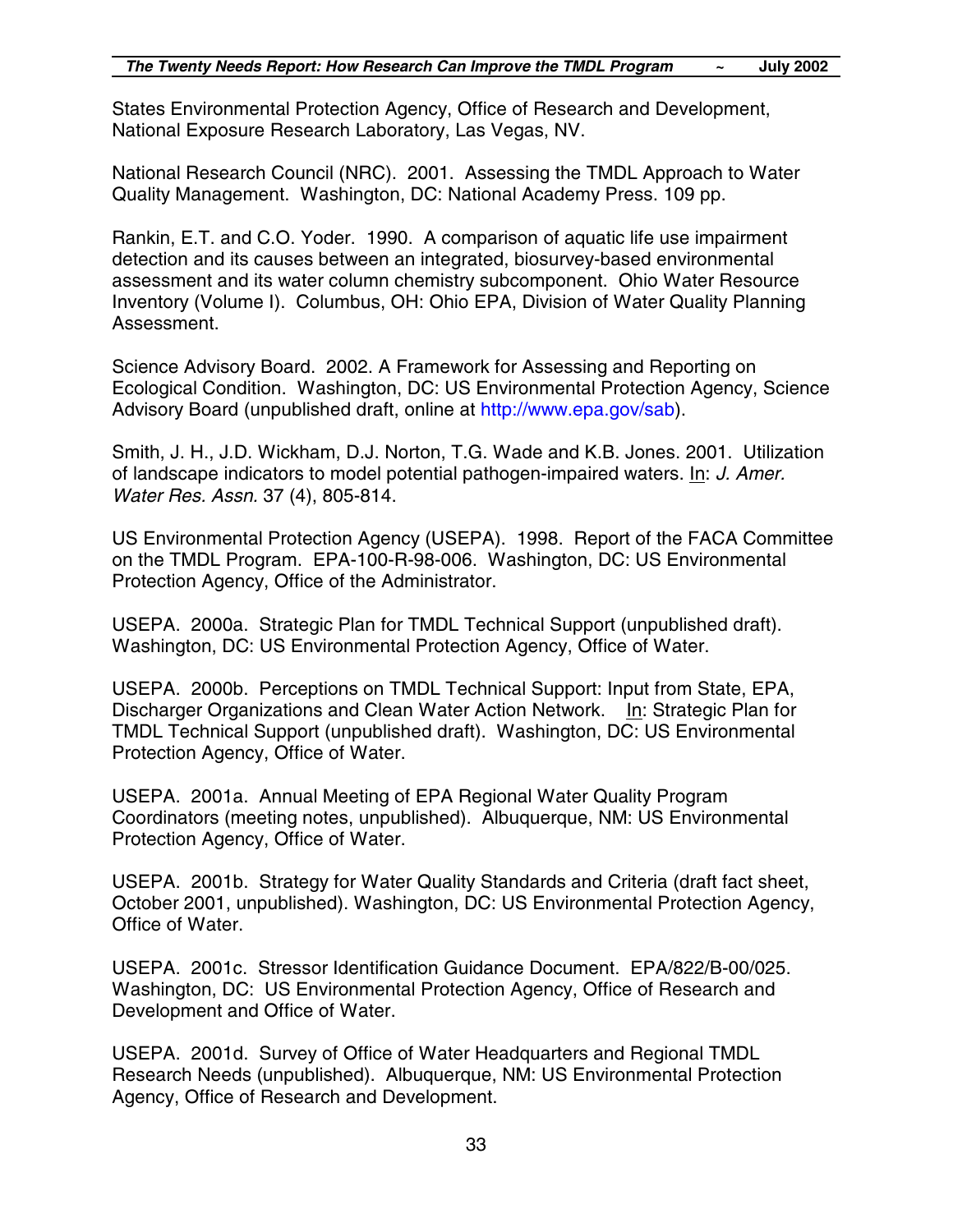USEPA. 2001e. Water Quality Multi-Year Research Plan. Washington, DC: US Environmental Protection Agency, Office of Research and Development (internal planning document).

USEPA. 2001f. Aquatic Stressors Framework. Washington, DC: US Environmental Protection Agency, Office of Research and Development (internal planning document).

USEPA. 2001g. November 19, 2001 guidance, 2002 Integrated Water Quality Monitoring and Assessment Report Guidance. Unpublished program guidance, online at <http://www.epa.gov/owow/tmdl>

USEPA. 2002a. Draft Strategy for Water Quality Standards and Criteria: Strengthening the Foundation of Programs to Protect and Restore the Nation's Waters. EPA-823-R-02-001; Washington, DC: US Environmental Protection Agency Office of Water, Office of Science and Technology.

USEPA 2002b. The TMDL Tracking System. USEPA website at <http://www.epa.gov/owow/tmdl>

Wickham, J.D., Wade, T.G., Riitters, K.H., O'Neill, R.V., Smith, J.H., Smith, E.R., Jones, K.B, and Neale, A.C. 2002. The effect of risk propagation and scale on use of nutrient export coefficients for watershed management. In: *Landscape Ecology,* accepted (pending revision).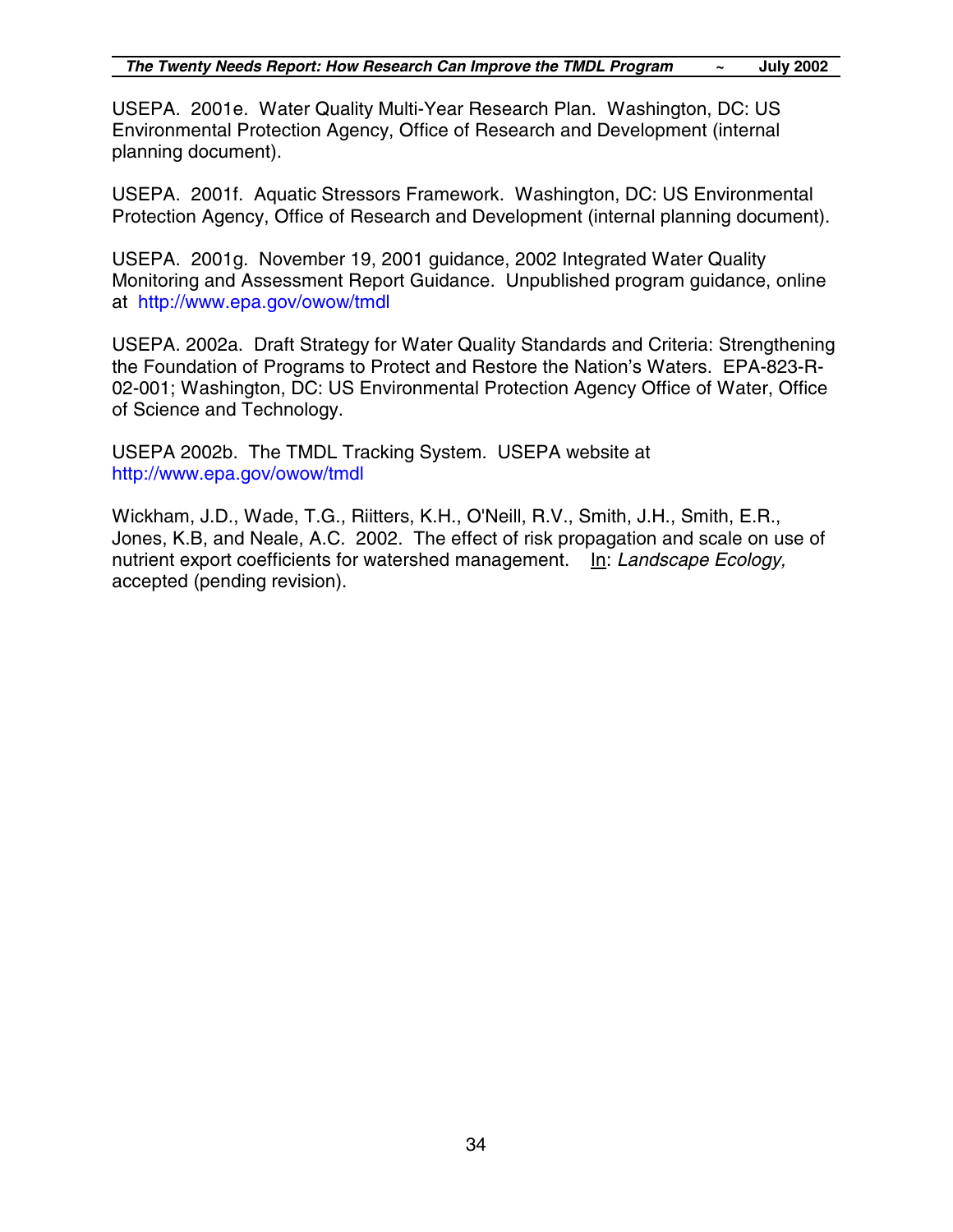### **Appendix A: A Brief History of TMDL Milestones**

• **1972**: Clean Water Act enacted with Section 303(d) calling for state lists of impaired waters (those not attaining water quality standards) and development of a Total Maximum Daily Load for the pollutant causing the impairment.

• **1985**: First regulations issued, which included nonpoint source pollutants and load allocations within the TMDL.

*• 1992*: Revised TMDL regulations published in Federal Register requiring state lists every two years. This is the rule that still effectively guides the TMDL program today.

• *Mid-1990s:* A growing number of lawsuits against EPA are filed, most charging that states were not developing lists quickly enough and that EPA was not fulfilling its obligation to get the state lists and to backstop states by developing lists and TMDLs when a state failed to do so.

• *Mid- to late-1990s:* Many settlement agreements concerning the above lawsuits commit EPA to work with states in developing thousands of TMDLs

• *Late 1990s:* An EPA-funded FACA group studies the TMDL program and makes recommendations to revise the regulations under which the program operates.

• *1998:* In the latest biennial section 303(d) listing of their impaired waters needing TMDLs, states report that approximately 20,000 water bodies nationwide are impaired, requiring development of an estimated 40,000 TMDLs.

• *1998 - 2000:* Based on FACA group recommendations, EPA develops a revised TMDL rule (referred to below as 'the 2000 rule').

• *July 2000:* Congress prohibits EPA's implementation of the rule through October 2001. The 1992 TMDL regulation is the authority for continued operation of the TMDL program.

• *June 2001:* National Research Council (NRC) issues a report to Congress on the 2000 rule and the TMDL program after their review.

• *August 2001:* EPA proposes to delay the effective date of the rule for 18 months. A final rule delaying the effective date is expected sometime before the end of October. The NRC recommendations will be studied at the same time there is a public process to consult with all interested parties.

• *October 2001:* EPA Administrator Christine Todd Whitman signs a final rule establishing April 30, 2003 as the effective date of the 2000 rule. Having already undertaken a broad public process to determine what substantive changes should be made to the 2000 rule and to the TMDL program as a whole, EPA expects to make decisions regarding these changes over the next 18 months. In the interim, EPA and the states will continue to identify impaired waters and develop TMDLs under existing regulations.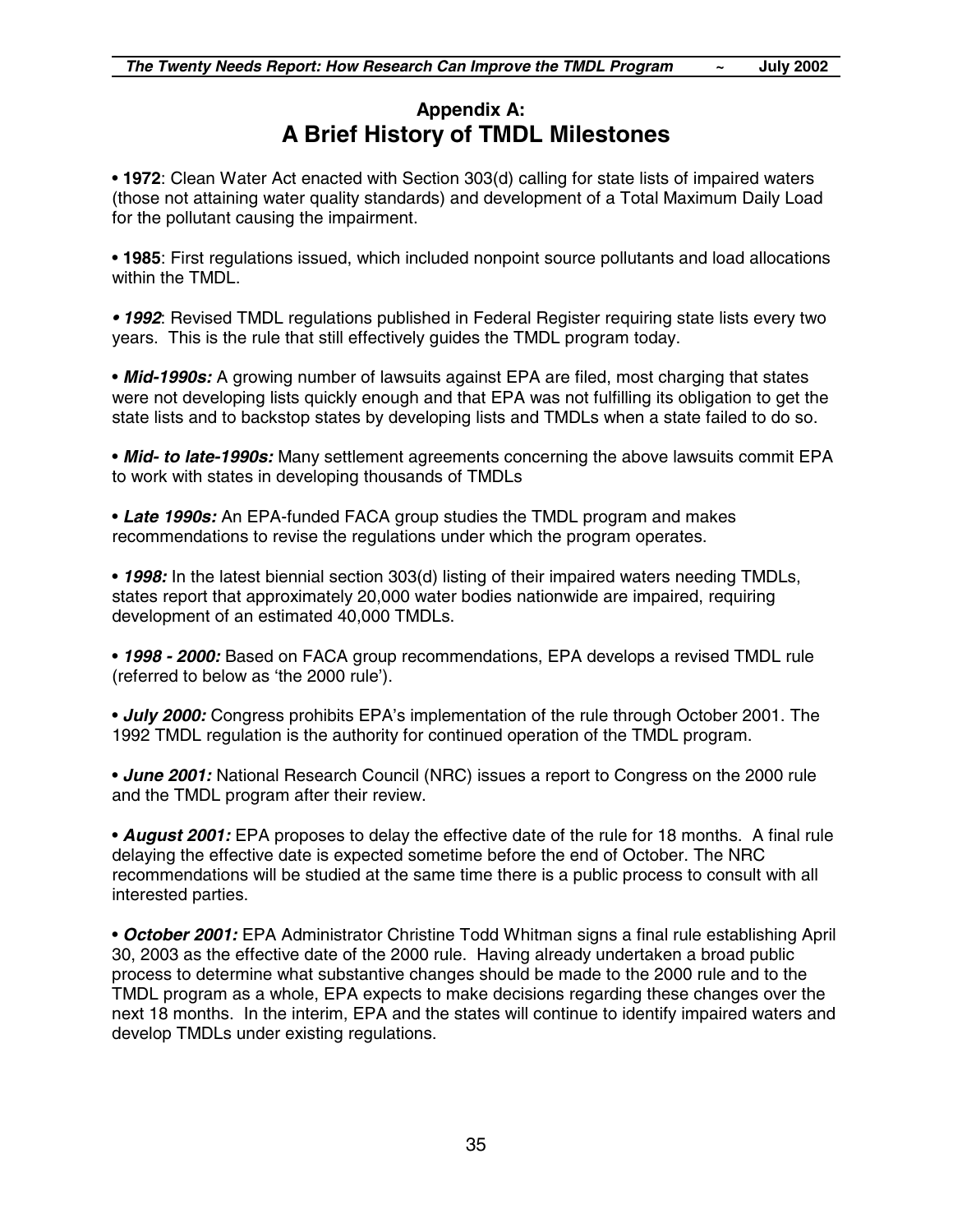#### **Appendix B Overview of the Current Total Maximum Daily Load (TMDL) Program and Regulations**

#### **The Need: Quality of Our Nation's Waters**

Over 40% of our assessed waters still do not meet the water quality standards states, territories, and authorized tribes have set for them. This amounts to over 20,000 individual river segments, lakes, and estuaries. These impaired waters include approximately 300,000 miles of rivers and shorelines and approximately 5 million acres of lakes -- polluted mostly by sediments, excess nutrients, and harmful microorganisms. An overwhelming majority of the population - 218 million - live within 10 miles of the impaired waters.

#### **Section 303(d) of the Clean Water Act**

Under section 303(d) of the 1972 Clean Water Act, states, territories, and authorized tribes are required to develop lists of impaired waters. These impaired waters do not meet water quality standards that states, territories, and authorized tribes have set for them, even after point sources of pollution have installed the minimum required levels of pollution control technology. The law requires that these jurisdictions establish priority rankings for waters on the lists and develop TMDLs for these waters.

#### **What is a TMDL?**

A TMDL specifies the maximum amount of a pollutant that a water body can receive and still meet water quality standards, and allocates pollutant loadings among point and nonpoint pollutant sources. By law, EPA must approve or disapprove lists and TMDLs established by states, territories, and authorized tribes. If a state, territory, or authorized tribe submission is inadequate, EPA must establish the list or the TMDL. EPA issued regulations in 1985 and 1992 that implement section 303(d) of the Clean Water Act the TMDL provisions.

#### **Litigation**

While TMDLs have been required by the Clean Water Act since 1972, until recently states, territories, authorized tribes, and EPA have not developed many. Several years ago citizen organizations began bringing legal actions against EPA seeking the listing of waters and development of TMDLs. To date, there have been about 40 legal actions in 38 states. EPA is under court order or consent decrees in many states to ensure that TMDLs are established, either by the state or by EPA.

#### **EPA Actions to Implement the TMDL Program**

#### **Federal Advisory Committee**

In an effort to speed the Nation's progress toward achieving water quality standards and improving the TMDL program, EPA began, in 1996, a comprehensive evaluation of EPA's and the states' implementation of their Clean Water Act section 303(d)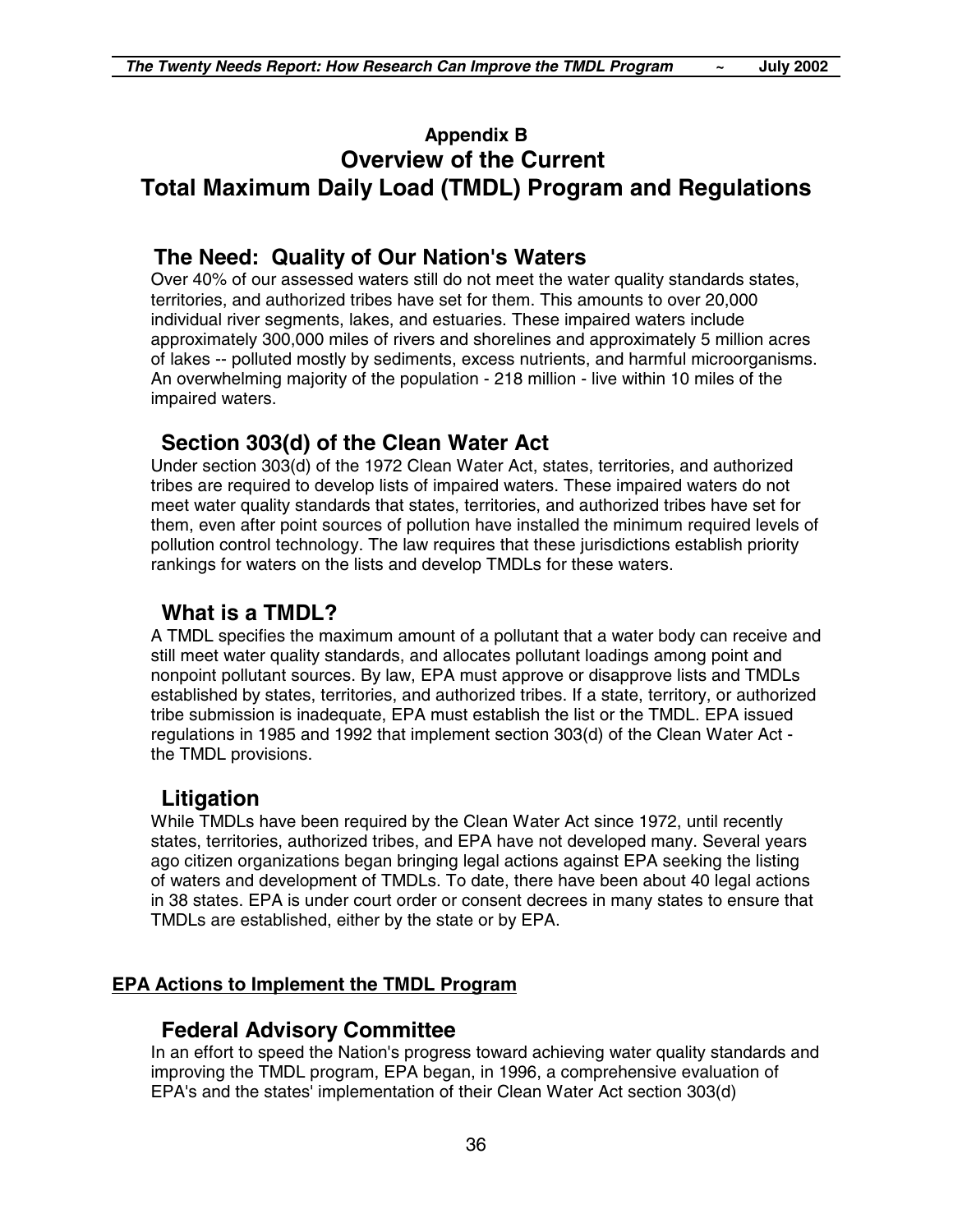responsibilities. EPA convened a committee under the Federal Advisory Committee Act, composed of 20 individuals with diverse backgrounds, including agriculture, forestry, environmental advocacy, industry, and state, local, and tribal governments. The committee issued its recommendations in 1998.

### **The July 2000 TMDL Rule**

These recommendations were used to guide the development of proposed changes to the TMDL regulations, which EPA issued in draft in August, 1999. After a long comment period, hundreds of meetings and conference calls, much debate, and the Agency's review and serious consideration of over 34,000 comments, the final rule was published on July 13, 2000. However, Congress added a "rider" to one of their appropriations bills that prohibited EPA from spending FY2000 and FY2001 money to implement this new rule until October 2001. In October, the EPA Administrator signed a final rule establishing April 30, 2003 as the effective date of the 2000 rule. Having already undertaken a broad public process to determine what substantive changes should be made to the 2000 rule and to the TMDL program as a whole, EPA expects to make decisions regarding these changes over the next 18 months. In the interim, EPA and the states will continue to identify impaired waters and develop TMDLs under existing regulations.

#### **Current TMDL Program**

The current rule remains in effect until 30 days after Congress permits EPA to implement the new rule. TMDLs continue to be developed and completed under the current rule, as required by the 1972 law and many court orders. The regulations that currently apply are those that were issued in 1985 and amended in 1992 (40 CFR Part 130, section 130.7). These regulations mandate that states, territories, and authorized tribes list impaired and threatened waters and develop TMDLs.

#### **Overview of the 1992 TMDL Regulations, Under Which the Current Program Operates**

#### • *Scope of Lists of Impaired Waters*

States, territories, and authorized tribes must list waters that are both impaired and threatened by pollutants.

The list is composed of waters that need a TMDL.

At the state's, territory's, or authorized tribe's discretion, the water body may remain on the list after EPA approves the TMDL, or until water quality standards are attained.

#### • *2-Year Listing Cycle*

States, territories, and authorized tribes are to submit their list of waters on April 1 in every even-numbered year, except in 2000. In March 2000, EPA issued a rule removing the requirement for the 2000 list - though some states are choosing to submit such lists on their own initiative.

#### • *Methodology Used to Develop Lists*

States, territories, and authorized tribes must consider "all existing and readily available water quality-related information" when developing their lists.

Monitored and evaluated data may be used.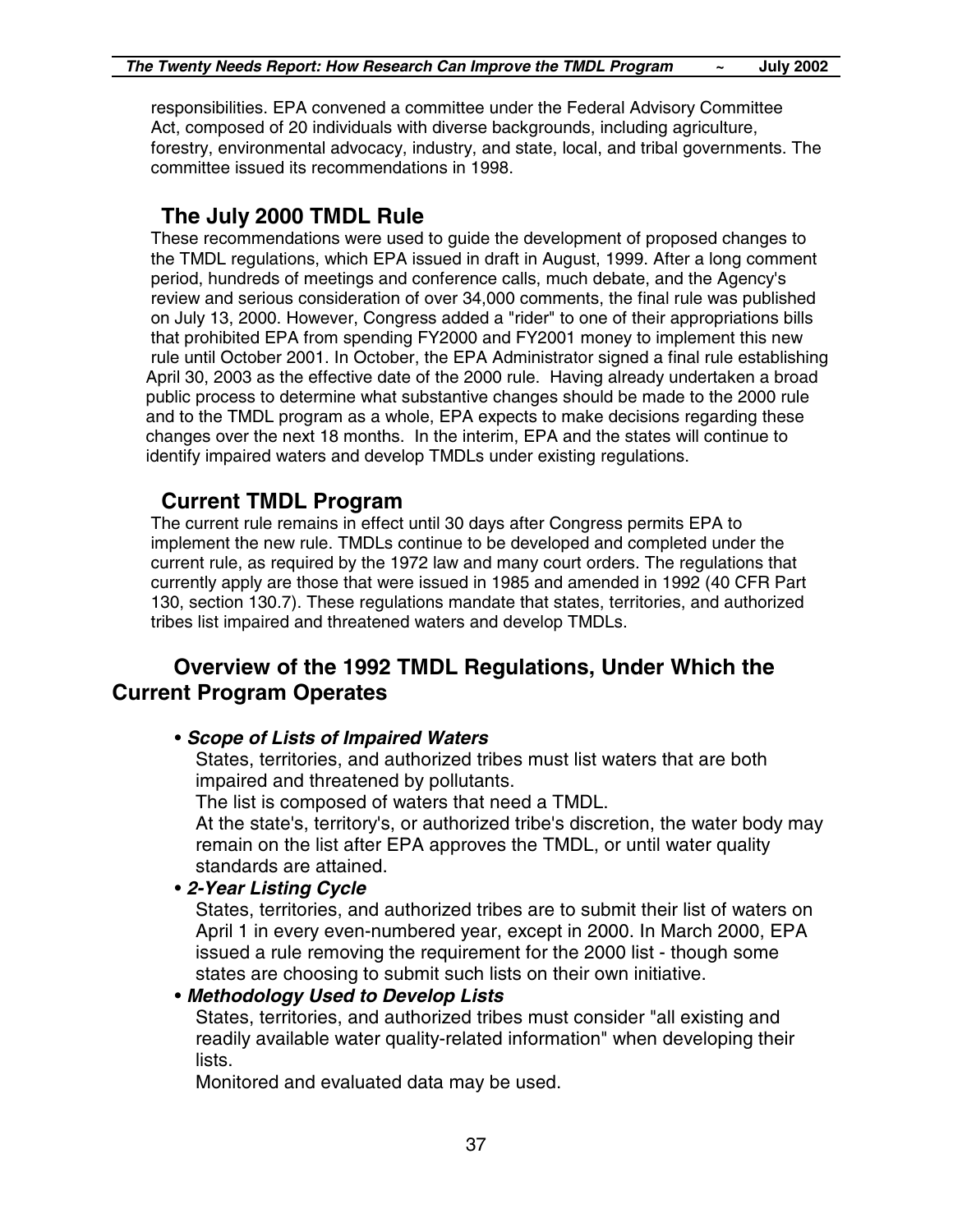The methodology must be submitted to EPA at the same time as the list is submitted.

At EPA's request, the states, territories, or authorized tribes must provide "good cause" for not including and removing a water from the list.

#### • *Components of a TMDL*

A TMDL is the sum of allocated loads of pollutants set at a level necessary

to implement the applicable water quality standards, including -

Wasteload allocations from point sources, and

Load allocations from nonpoint sources and natural background conditions.

A TMDL must contain a margin of safety and a consideration of seasonal variations.

#### • *Priorities/Schedules for TMDL Development*

States, territories, and authorized tribes must establish a priority ranking of the listed water bodies taking into account the severity of pollution and uses to be made of the water, for example, fishing, swimming, and drinking water. The list must identify for each water body the pollutant that is causing the impairment.

States, territories, and authorized tribes must identify waters targeted for TMDL development within the next 2 years.

#### • *Public Review/Participation*

Calculations to establish TMDLs are subject to public review as defined in the state's continuing planning process.

#### • *EPA Actions on Lists and TMDLs*

EPA has 30 days in which to approve or disapprove a state's, territory's, or authorized tribe's list and the TMDLs.

If EPA disapproves either the state's, territory's, or authorized tribe's list or an individual TMDL, EPA has 30 days to establish the list or the TMDL. EPA must seek public comment on the list or TMDL it establishes.

#### • *1997 Interpretative Guidance for the TMDL Program (additional guidance on listing is under development)*

EPA issued guidance in August 1997 to respond to some of the issues raised as the program developed. The guidance includes a number of recommendations intended to achieve a more nationally consistent approach for developing and implementing TMDLs to attain water quality standards. These recommendations include:

- States, territories, and authorized tribes should develop schedules for establishing TMDLs expeditiously, generally within 8-13 years of being listed. EPA Regions should have a specific written agreement with each state, territory or authorized tribe in the Region about these schedules. Factors to be considered in developing the schedule could include:

- Number of impaired segments;

- Length of river miles, lakes, or other water bodies for which TMDLs are needed;

- Proximity of listed waters to each other within a watershed;

- Number and relative complexity of the TMDLs;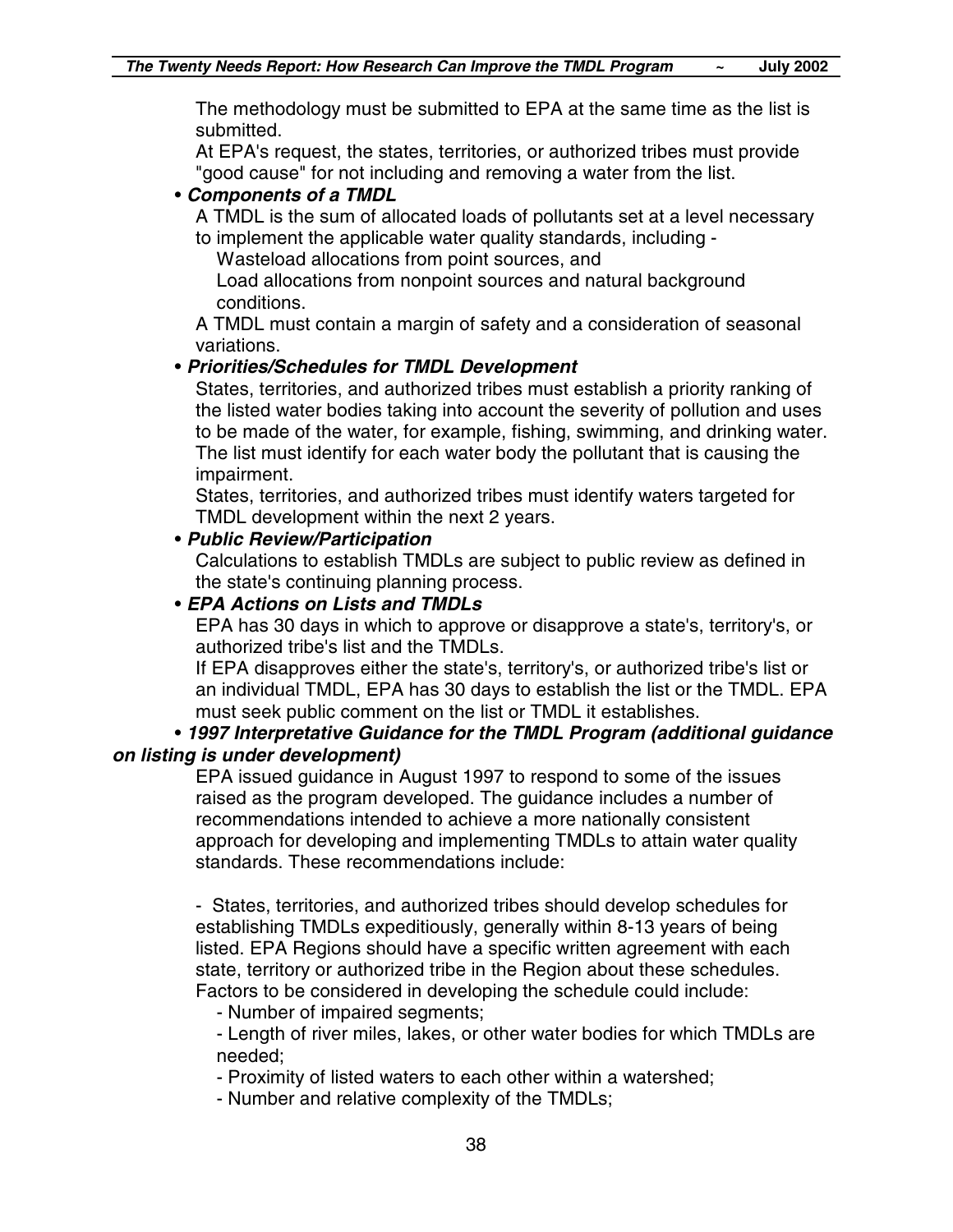- Number and similarities or differences among the source categories;
- Availability of monitoring data or models; and

- Relative significance of the environmental harm or threat.

- States, territories, and authorized tribes should describe a plan for implementing load allocations for waters impaired solely or primarily by nonpoint sources, including -

- Reasonable assurances that load allocations will be achieved, using incentive-based, non-regulatory or regulatory approaches. TMDL implementation may involve individual landowners and public or private enterprises engaged in agriculture, forestry, or urban development. The primary implementation mechanism may include the state, territory, or authorized tribe section 319 nonpoint source management program coupled with state, local, and federal land management programs and authorities,

- Public participation process, and

- Recognition of other watershed management processes and programs, such as local source water protection and urban storm water management programs, as well as the state's section 303(e) continuing planning process.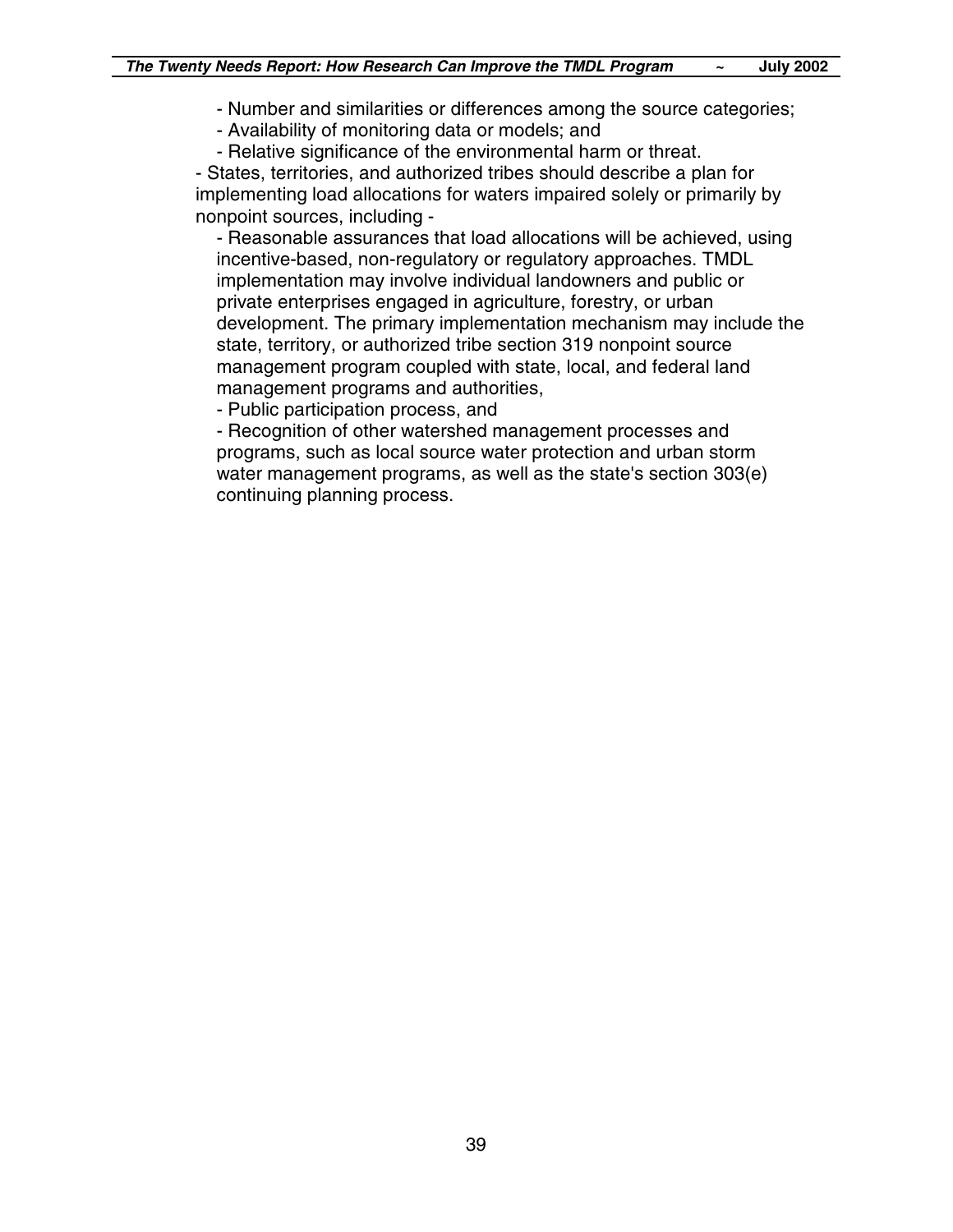#### **Appendix C: "Tech Loops," A Networking Resource for ORD, OW and Regional Collaboration**

A **Tech Loop** is simply a list of the EPA/OW, ORD, and regional personnel working on or interested in a specific, water quality-related or TMDL-related scientific topic. About 20 Tech Loops (below) were compiled to help staff within EPA network with others working on the same water quality issues. This idea originated as a way to help TMDL-related networking within EPA by providing all the people active in an issue area a pre-made email distribution list accessible to anyone in EPA through EPA's Lotus Notes Domino Directory.

The main purpose is to provide a quick contact source for anyone in EPA who:

- encounters a science issue and wants to discuss others' experiences
- needs sound scientific advice or insights on a specific topic
- wants to suggest a research idea or support need concerning the topic
- has relevant material to share and distribute (e.g., via email distribution list)
- wants to invite the right people for a given issue to an Agency-wide activity

#### **Tech Loops available in the Lotus Notes Domino Directory (each directory entry is a one-word name that begins with the prefix "techloop-")**

#### *based on top impairments based on TMDL process*

**nutrients pathogens modeling water temperature bio-impairment restoration/BMPs metals habitat impairment targets/endpoints pH invasive species economics/trading flow pesticides sources/diagnostics ammonia mercury listing/delisting clean sediment contam. sediment**

**Why are Tech Loops needed?** Keeping everyone informed is a constant challenge in a busy agency. Most EPA staff face tough choices between becoming involved in 'yet another team or task' and accomplishing the substantial work already on their plates. Membership in working groups, teams, etc. often incompletely reflects the people involved in a given issue throughout the Agency. As a result, an individual's decision to limit their meetings, calls and other group activities can sometimes leave them 'out of the loop' on information for an area of interest.

Tech Loops are intended to address this problem by providing a way to improve the reach of information while minimizing time demand. Tech Loops are not new workgroups or teams, nor do they duplicate these units. For example, a Tech Loop for a topic with an existing workgroup would include all its members plus several others who have enough interest or involvement in the topic to want to be listed, and kept informed. Where a group exists, Tech Loops facilitate networking among the immediate working group and an outer circle of people interested in their work. Where no group currently exists, a Tech Loop can help individuals share information and work together individually without a formal and more time-consuming structure.

**What information is compiled in a Tech Loop?** A Tech Loop will list only a member's name and Office or Regional affiliation; more can be found via Lotus directories if needed. Among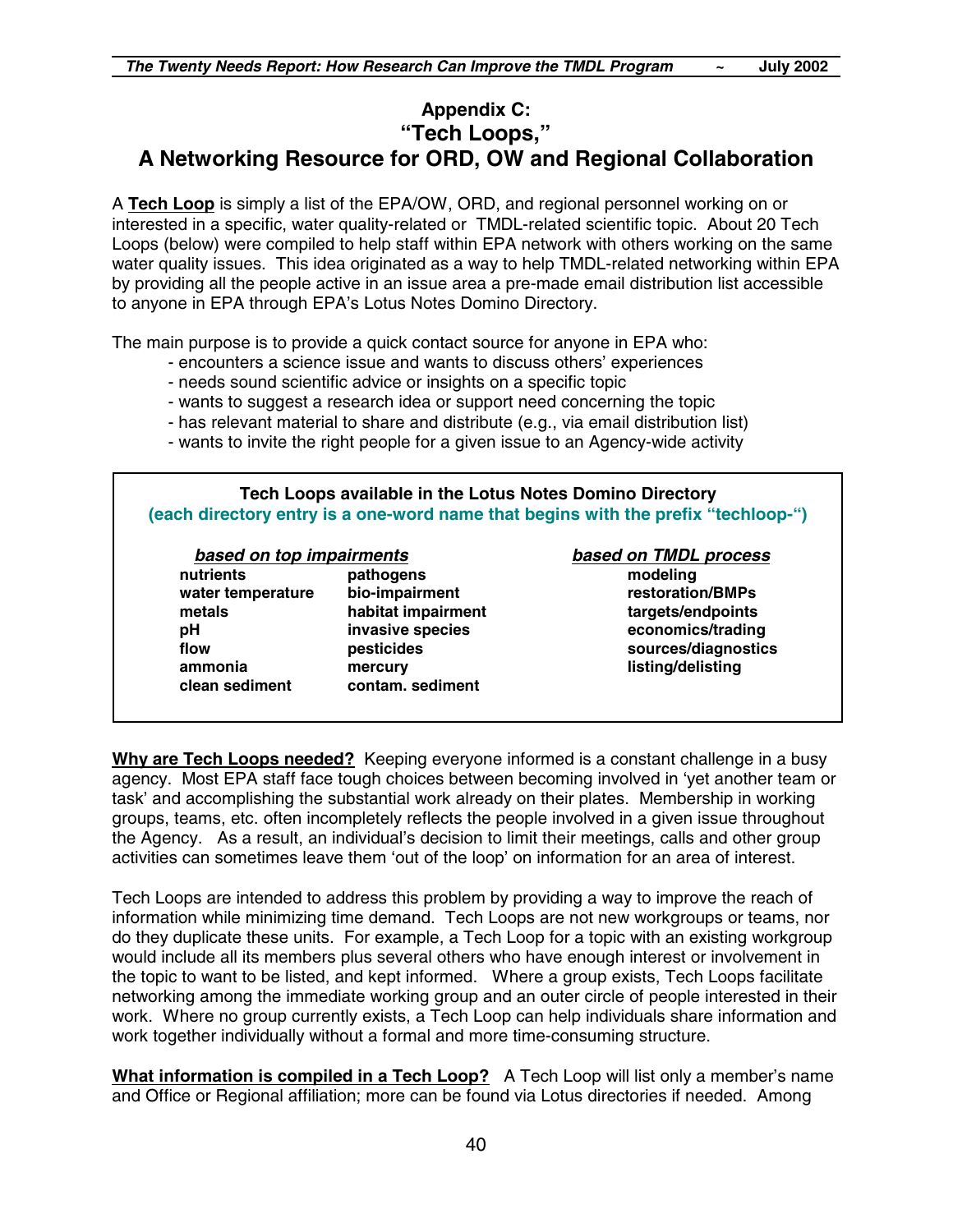the people listed, one initial point of contact each from ORD and from OW or a region is identified for each Tech Loop; these would be people very involved in the topic's research or application. These POCs would occasionally update the list with added/deleted names as needed. A Loop may decide to have everyone write briefly how they work with the topic, have conference calls, or other activity, but this is up to the Loop's members.

**Tech Loop Points-of-Contact:** Each Tech Loop contact list has one point of contact for ORD and one for OW/regions. These are individuals who have a higher involvement or interest in the subject and have agreed to be a POC for their subject area. Thus they represent a good starting point for anyone seeking more specific information than could be posed in an email to the whole list in general. There are no specific duties linked to the POC role, but POCs are requested to update their contact list from time to time as needed.

#### *Tech Loop Subject ORD contact OW/REG contact*

**clean sediment Joe Williams, NRMRL (Ada OK) Bill Swietlik, OST(DC) contam. sediment Walter Berry, NHEERL (Narragansett RI) Heidi Bell, OST (DC) nutrients Marie O'Shea, NRMRL (Edison NJ) Bob Cantilli, OST (DC)** water temperature Steve McCutcheon, NERL (Athens GA) Doug Norton, OWOW (DC) **bio-impairment Susan Cormier, NERL (Cincinnati OH) Bill Swietlik, OST (DC)** habitat impairment Bob Lackey, NHEERL (Corvallis OR) Doug Norton, OWOW (DC) **metals Dave Mount, NHEERL (Duluth MN) Cindy Roberts, OST (DC) invasive species Henry Lee, NHEERL (Newport OR) John Heisler, OWOW (DC) pH Roger Wilmoth, NHEERL (Duluth MN) Mary Beck, Region 3 pesticides Ann Pitchford, NERL (Las Vegas NV) Dave Macarus, Region 5 flow Iris Goodman, NERL (Las Vegas NV) Christine Ruf, OWOW (DC) mercury Teri Richardson, NRMRL (Cincinnati OH) Ruth Chemerys, OWOW (DC) ammonia Russ Erickson, NHEERL (Duluth MN) Brian Thompson, Region 5 pathogens Yolanda Olivas, NRMRL (Ada OK) Robin Oshiro, OST (DC) modeling Bob Ambrose, NERL (Athens GA) Russ Kinerson, OST (DC) restoration/BMPs Tim Canfield, NRMRL (Ada OK) John McShane, OWOW (DC)** economics/trading Randy Bruins, NCEA (Cincinnati OH) Bill Painter, OWOW (DC) **targets/endpoints Anne Sergeant, NCEA (Wash DC) Marge Wellman, OST (DC) sources/diagnosis Sue Norton, NCEA (Wash DC) Doug Norton, OWOW (DC) listing/delisting Charles Stephan, NHEERL (Duluth MN) Mike Haire, OWOW (DC)**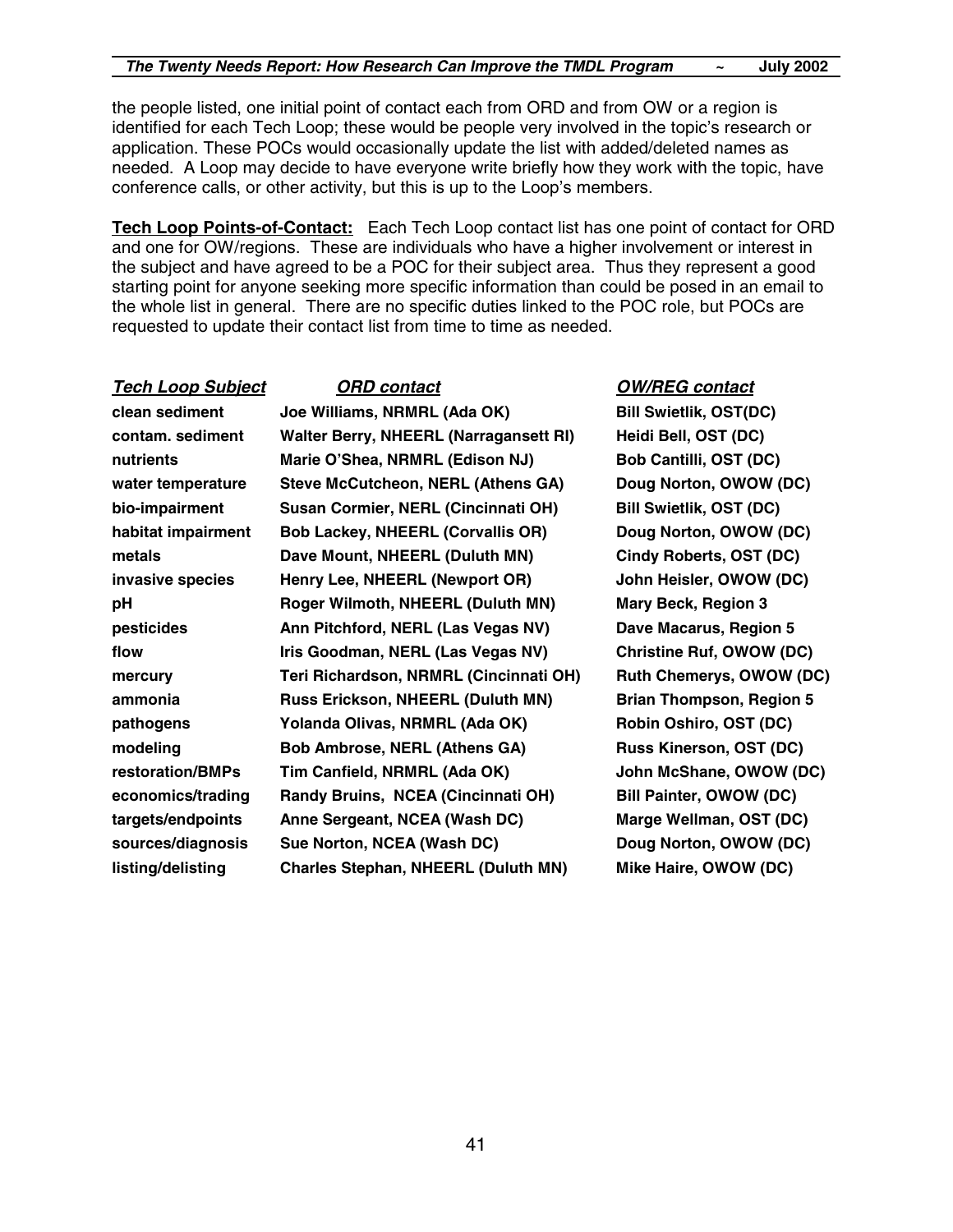### **Appendix D: Website Information Useful in Tracking the TMDL Program**

OW maintains the following website to help ORD track recent guidance, TMDL needs, and watershed issues:

• **WATERS – Watershed Assessment, Tracking and Environmental Results System**: is an integration of current OW water quality database systems and tracking tools, all geosynched through the National Hydrography Dataset and searchable. <http://www.epa.gov/waters/>

• **CALM (Consolidated Assessment and Listing Methodology)** newest monitoring guidance available at <http://www.epa.gov/owow/monitoring/calm.html>

• **Non-Point Source 319 program** newest guidance available at <http://www.epa.gov/owow/nps/Section319/fy2002.html>

**• 2002 Integrated Water Quality Monitoring and Assessment Report Guidance:** Integrated guidance for 2002 305(b) and 303(d) lists, available at <http://www.epa.gov/owow/tmdl/2002wqma.html>

• **The TMDL Tracking System** provides states and EPA with a comprehensive system for tracking listed waters and TMDLs and obtaining information for review and management of information and for comparisons. It doesn't appear to be a database to the user. Rather it is a Graphic User Interface that directly hits the data and creates outputs. The following links exemplify the system's features:

• <http://www.epa.gov/owow/tmdl/> (Main TMDL home page) This is the general public site which doesn't look or feel much like a database (intentionally); however, it is hitting off the TMDL tracking system as you click into the national, state or regional reports. From there you can drill down to individual listings or TMDLs. Within this site there are some additional neat features:

• [http://www.epa.gov/waters/tmdl/tmdl\\_document\\_search.html](http://www.epa.gov/waters/tmdl/tmdl_document_search.html) This site can help you search several hundred electronic versions of TMDL reports (many have multiple pollutant-water body combinations addressed / TMDLs within one report) via whole text/keyword searches.

• To see high resolution interactive maps of listed waters, you must enter an enviromapper session (available from the watershed reports ) then drill down to a ~15m resolution and turn on the impaired waters coverages. We are working on this tool; however, it does get us one step closer to an internet based mapping tool not available to average users. Using this tool, you will NOT be able to see impaired waters at a county/state or large watershed level; it's like bird watching with a high powered telescope. For example:

[http://map8.epa.gov/scripts/.esrimap?name=NHDMapper&Cmd=ZoomInByCat&qc=3&t](http://map8.epa.gov/scripts/.esrimap?name=NHDMapper&Cmd=ZoomInByCat&qc=3&th=6&lc=002200022_&fipsCode=02070010) h=6&lc=002200022\_&fipsCode=02070010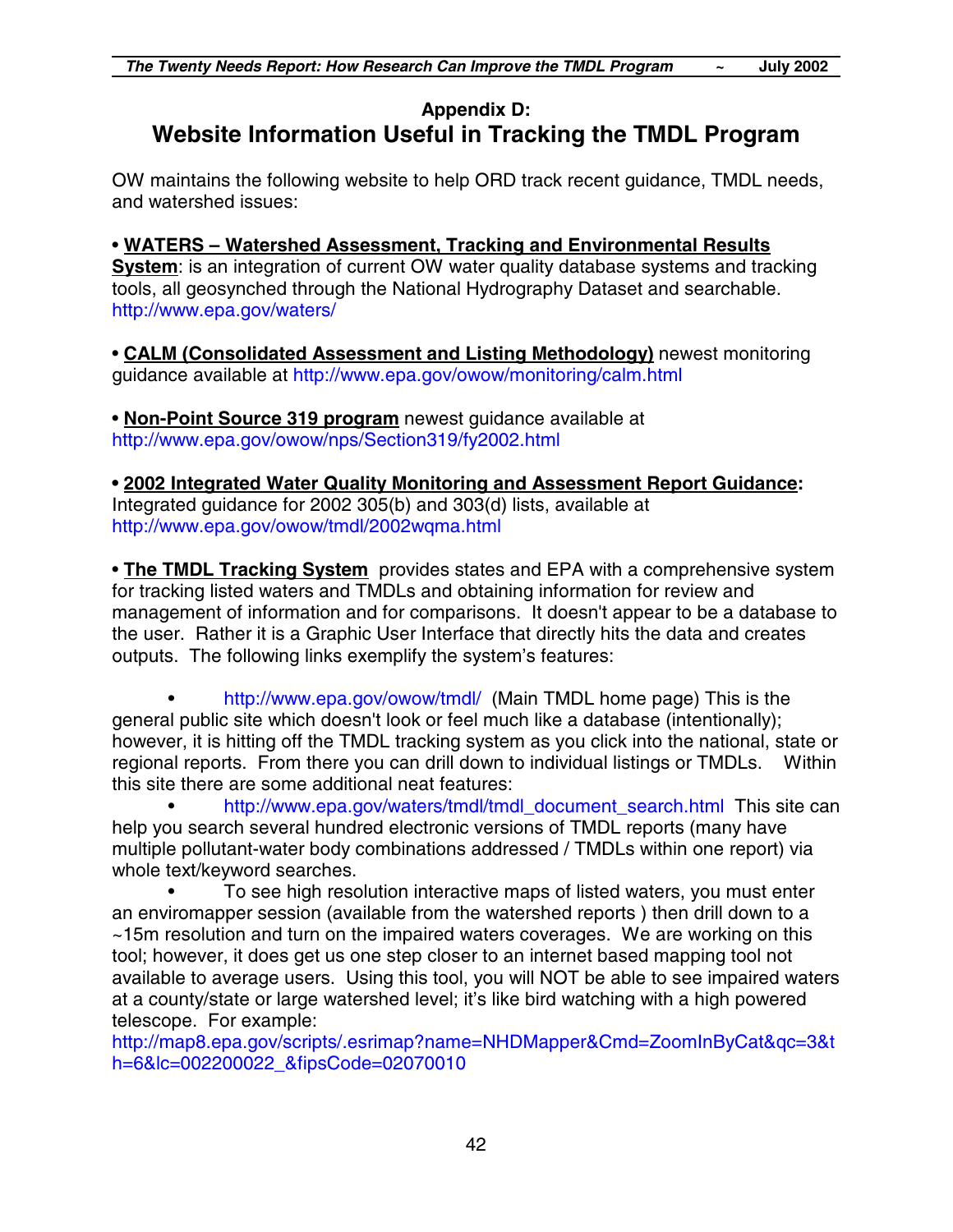• http://intranet.epa.gov/waters/tmdl/tmdl\_index.html (Intranet version) The actual database is housed internally on the inTRAnet for security purposes. The inTERnet version cited as the TMDL home page (above) is refreshed on a nightly basis to keep it current and available to the public. From the Intranet version you can access more information.

• http://intranet.epa.gov/waters/tmdl/training/ This is a training page to provide users with an overview of the system and links to documentation, structure diagrams, and lastly a link to a play version of the database which users can try before they start inputting data to the live real version. The password and user ID for this practice system are regX/regX where X is a regional number.